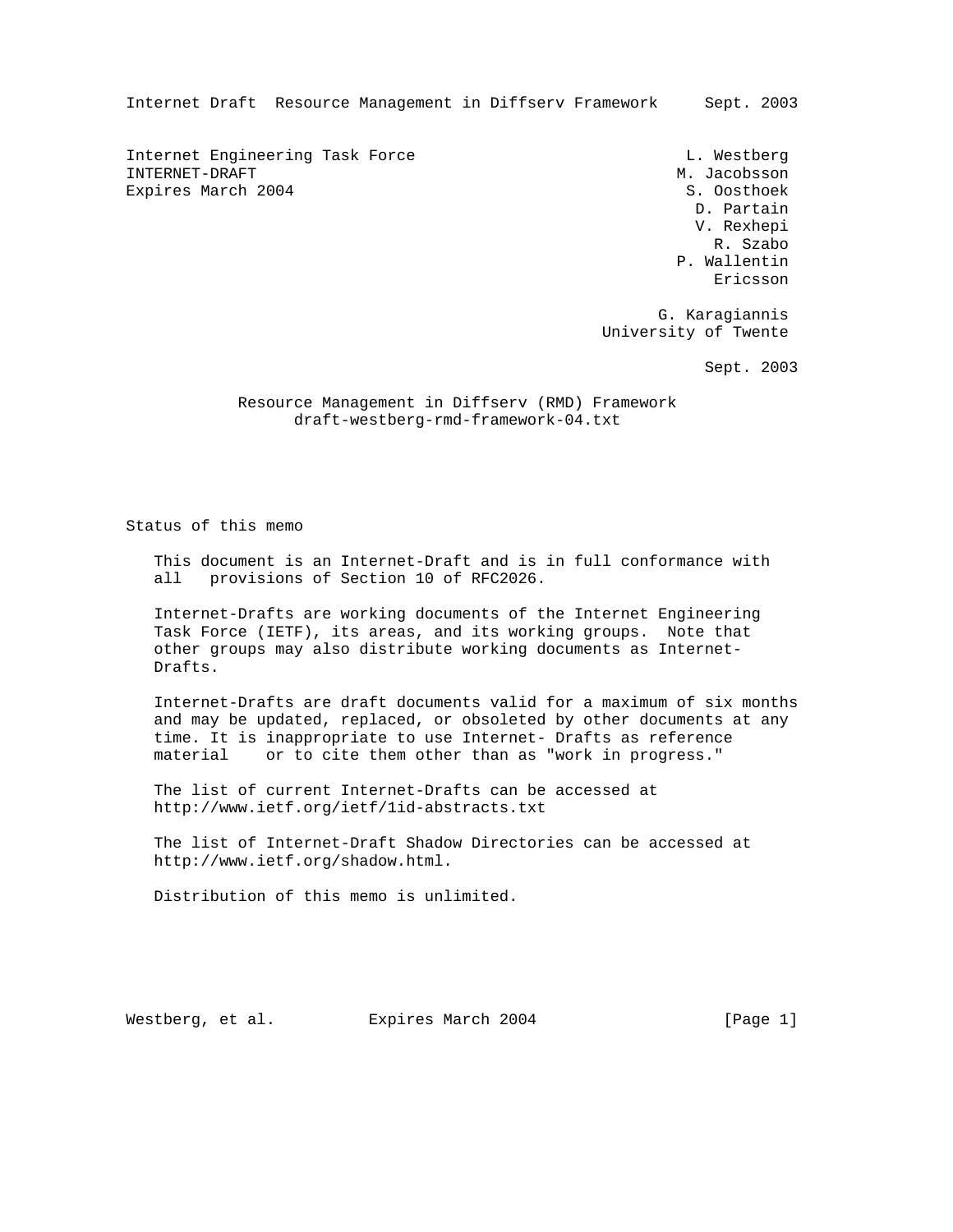Copyright Notice Copyright (C) The Internet Society (2002). All Rights Reserved.

## Abstract

 This draft presents the work on the framework for the Resource Management in Diffserv (RMD) designed for edge-to-edge resource reservation in a Differentiated Services (Diffserv) domain. The RMD extends the Diffserv architecture with new resource reservation concepts and features. Moreover, this framework enhances the Load Control protocol described in [WeTu00].

The RMD framework defines two architectural concepts:

- the Per Hop Reservation (PHR)
- the Per Domain Reservation (PDR)

 The PHR protocol is used within a Diffserv domain on a per-hop basis to augment the Diffserv Per Hop Behavior (PHB) with resource reservation. It is implemented in all nodes in a Diffserv domain. On the other hand, the PDR protocol manages the resource reservation per Diffserv domain, relying on the PHR resource reservation status in all nodes. The PDR is only implemented at the boundary of the domain (at the edge nodes).

 The RMD framework presented in this draft describes the new reservation concepts and features. Furthermore it describes the:

- relationship between the PHR and PHB
- interaction between the PDR and PHR
- interoperability between the PDR and external resource reservation schemes

 This framework is an open framework in the sense that it provides the basis for interoperability with other resource reservation schemes and can be applied in different types of networks as long as they are Diffserv domains. It aims at extreme simplicity and low cost of implementation along with good scaling properties.

Westberg, et al. Expires March 2004 [Page 2]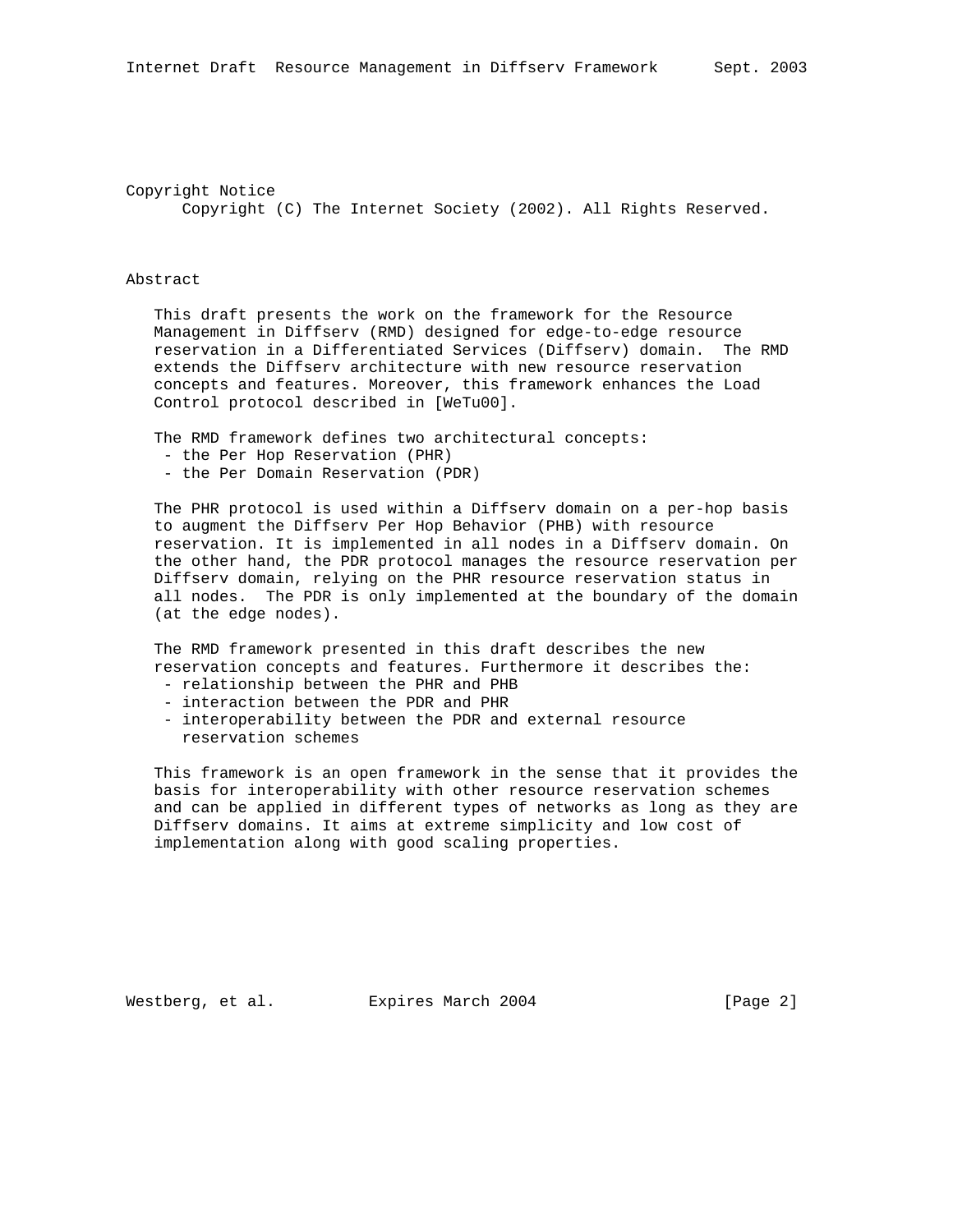# Table of Content

|                                                           | 5  |
|-----------------------------------------------------------|----|
|                                                           | 7  |
| 2 Overview of the RMD Framework Protocols                 | 9  |
|                                                           | 11 |
|                                                           | 13 |
|                                                           | 14 |
|                                                           | 14 |
|                                                           | 14 |
| 3.2 Per Domain Reservation (PDR) protocol features        | 15 |
|                                                           | 16 |
|                                                           | 16 |
| 3.2.3 Management of Reservation States                    | 17 |
|                                                           | 18 |
| 3.2.5 Severe congestion handling                          | 18 |
| 3.2.6 Modification of a reservation state                 | 19 |
| 3.2.7 Bi-directional reservations                         | 20 |
|                                                           | 21 |
|                                                           | 21 |
| 4.2 Per Hop Reservation (PHR) protocol features           | 22 |
| 4.2.1 One reservation state per Diffserv class PHB        | 23 |
|                                                           | 23 |
|                                                           | 24 |
| 4.2.4 Severe Congestion Detection and Notification        | 26 |
| 4.2.4.1 Severe congestion Detection                       | 26 |
| 4.2.4.2 Severe Congestion Notification                    | 27 |
|                                                           | 28 |
| 5.1 Examples of signalling Message Types                  | 28 |
| 5.1.1 PHR signalling message types                        | 29 |
|                                                           | 29 |
|                                                           | 29 |
|                                                           | 29 |
| 5.1.2 PDR signalling message types                        | 30 |
| 5.1.2.1 PDR_Reservation_Request                           | 30 |
|                                                           | 30 |
|                                                           | 31 |
| 5.1.2.4 PDR_Reservation_Report                            | 31 |
|                                                           | 31 |
|                                                           | 31 |
|                                                           | 32 |
| 5.2 Example of Normal operation                           | 32 |
| 5.2.1 Normal Operation using the reservation-based PHR    | 32 |
| 5.2.1.1 Example 1: No Reservation State in Ingress/Egress | 32 |
|                                                           | 38 |
| 5.2.2 Normal operation using the measurement-based PHR    | 42 |
| 5.3 Example of Fault Handling Operation                   | 44 |
|                                                           |    |

Westberg, et al. Expires March 2004 [Page 3]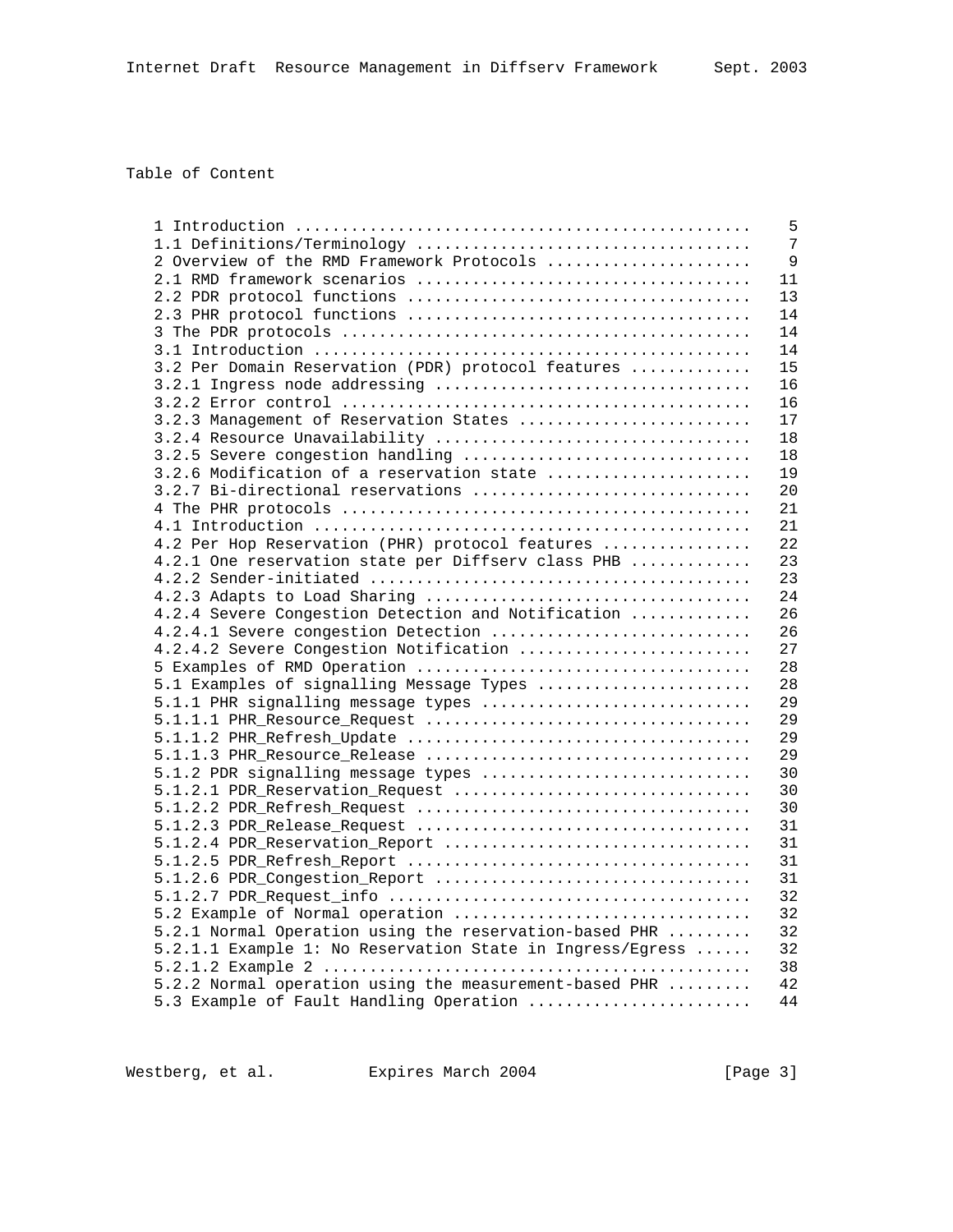| 5.3.1 Loss of PHR signalling messages                         | 44 |
|---------------------------------------------------------------|----|
| 5.3.2 Severe Congestion Handling operation                    | 45 |
|                                                               | 45 |
|                                                               | 50 |
| 5.4 Example of Adaptation to equal cost path load sharing op- |    |
|                                                               | 51 |
| 5.5 Example of modification of reservation state              | 55 |
| 6 Interoperability with external resource reservation schemes |    |
|                                                               | 57 |
| 7 Applicability scope of the RMD framework                    | 58 |
|                                                               | 59 |
|                                                               | 59 |
|                                                               | 59 |
|                                                               | 60 |
|                                                               | 62 |
|                                                               | 62 |
|                                                               |    |

Westberg, et al. Expires March 2004 [Page 4]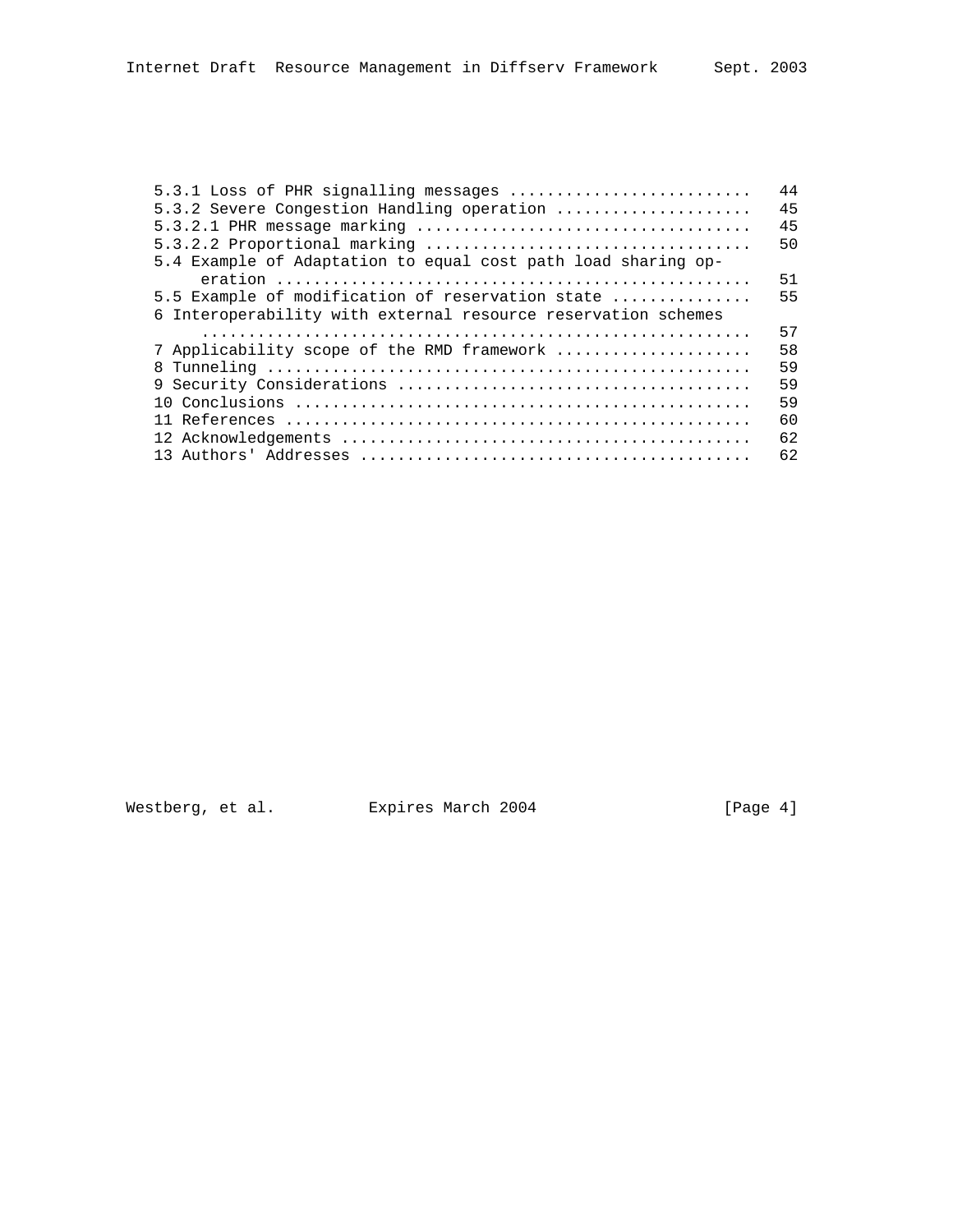## 1. Introduction

 Today's Internet applications range from simple ones such as e-mail, web browsing and file transfers to highly demanding real-time applications like audio and video streaming, IP telephony and multimedia conferencing. This diversity has influenced the user's and provider's expectations of the Internet infrastructure for satisfying the diverse service needs of the applications. In a highly competitive environment such as the Internet Service Providers' (ISPs) world, satisfying customer needs, whether they are other ISPs or end users, is key to survival. Therefore, the ISPs' zeal to provide value-added services to their customers is natural.

 One significant class of such value-added services requires real-time message transport. It can be expected that these real-time services will be popular as they replicate or are natural extensions of existing communication services like telephony.

 Moreover, it is expected that next generation ISP backbone networks will have to support a huge real-time traffic (mixed with best effort traffic) volume that is generated by a huge number of users.

 Therefore, exact and reliable resource management (such as admission control) is essential for achieving high utilization in networks with real-time transport requirements. Solving this problem is difficult primarily due to scalability issues.

 The Differentiated Services (Diffserv) architecture ([RFC2475], [RFC2638], [BeBi99]) was introduced as a result of efforts to avoid the scalability and complexity problems of Intserv [RFC1633]. Scalability is achieved by offering services on an aggregate basis rather than per-flow and by forcing as much of the per-flow state as possible to the edges of the network. The service differentiation is achieved using the Differentiated Services (DS) field in the IP header and the Per-Hop Behavior (PHB) as main building blocks. Packets are handled at each node according to the PHB indicated by the DS field in the message header.

 The Diffserv domain will provide to its customer, which is a host or another domain, the required service by complying fully with the Service Level Agreement (SLA) agreed upon. The SLA can either be negotiated statically or dynamically. The transit service to be provided with accompanying parameters like transmit capacity, burst size and peak rate is specified in the technical part of the SLA, the Service Level Specification (SLS).

Westberg, et al. Expires March 2004 [Page 5]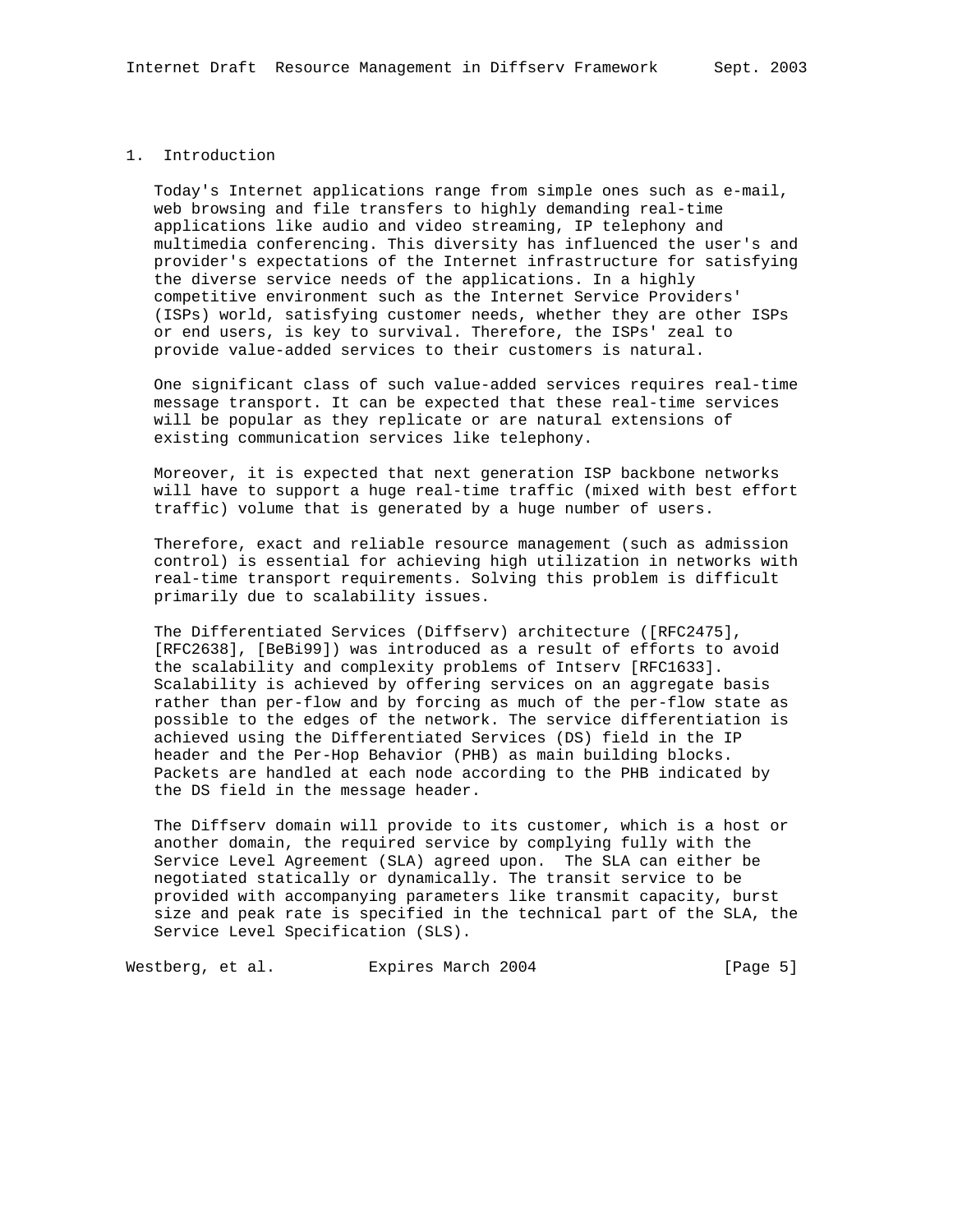However, the Diffserv architecture currently does not standardize any solution for dynamic resource reservation. This memo, the RMD framework, defines a dynamic resource reservation scheme that can be used for the dynamic SLS provisioning in an edge-to-edge Diffserv domain. As such, once solutions for resource reservation are introduced, Diffserv needs to be extended with new features. Moreover, this framework enhances the Load Control protocol described in [WeTu00]. The basic functionality in the interior nodes as proposed by that memo is similar to the proposal in this memo.

 The RMD framework distinguishes between two types of protocols, the Per Domain Reservation (PDR) and Per Hop Reservation (PHR) protocols:

- A Per Domain Reservation protocol is used to perform resource reservation in the complete Diffserv domain. A PDR protocol is used by the edge nodes (ingress and egress), but not by the interior nodes.
- A Per Hop Reservation protocol is used to perform a per-hop reservation, extending the Diffserv PHB. A PHR protocol is used in all nodes in the Diffserv domain (both edge and interior nodes) on a hop by hop basis.

Furthermore, the RMD framework defines:

- the relationship between the PHR and PHB
- the interaction between the PDR and PHR
- interoperability between the PDR and external resource reservation schemes

 The design of the PHR and PDR protocols extends the Diffserv framework with new features necessary for the deployment of the RMD in Diffserv domains. The new features required in this reservation scheme are presented in this framework draft. As this reservation scheme is meant as a solution for a single domain, it is very important that it is able to interoperate with other resource reservation schemes used in other domains, and, as such, be part of end-to-end resource reservation mechanisms. This framework is an open framework in the sense that it provides the basis for interoperability with other resource reservation schemes and is to be applied in different types of networks as long as they are Diffserv domains. Furthermore, it is possible for the RMD framework to co exist with statically allocated PHBs and SLSs.

The framework scheme presented in this document aims at extreme

Westberg, et al. Expires March 2004 [Page 6]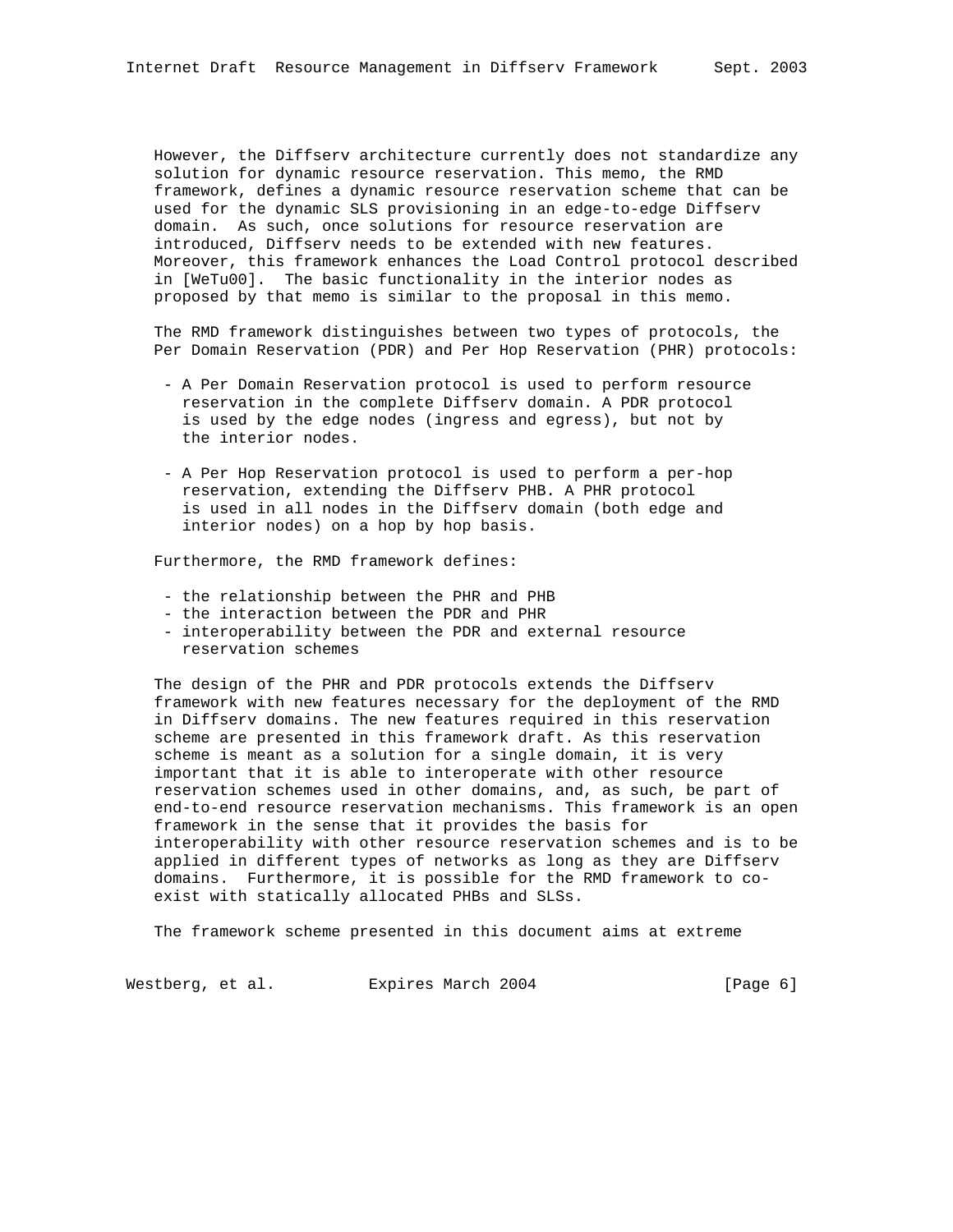simplicity and low cost of implementation along with good scaling properties.

### 1.1. Definitions/Terminology

DS behavior aggregate (identical to [RFC2475]):

 A collection of packets with the same DS codepoint crossing a link in a particular direction.

DS-compliant (identical to [RFC2475]):

 Enabled to support differentiated services functions and behaviors as defined in [RFC2474], this document, and other differentiated services documents; usually used in reference to a node or device.

Per Hop Behavior (PHB) (identical to [RFC2475]):

 The externally observable forwarding behavior applied at a DS-compliant node to a DS behavior aggregate.

Per Hop Reservation (PHR):

 The per-hop resource reservation in a Diffserv domain, extending the Diffserv PHB, e.g., the bandwidth allocated to an AF PHB (see RFC2597]), with resource reservation. It is implemented at both the interior nodes and the edge nodes.

Per Hop Reservation (PHR) protocol:

 A type of protocol that is used to perform a per hop reservation. A PHR protocol is used in all nodes in the Diffserv domain (both edge and interior nodes) on a hop by hop basis.

Per Domain Behavior (PDB)(similar to [NiKa01]):

 Describes the behavior experienced by a particular set of packets as they cross a DS domain. A PDB is characterized by specific metrics that quantify the treatment that a set of packets with a particular DSCP (or set of DSCPs) will receive as it crosses a DS domain.

Westberg, et al. Expires March 2004 [Page 7]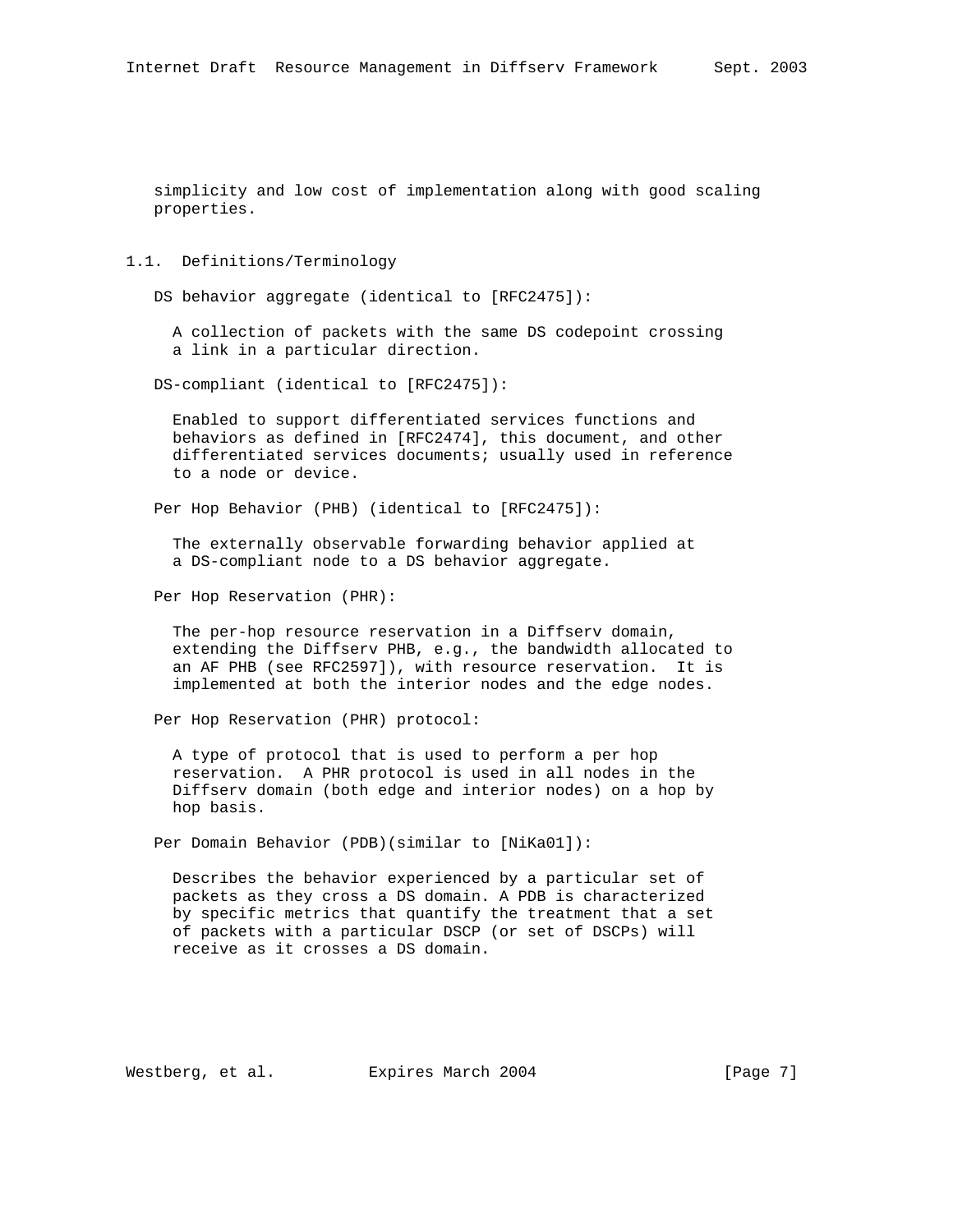```
 Per Domain Reservation (PDR):
```
The resource reservation in the complete Diffserv domain.

Per Domain Reservation (PDR) protocol:

 A type of protocol used to perform a per domain reservation. A PDR protocol is used by edge nodes (ingress and egress), but not by the interior nodes.

Edge nodes:

Nodes that are located at the boundary of a Diffserv domain.

Interior node:

 All the nodes that are part of a Diffserv domain and are not edge nodes.

Ingress node:

 An edge node that handles the traffic as it enters the Diffserv domain.

Egress node:

 An edge node that handles the traffic as it leaves the Diffserv domain.

End Host:

 QoS-aware end terminal, either fixed or mobile, i.e. running QoS-aware applications

RMD domain:

A Diffserv domain that uses the RMD framework.

 The key words "MUST", "MUST NOT", "REQUIRED", "SHALL", "SHALL NOT", "SHOULD", "SHOULD NOT", "RECOMMENDED", "MAY", and "OPTIONAL" in this document are to be interpreted as described in [RFC2119].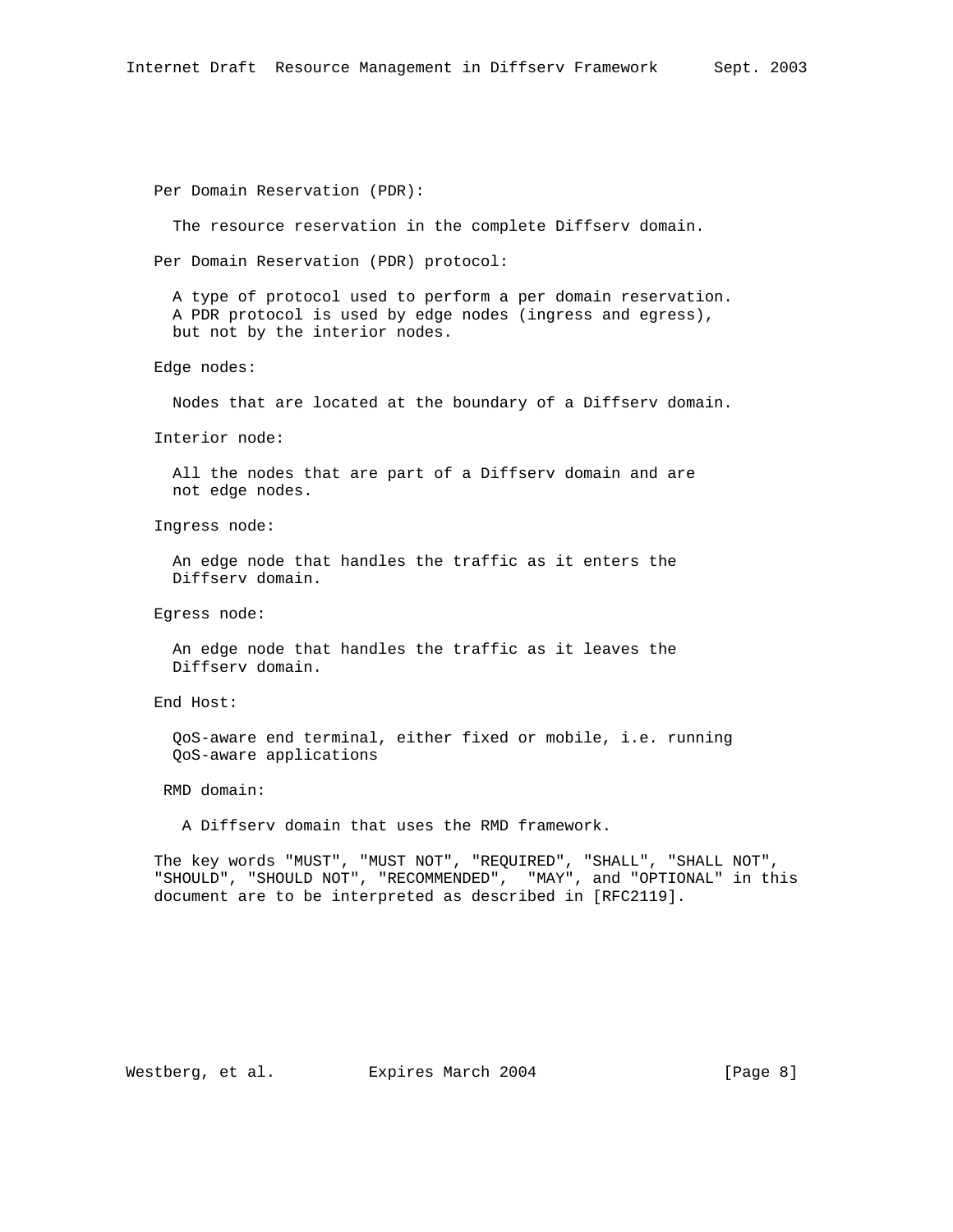## 2. Overview of the RMD Framework Protocols

 The RMD framework is based on Diffserv principles for QoS provisioning and extends these principles with new ones necessary to provide resource provisioning and control in Diffserv domains.

 The RMD operates in a Diffserv domain and therefore support for different levels of Quality of Service (QoS) MUST be provided using Diffserv, as defined in [RFC2475].

 The RMD framework will use the Diffserv classes Expedited Forwarding (EF) [RFC2598] and Assured Forwarding (AF) [RFC2597] as QoS classes. This implies that any network supporting the RMD framework MUST be able to classify, mark, police and schedule the traffic accordingly.

 It is assumed that different externally defined QoS classes can be translated into these Diffserv classes (Per Hop Behaviors).

 In order to maximize the scalability in the Diffserv domain the complexity imposed by the resource reservation scheme has to be moved as much as possible away from the interior nodes. Therefore, the RMD framework separates the problem of a complex reservation within a domain from a simple reservation within a node. This is accomplished by specifying two types of resource reservation protocols.

 The first resource reservation protocol type is denoted as Per Hop Reservation (PHR) that enables reservation of resources per PHB in each node within a Diffserv domain. This protocol type is optimized to reduce the requirements placed on the functionality of the interior nodes. For example, the nodes that implement this protocol type do not have per flow responsibilities. This protocol can be either reservation-based or measurement-based. In the reservation based PHR, each node keeps only one reservation state per PHB. In the measurement-based PHR no reservation states are installed and the resource availability is checked by measuring real average traffic (user) data load.

 The second protocol type is denoted as Per Domain Reservation (PDR) and is responsible for the resource reservation within the complete Diffserv domain. The PDR is used by edge nodes (ingress and egress) but not by the interior nodes. This protocol introduces strict and complex requirements on the functionality implemented on the edge nodes. An example of such functionality is the mapping of the traffic parameters signalled by an external QoS request to parameters that are useful to the RMD scheme. In the RMD framework, different PDR

Westberg, et al. Expires March 2004 [Page 9]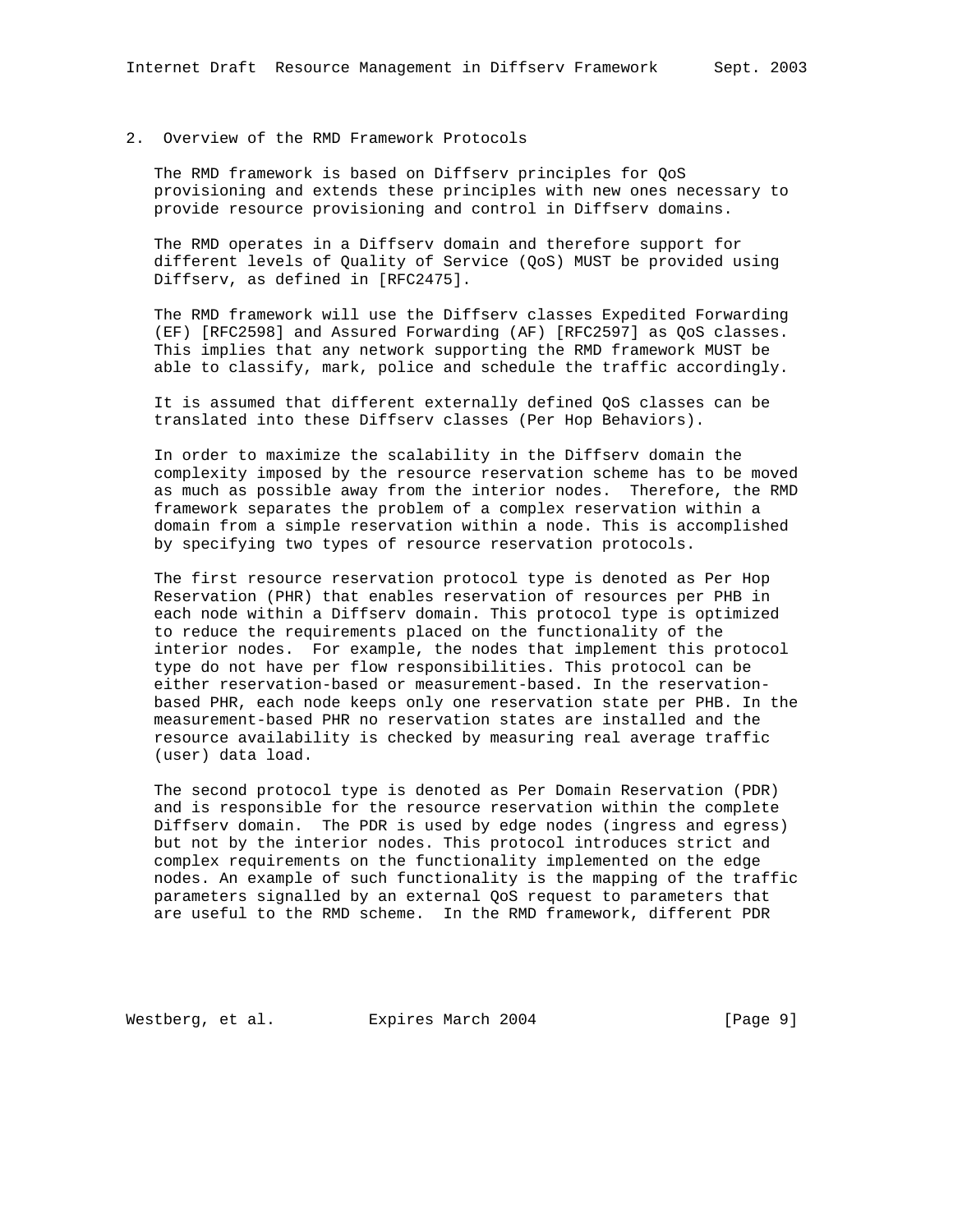and PHR protocols can be used within a Diffserv domain simultaneously.

 The PHR protocol is a new protocol while the PDR protocol can be either a new protocol or (one or more) existing protocols. Examples of such existing protocols can be the Resource Reservation Protocol (RSVP) [RFC2205], RSVP aggregation [RFC3175], Simple Network Management Protocol (SNMP) [RFC1905], Common Open Policy Service (COPS) [RFC2748].

 There may be different levels of granularity between external QoS requests and PDR reservations, e.g., one to one, many-to-one. Similarly there may be different levels of granularity between PDR protocol actions and PHR protocol actions, e.g., one to one, one-to many and many-to-one.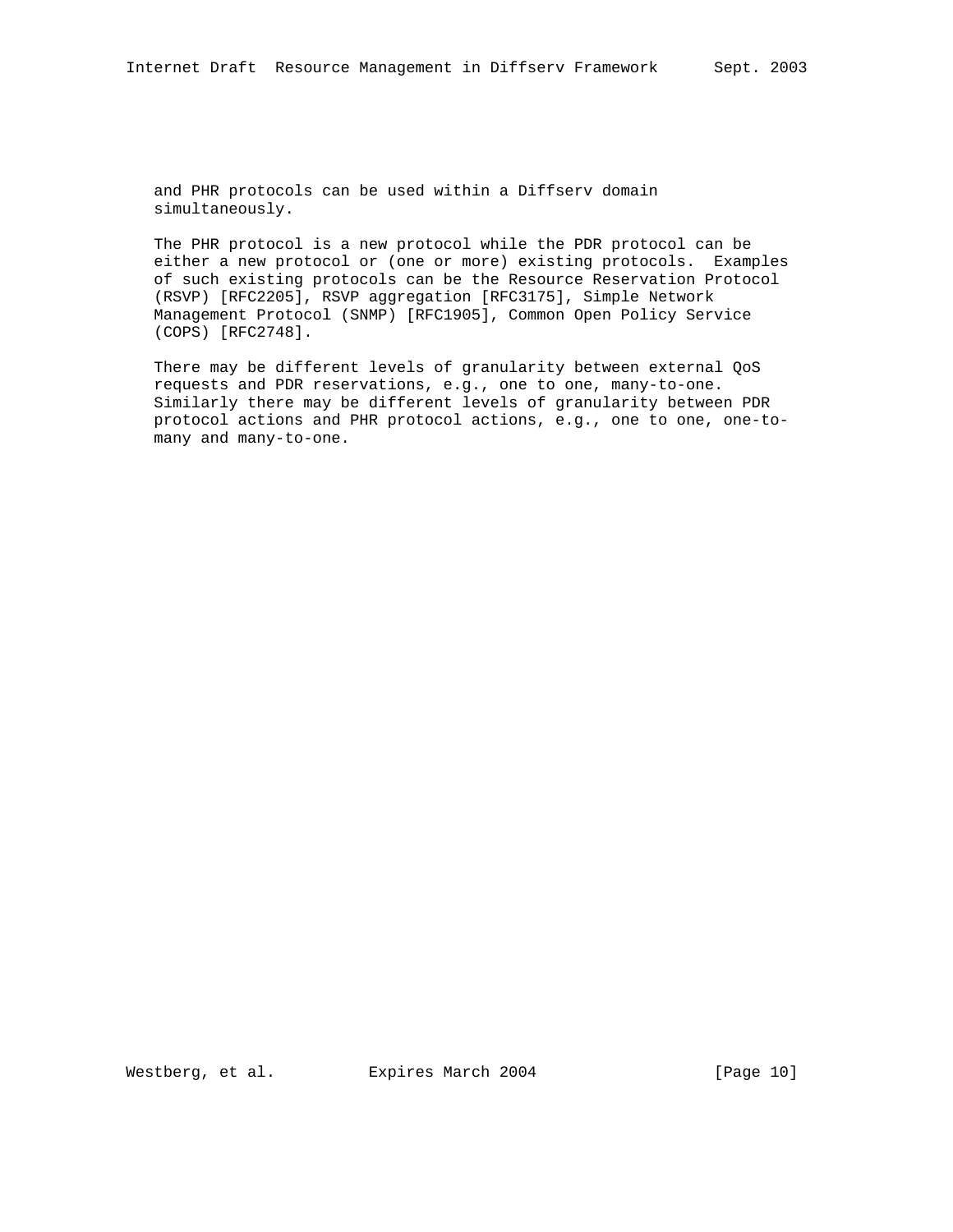## 2.1. RMD framework scenarios

 Two different scenarios are identified wherein this framework is applied. The first scenario illustrated in Figure 1 includes ingress nodes, egress nodes and interior nodes.

 The second scenario, illustrated in Figure 2, includes in addition to the nodes depicted in Figure 1, also an "oracle" (or "agent") that is involved in the per domain reservation, but which does not provide any resources by itself. Note that combinations of the two scenarios may be possible.

| Ingress<br>node | $  \lt - \gt  $ | Interiorl<br>node  <->  node | Interior | $  \lt - \gt  $ | Interior<br>node | $  \lt - \gt  $ | Eqress<br>node |
|-----------------|-----------------|------------------------------|----------|-----------------|------------------|-----------------|----------------|
|                 |                 |                              |          |                 |                  |                 |                |



Figure 1: First scenario for the RMD framework

Figure 2: Second scenario for the RMD framework

Westberg, et al. Expires March 2004 [Page 11]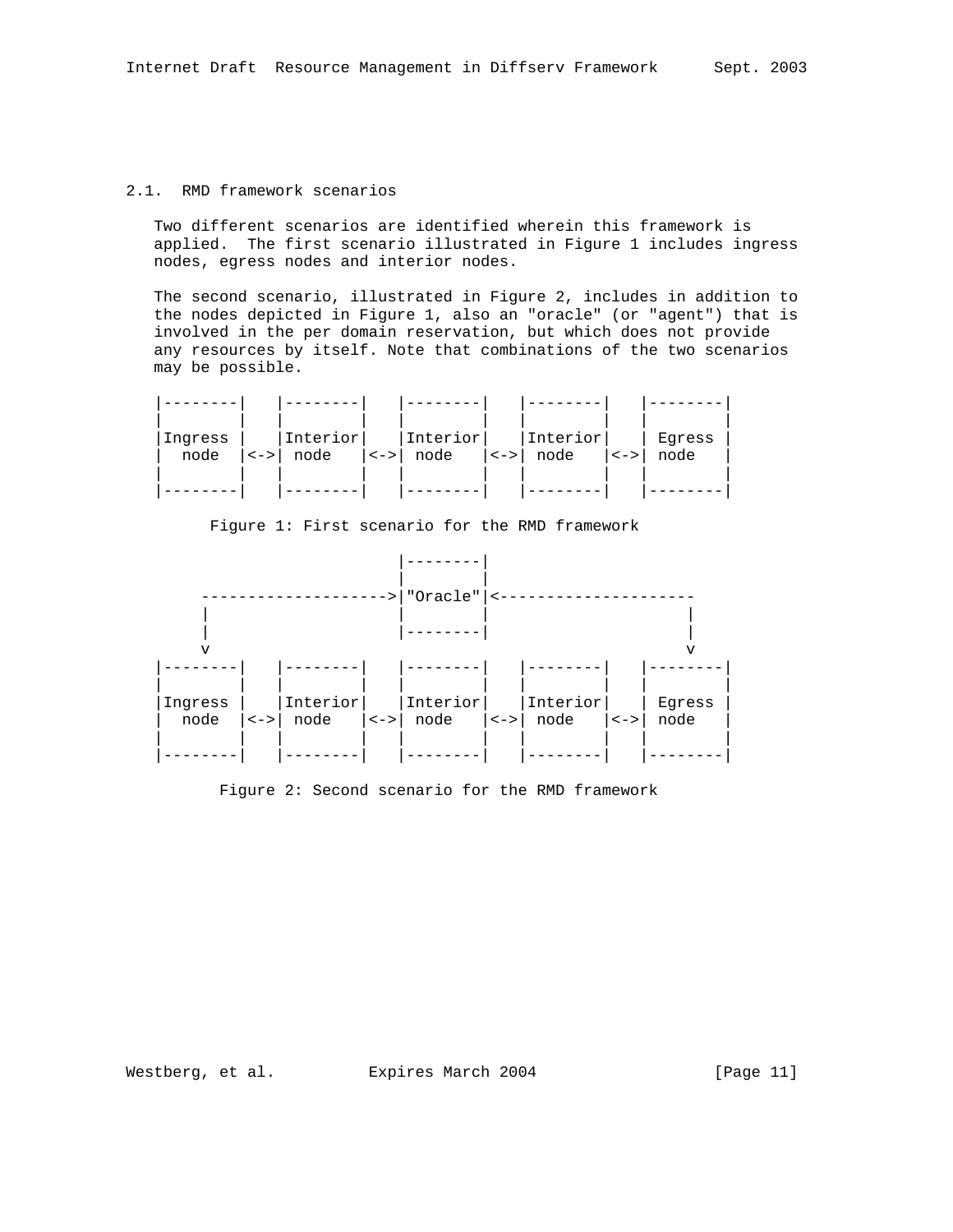Figures 3 and Figure 4 depict the peers in the communication of the PDR and PHR protocols in the two different scenarios. In Section 5 below, some examples illustrating the usage of actual PDR and PHR protocols in different scenarios are given.





 In the first scenario, the PDR protocol is used between the ingress and egress nodes. The ingress node receives an external QoS request and initiates the per domain reservation. The PHR protocol is used between all nodes on an hop-by-hop basis along the path from the ingress to the egress. The PDR protocol may use the PHR protocol or any underlying protocol for the transport of PDR messages.



Figure 4: PDR and PHR protocol peers in the second scenario

 In the second scenario, the "oracle" receives the external QoS request and uses a PDR protocol towards the ingress and egress nodes to perform the per domain reservation. Note that the "oracle" does

Westberg, et al. Expires March 2004 [Page 12]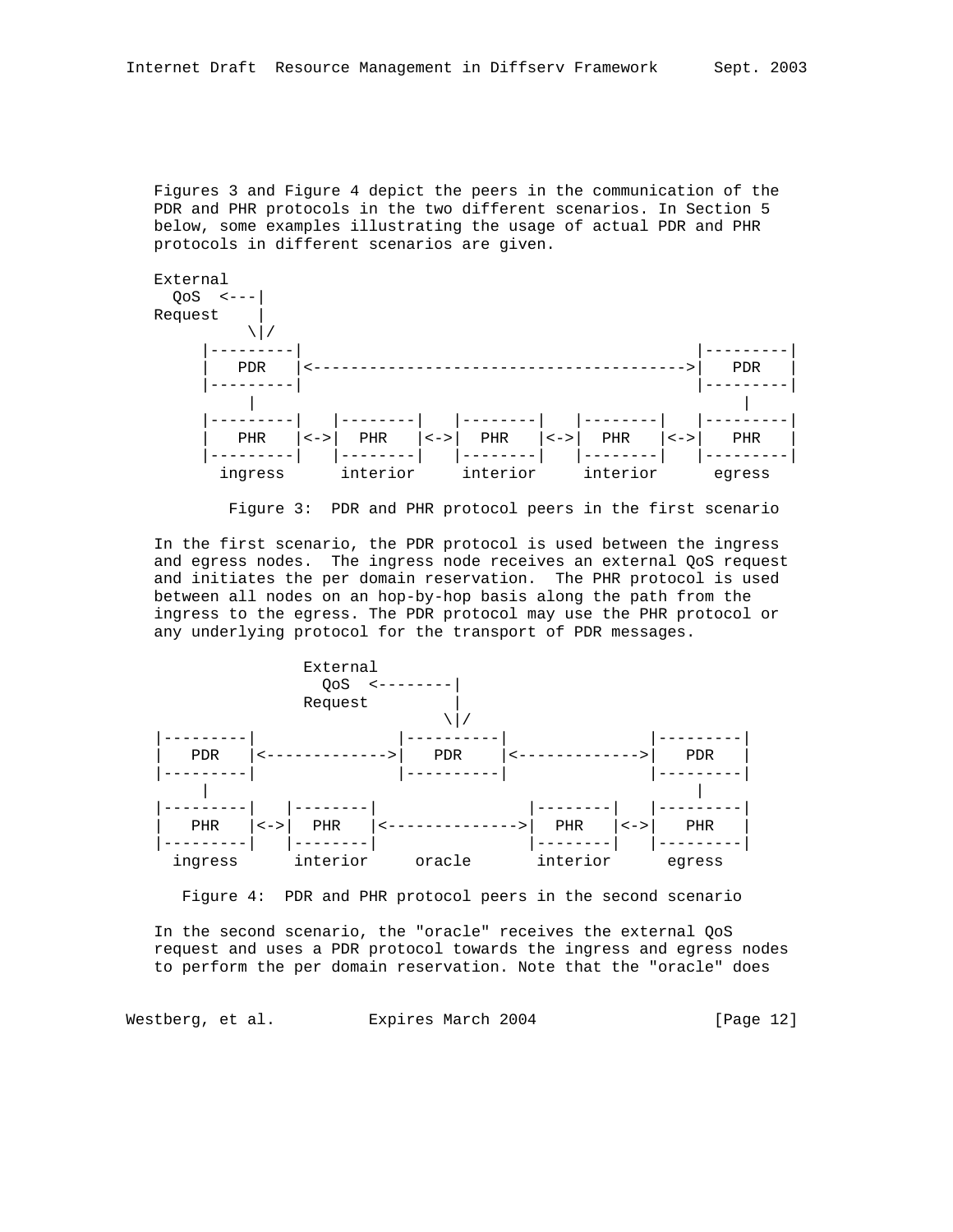not use the PHR protocol.

 In the RMD framework all of the PHR signalling messages are to be generated and discarded at the edge nodes (ingress and egress nodes) and not at the end hosts. Moreover, all of the PDR messages are to be generated and discarded either at the edge nodes or at the oracle.

- 2.2. PDR protocol functions
	- A PDR protocol implements all or a subset of the following functions:
		- \* Mapping of external QoS request to a Diffserv Code Point (DSCP).
		- \* Admission control and/or resource reservation within a domain.
		- \* Maintenance of flow identifier and reservation state per flow (or aggregated flows), e.g. by using soft state refresh.
	- \* Modification of an already installed reservation state.
	- \* Notification of the ingress node IP address to the egress node.
	- \* Notification that lost signalling messages (PHR and PDR) occurred in the communication path from the ingress to the egress nodes.
	- \* Notification of resource availability in all the nodes located in the communication path from the ingress to the egress nodes.
	- \* Severe congestion handling. Due to a route change or a link failure, a severe congestion situation may occur. The egress node is notified by PHR when such a severe congestion situation occurs. Using PDR, the egress node notifies the ingress node about this severe congestion situation. The ingress node resolves this situation by using a predefined policy, e.g., refusing new incoming flows and terminating a portion of the affected flows.

Westberg, et al. Expires March 2004 [Page 13]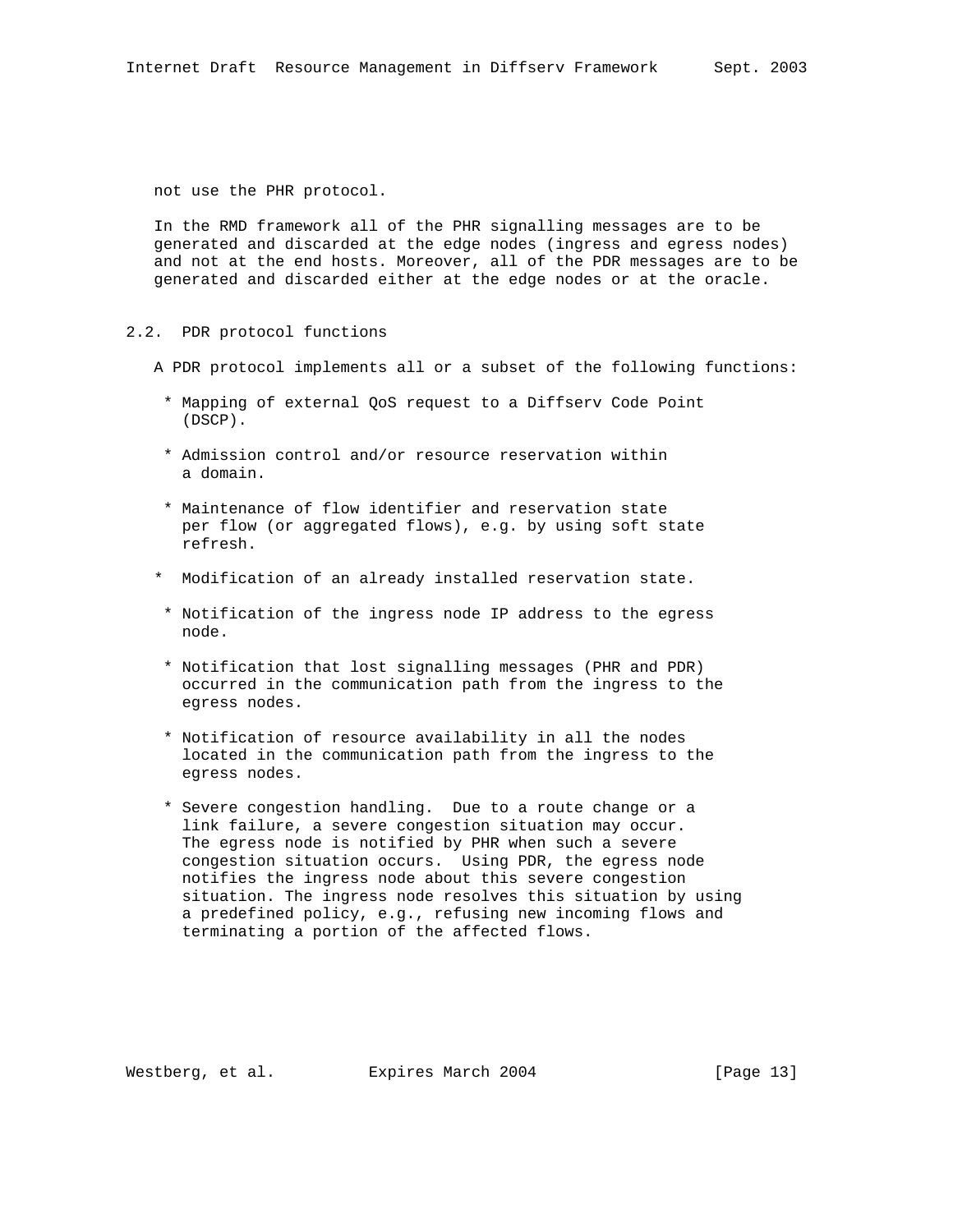#### 2.3. PHR protocol functions

 A PHR protocol implements all or a subset of the following functions:

- \* Admission control and/or resource reservation within a node.
- \* Management of one reservation state per PHB by using a combination of the reservation soft state and explicit release principles.
- \* Measurement of the user traffic load.
- \* Stores a pre-configured threshold value on maximal allowable traffic load (or resource units) per PHB.
- \* Adaptation to load sharing. Load sharing allows interior nodes to take advantage of multiple routes to the same destination by sending via some or all of these available routes. The PHR protocol has to adapt to load sharing once it is used.
- \* Severe congestion notification. This situation occurs as a result of route changes or a link failure. The PHR has to notify the edges about the occurrence of this situation.
- \* Transport of transparent PDR messages. The PHR protocol may encapsulate and transport PDR messages from an ingress node to an egress node.
- 3. The PDR protocols

#### 3.1. Introduction

 A PDR protocol component interacts with external resource requests (via, for example, RSVP [RFC2205]) and with the PHR protocol component for handling resources within the edge-to-edge domain.

 A PDR protocol manages the reservation of the resources per Diffserv domain and is implemented at the edges of this domain. This protocol handles the dynamic reservation requests, that is their admission or rejection, and possibly based on the results of the edge-to-edge

Westberg, et al. Expires March 2004 [Page 14]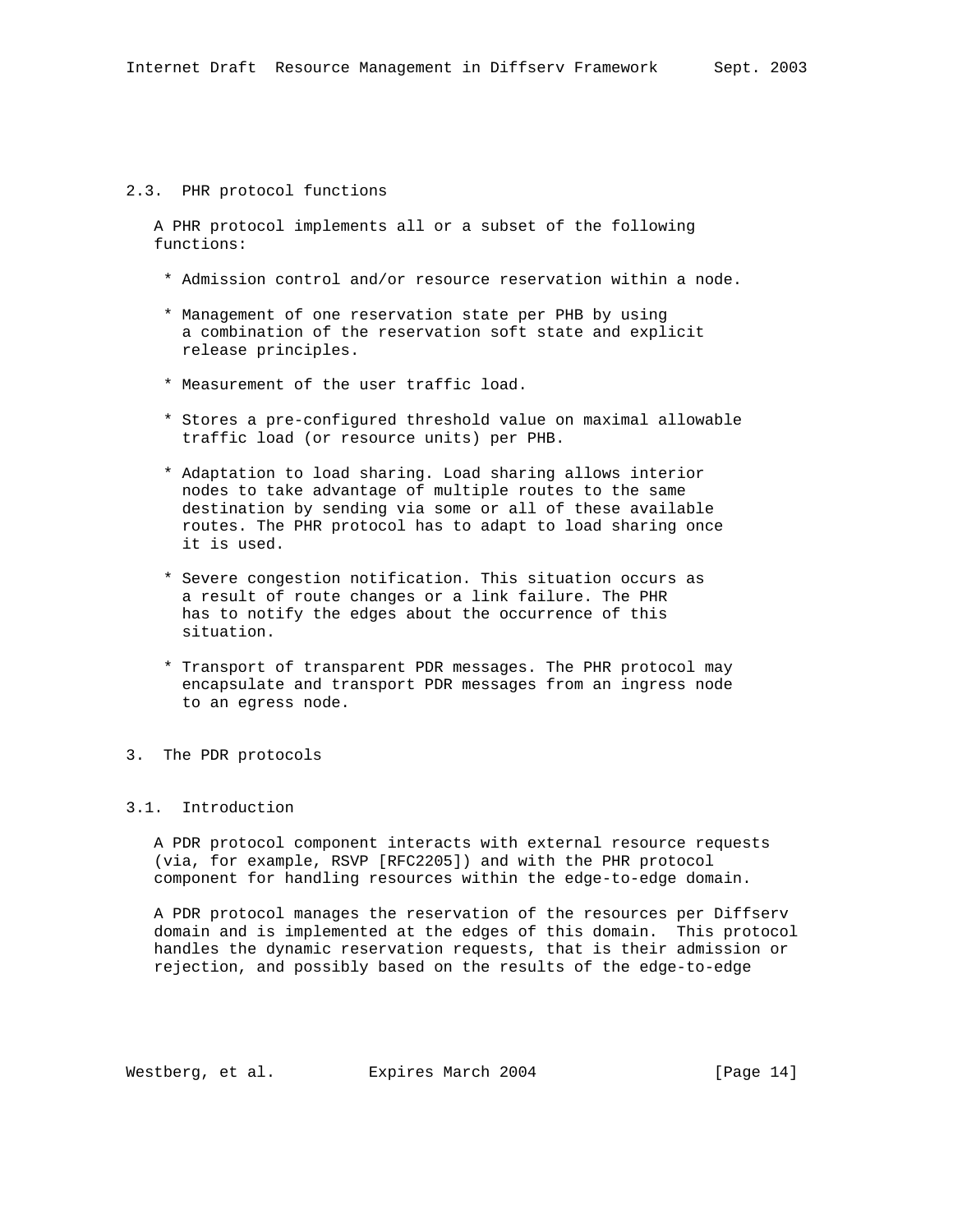domain per hop reservation (PHR). These dynamic reservation requests, shown as "ext. QoS request" in Figures 1 to 4, are generated externally to the Diffserv domain and various protocols might potentially be used to make these requests (RSVP, RSVP aggregation, etc.).

 A PDR protocol component should always be able to interpret the resource request and map it into an appropriate DSCP to be used in the edge-to-edge domain. Depending on these external protocols or resource reservation schemes, different PDR protocols can be defined in order to comply with the above requirement. The PDR protocol thus is a link between the external resource reservation scheme and the edge-to-edge PHR.

 A PDR protocol should be able to identify and specify any external request for establishment and maintenance of resources using a (possibly aggregated) flow definition, i.e., flow specification identifier (ID).

 The flow specification ID is only used by the edge nodes to provide the per-domain reservation (PDR) functionality. Depending on the PDR type used, different flow IDs can be specified. For example, a flow specification ID can be a combination of source IP address, destination IP address and the DSCP field. The flow specification ID is used to identify a (possibly aggregated) state that will only be maintained in the edge nodes.

## 3.2. Per Domain Reservation (PDR) protocol features

 Depending either on the external resource reservation scheme with which the Diffserv domain has to interwork or on the characteristics of the network, the RMD framework MAY specify that several PDRs could use one PHR.

 For example, a core network that is applying RSVP aggregation for resource management will use a different PDR than the PDR that has to be used in a wireless access network that is interconnected to the same core network which is using RSVP/Intserv for resource management.

 However, both Diffserv domains may use the same reservation-based PHR. For each of these PDRs, there MAY be certain specific functions defined. However, the RMD framework defines a common set of features that need to be realized by any PDR that uses a specific PHR, such as

Westberg, et al. Expires March 2004 [Page 15]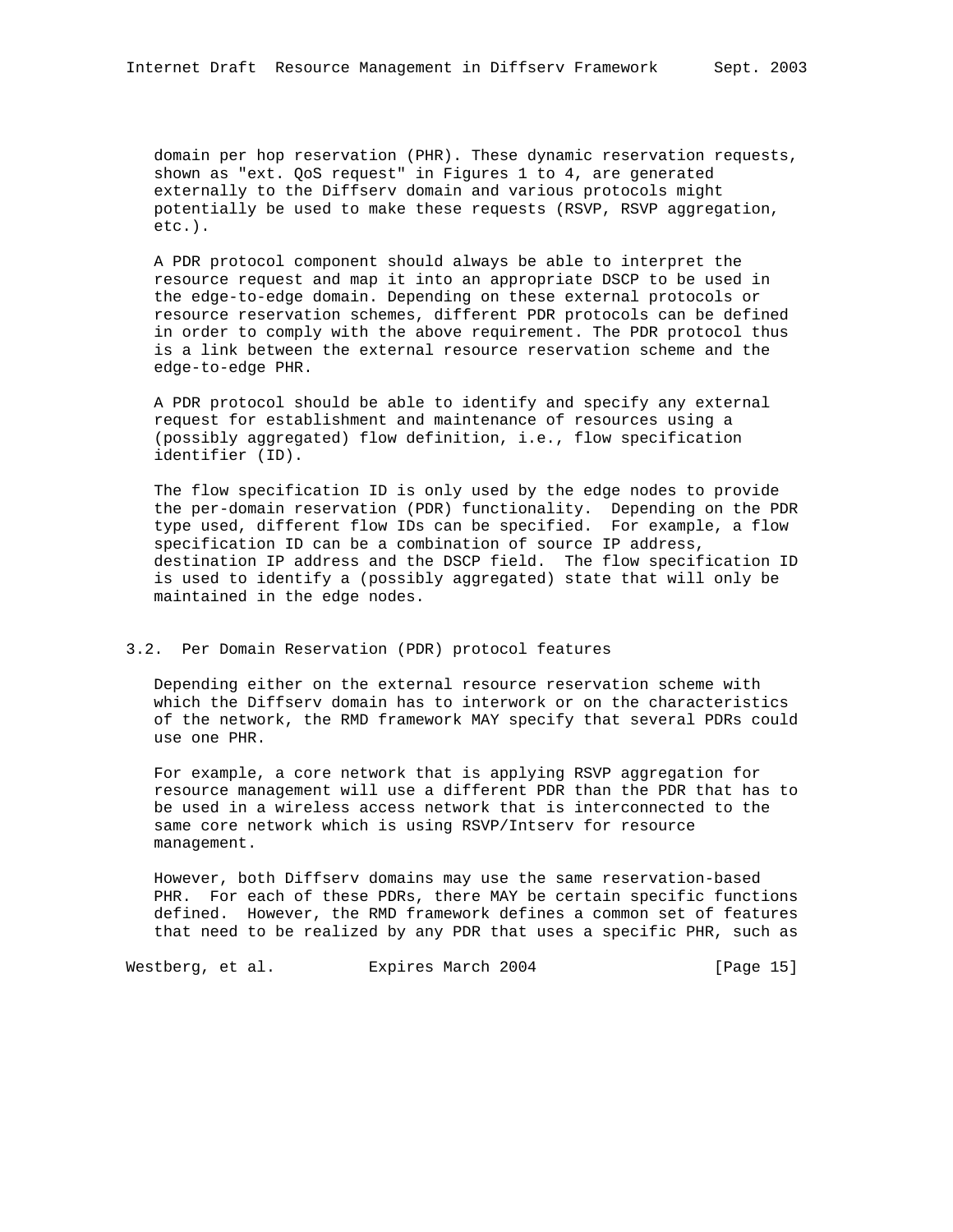the RODA PHR [RODA]. These features are described in the sections below. Besides this common set of features, there is also an optional feature described in Section 3.2.6.

## 3.2.1. Ingress node addressing

 There are many situations, such as acknowledgement of a request, when the egress node has to notify the ingress node about the resource reservation status of the communication path between ingress and egress nodes using the PDR protocol, i.e., the request is admitted or is rejected.

 This means that the egress node MUST be able to send a PDR signalling message to the ingress node. Depending on the PDR used and consequently also on the flow id specification (see Section 3.1), the IP address of the ingress node can be derived in two ways:

- \* The egress node can determine the IP address of the ingress node from the available information contained in the header of a received PHR signalling message. This could, for example, be the source IP address of the PHR signalling message received.
- \* The ingress node has to encapsulate its IP address in the PDR signalling message that is encapsulated in a PHR signalling message. The egress node decapsulating the PHR is able to extract the PDR signalling message and the IP address of the ingress node.

# 3.2.2. Error control

 The PHR signalling messages may be dropped in the communication path from the ingress to the egress nodes.

 If a reservation-based PHR is used, these messages might have been received by some of the intermediate interior nodes located in this communication path before being dropped. Some other interior nodes located on the same communication path might not receive these PHR signalling messages. This will mean that the interior nodes that received this PHR signalling message will reserve resources that will not be used.

Should this occur, the PDR protocol MUST be able to handle the

Westberg, et al. Expires March 2004 [Page 16]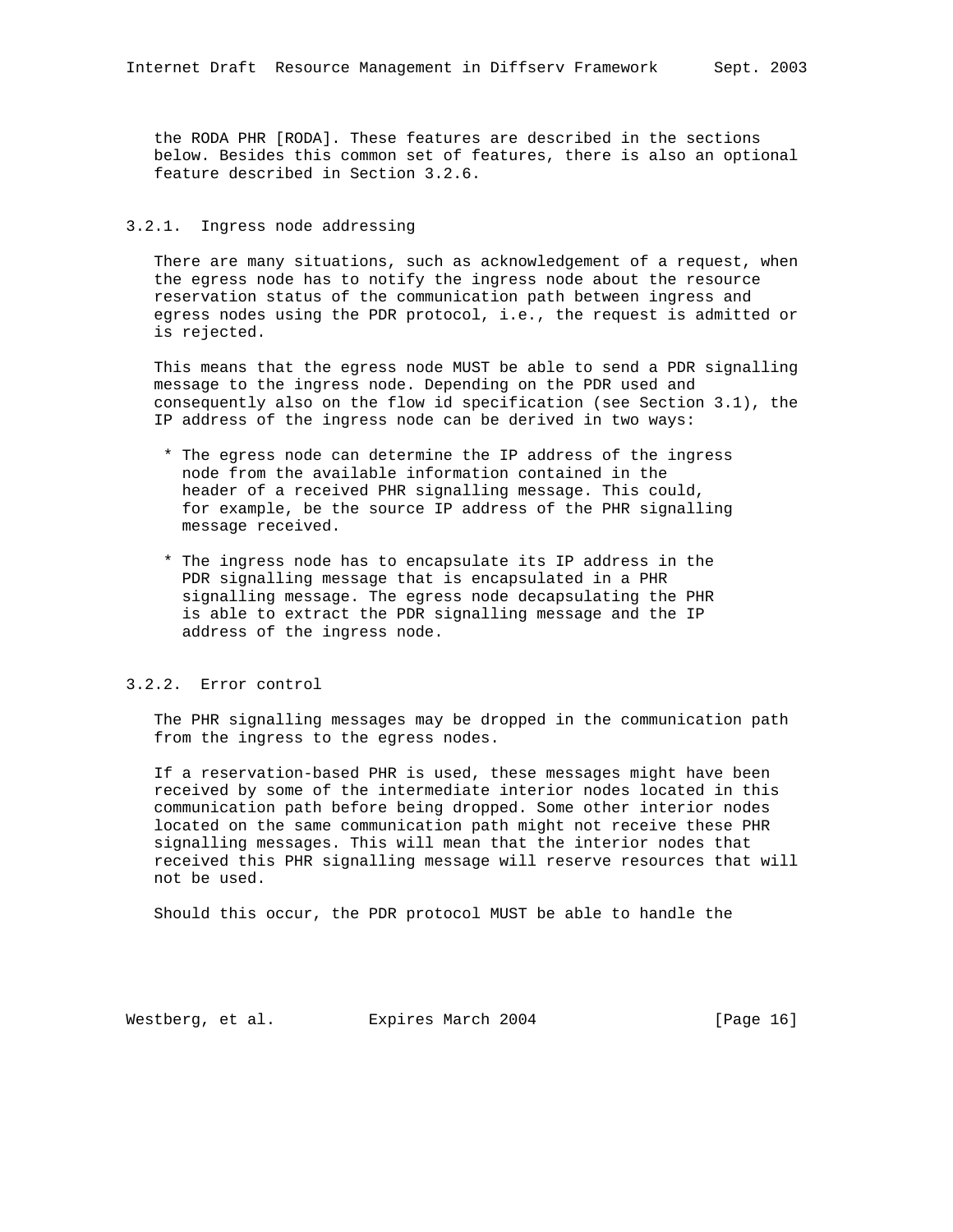recovery of the dropped reservation-based and measurement-based PHR signalling messages. One possible solution to this is described in Section 5.3.1.

## 3.2.3. Management of Reservation States

 The per-domain reservation functionality MUST support the initiation and maintenance of PDR states. This can be accomplished by using either a new defined PDR protocol or (one or more) already existing protocols. Examples of such existing protocols are the Resource Reservation Protocol (RSVP) [RFC2205], RSVP aggregation [RFC3175], Simple Network Management Protocol (SNMP) [RFC1905], Common Open Policy Service (COPS) [RFC2748]. These states will be identified using the flow specification ID (see Section 3.1) and the related requested resource unit per Diffserv class PHB.

 The egress node MUST be able to identify the flow using the flow specification ID after receiving a PHR signalling message. Depending on the PDR protocol type being used, the flow specification ID can be derived in two ways:

- \* Derived from PHR message: the flow specification ID can be derived from the available information contained in the header of the PHR signalling message received. This could, for example, be the combination of the source and destination IP addresses and the DSCP in the PHR signalling message.
- \* Derived from PDR message: the flow specification ID is included in the PDR signalling message that is encapsulated by the ingress node into the PHR signalling message. The egress node decapsulating the PHR is able to extract the PDR signalling message and the flow specification ID information.

 Moreover, the PDR signalling message that is sent by the egress node towards the ingress node MUST also contain the flow specification ID information.

 The PDR resource reservation states can be either hard or soft states. If these states are hard they will have to be initiated, updated or released explicitly. If these states are soft states then they have to be updated regularly. The PDR soft state can be released by using the refresh timeout or by explicit release of the reserved resources.

Westberg, et al. Expires March 2004 [Page 17]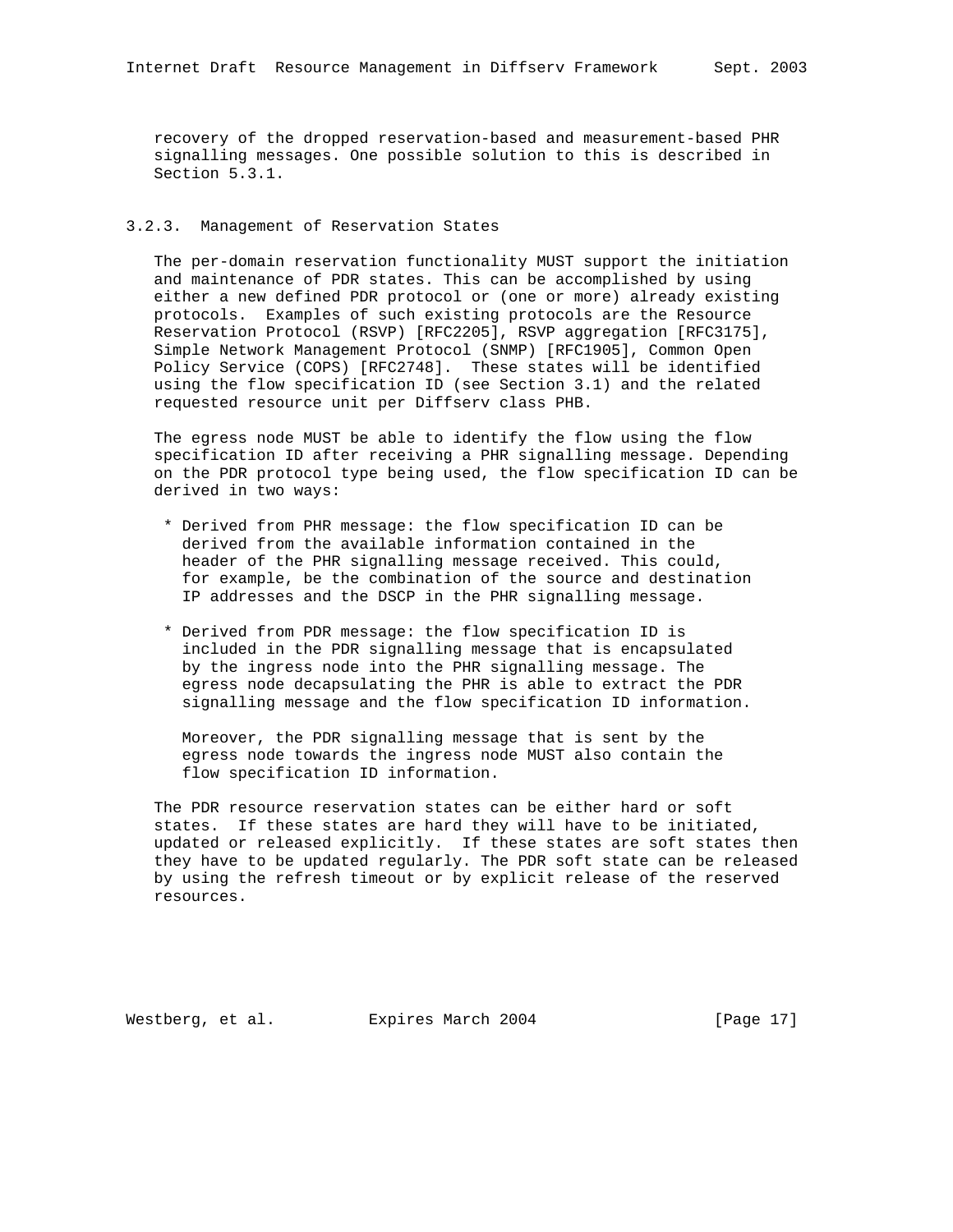## 3.2.4. Resource Unavailability

 When there are insufficient resources available in the communication path between the ingress node and egress node, the ingress node that generated the PHR signalling messages will have to be notified by means of a PDR reporting message. Any interior node that does not admit a reservation request will mark the PHR signalling message that will be sent towards the egress node. The egress node will in return generate and send to the ingress node a marked PDR signalling message to indicate that the communication path is not able to admit the reservation request. Upon receiving this message the PDR functionality in the ingress node will inform the external resource reservation scheme that its associated request for RMD resources is rejected.

 When the reservation based PHR group is used, the marked PHR signalling message will also include the number of previous interior nodes that successfully reserved the resources for this PHR reservation signalling message (see [RODA]). This information will be sent to the ingress node as part of the PDR report message. The ingress node will initiate a partial explicit release procedure. This procedure will release the resources that were unnecessarily reserved by the interior nodes located on the same communication path as the interior node that rejected and marked the PHR reservation message (see Section 5.2.1).

 Note that when the adaptation to load sharing procedure is applied, (see Section 4.2.3), the partial explicit release procedure should not be used. In this case the resources that were unnecessarily reserved by the interior nodes located on the same communication path as the interior node that rejected and marked the PHR reservation message will be released by using the reservation soft state principle.

## 3.2.5. Severe congestion handling

 Severe congestion can be considered as an undesirable state which may occur as a result of a route change or a link failure. Typically, routing algorithms are able to adapt and change their routing decisions to reflect changes in the topology and traffic volume. In such situations the re-routed traffic will have to follow a new path. Nodes located on this new path may become overloaded, since they suddenly might need to support more traffic than their capacity. Moreover, when a link fails, the traffic passing through it might be

Westberg, et al. Expires March 2004 [Page 18]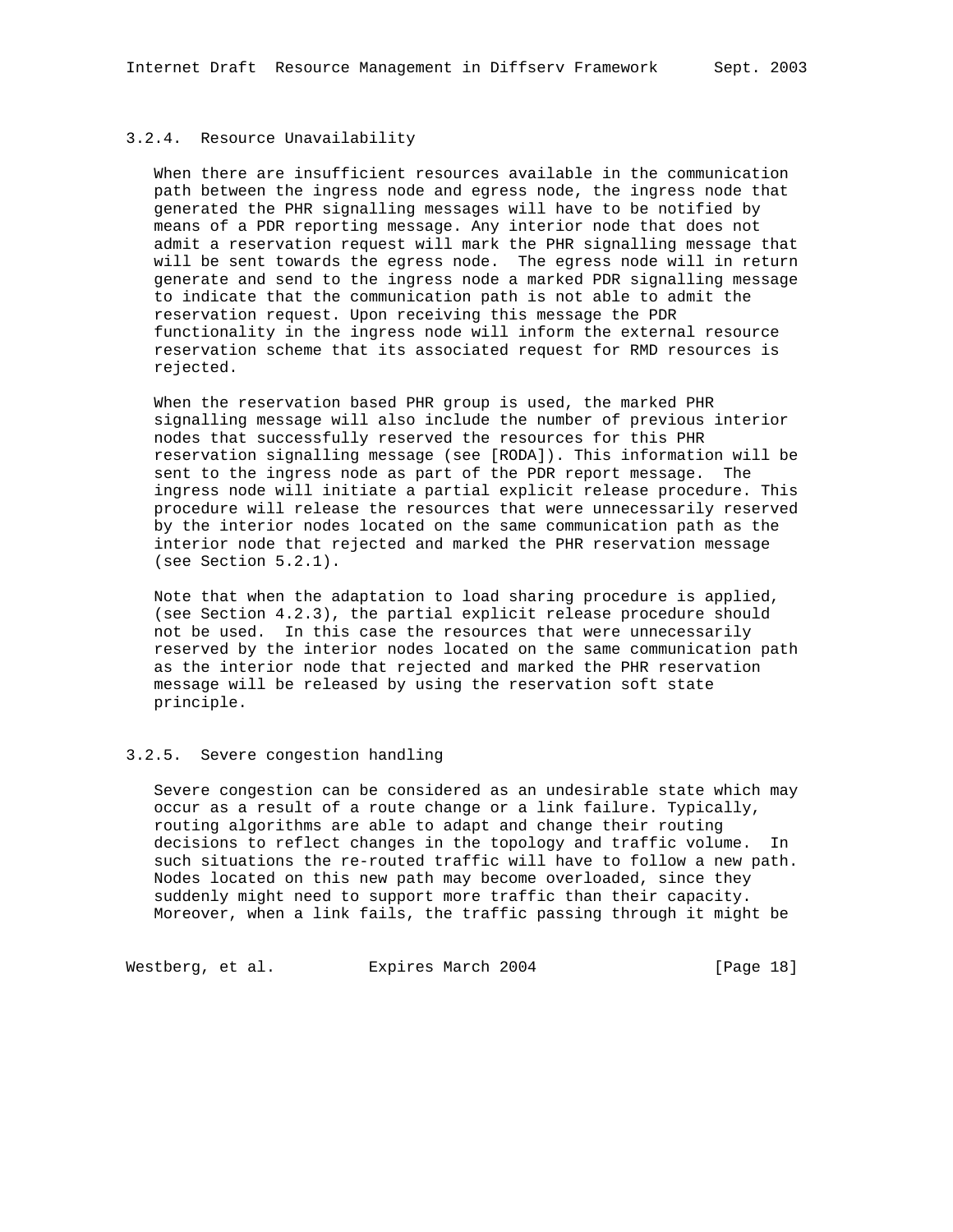dropped, degrading its performance.

 Severe congestion occurrence in the communication path has to be notified to the ingress node that generated the PHR signalling messages. Any interior node that detects the severe congestion will mark (severe congestion bit) the PHR signalling message that will be sent towards the egress node. The egress node will in return generate and send to the ingress node a marked PDR signalling message to indicate the severe congestion occurrence in the communication path. Upon receiving this message the ingress node resolves this situation by using a predefined policy, e.g., refusing new incoming flows and by using the PHR protocol, a portion of the affected by severe congestion flows either is terminated or is preempted (e.g., shifted to an alternative PHB).

 When the reservation-based PHR is used, the (severe congestion) marked PHR reservation message will also include the number of previous interior nodes that successfully processed this PHR reservation message (see [RODA]). This information will be sent to the ingress node as part of the PDR report message. The ingress node will initiate a partial explicit release procedure. This procedure will release the resources that were unnecessarily reserved by the interior nodes located on the same communication path as the severe congested interior node.

 Note that when the adaptation to load sharing procedure is applied (see Section 4.2.3), the partial explicit release procedure should not be used. In this case the resources that were unnecessarily reserved by the interior nodes located on the same communication path as the severe congested interior node will be released by using the reservation soft state principle.

# 3.2.6. Modification of a reservation state

 The number of resources that were reserved for a certain flow can be modified by using this feature (see also Section 5.5). When the ingress node receives an external QoS request that is requesting a modification on the number of reserved resources then the following process can be realized. When the modification request requires an increase on the number of reserved resources, then the ingress node will have to subtract the old and already reserved number of resources from the number of resources included in the new modification request. The result of this subtraction should be introduced within a PHR request message as the requested resources

Westberg, et al. Expires March 2004 [Page 19]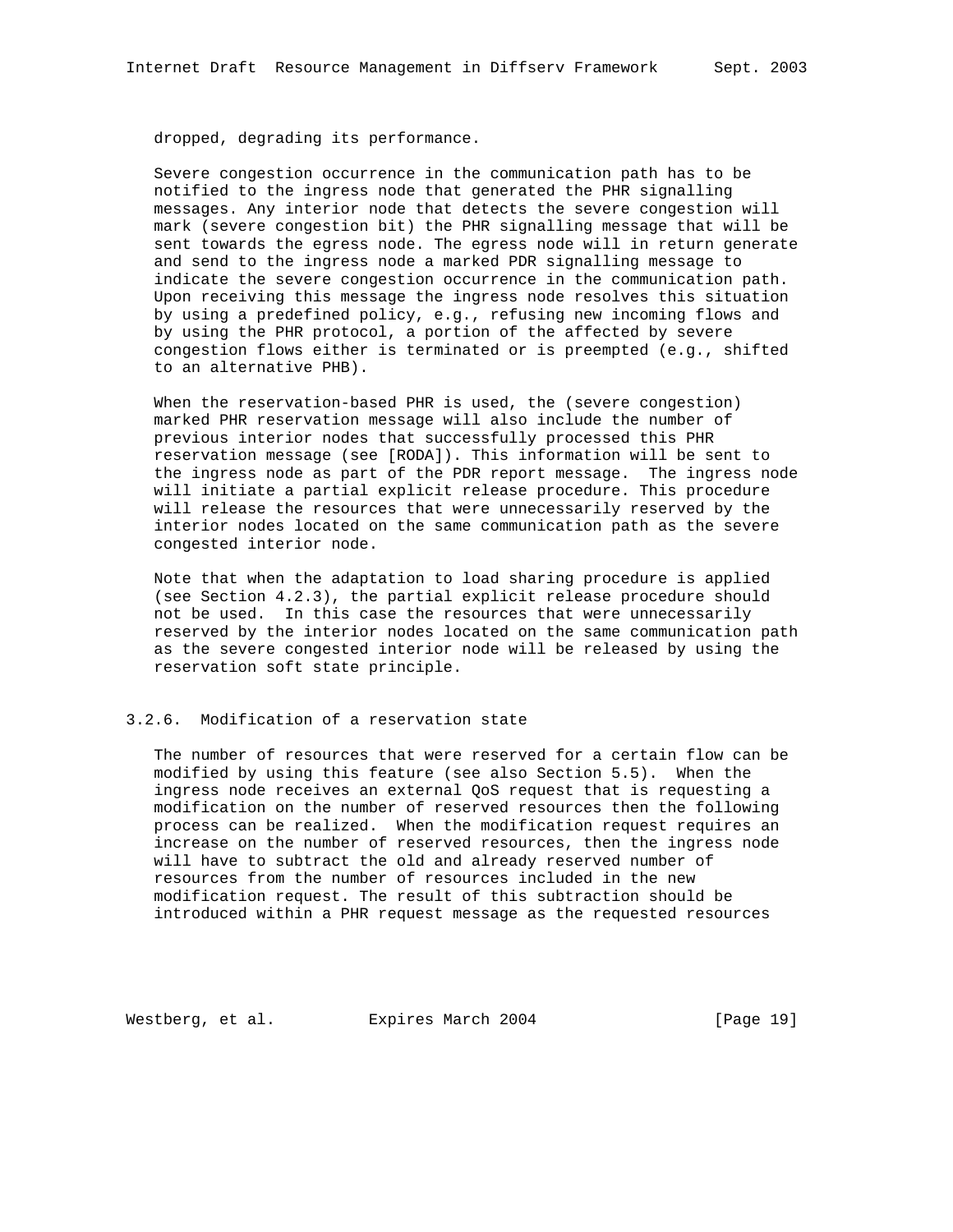value. When the modification request requires a decrease on the number of reserved resources, then the ingress node will have to subtract the number of resources included in the new modification request from the old and already reserved number of resources. The result of this subtraction should be introduced in a PHR release message. Furthermore, if the PDR protocol maintains PDR reservation states then the number of resources that were reserved for a certain flow should also be replaced with the number of resources included in the modification request.

## 3.2.7. Bi-directional reservations

 Bi-directional reservations are an optional feature and do not belong to the common set of features described in Sections 3.2.1 to 3.2.6. This feature is only relevant when using the RMD framework in specific kinds of networks.

 One method for bi-directional reservations is based on combining two uni-directional reservations. This is because messages travelling from the reserving entity are likely to follow a different path than messages travelling towards it. The bi-directional reservation imposes a few requirements on the edge nodes, as described below:

- \* The edge nodes must be able to distinguish between a uni-directional and a bi-directional resource reservation PDR signalling message. This SHOULD be accomplished by using a flag in the header of the PDR signalling messages. Furthermore, these bi-directional packets MUST include the requested resource parameters for initiating a uni-directional reservation in the opposite direction (from the egress to the ingress). Note that the requested resource parameters used for bi-directional reservations are asymmetric, i.e., the value of the requested resources used in the direction from the ingress node towards the egress node could be different than the requested resources used in the direction from the egress node towards the ingress node.
- \* When an egress node receives a bi-directional reservation message, the egress node will have to construct a uni-directional PDR signalling message and a PHR signalling message that will be sent in the opposite direction. The source IP address of this PHR signalling message that is sent towards the ingress node will be the same as the

Westberg, et al. Expires March 2004 [Page 20]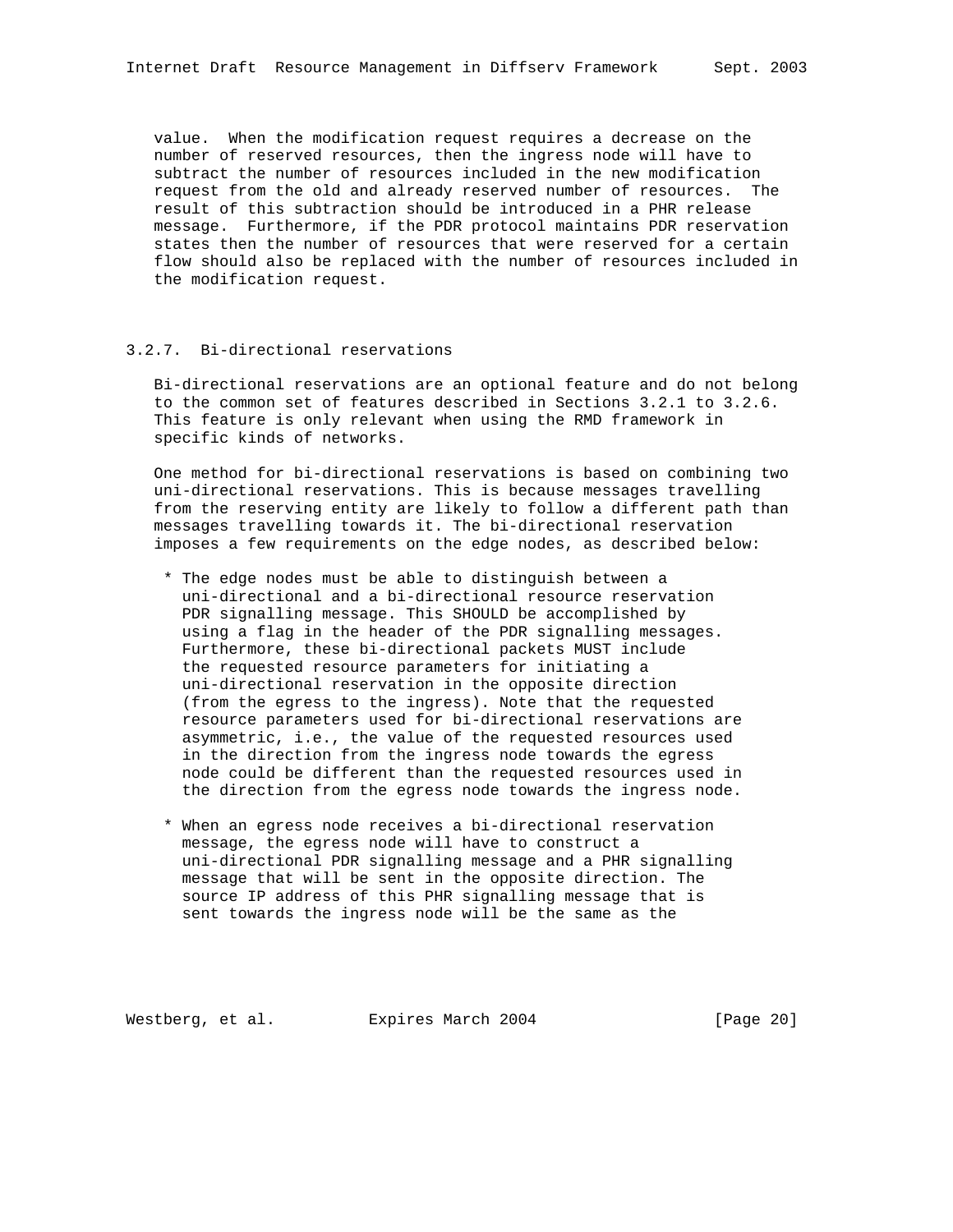destination IP address of the PHR signalling message it received, while the destination IP address of this PHR signalling message will be the same as the source IP address of the PHR signalling message it received.

 The ingress node that performs a bi-directional reservation, assuming that the above requirements are satisfied, will notify the egress node by means of the PDR signalling messages. On receiving this PDR signalling message, the egress node will initiate a uni-directional reverse PDR signalling message, which will take care of the reservation in the opposite direction.

## 4. The PHR protocols

## 4.1. Introduction

 The Per Hop Reservation (PHR) protocols extend the PHB in Diffserv by adding resource reservation, thus enabling reservation of resources per Diffserv class PHB per hop in each node within a Diffserv domain.

The RMD Framework currently specifies two different PHR groups:

- The Reservation-Based PHR group

 In this PHR group, each node in the communication path from an ingress node to an egress node keeps only one reservation state per PHB.

 The reservation is done in terms of resource units, which may be based on a single parameter, such as bandwidth, or on more sophisticated parameters. These resources are requested dynamically per PHB (i.e., per DSCP) and reserved on demand on all nodes in the communication path from an ingress node to an egress node.

 Furthermore, this PHR group has to maintain a threshold for each PHB that specifies the maximum number of reservable resource units. This threshold could, for example, be statically configured.

 A reservation-based PHR protocol is described in detail in [RODA]. The RMD framework uses a combination of reservation soft state and explicit release principles.

Westberg, et al. Expires March 2004 [Page 21]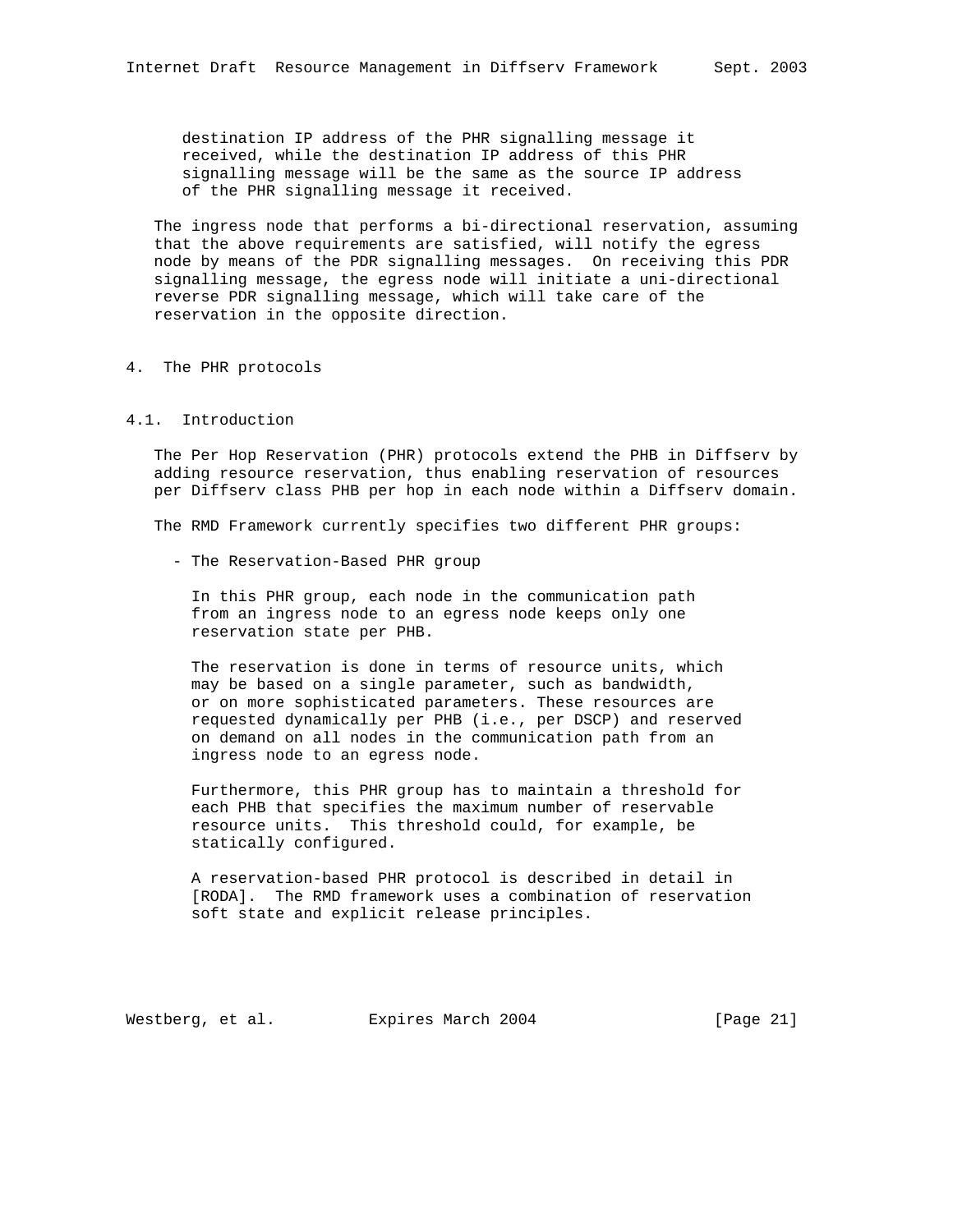- The Measurement-based Admission Control (MBAC) PHR group

 This PHR group is used to check the availability of resources before flows are admitted and without installing any reservation state. That is, measurements are done on the real average traffic (user) data load. The main advantage of this PHR group is that the PHR functionality that is executed at the edge and interior nodes will not have to maintain any reservation states. However, the measurement based PHR uses two states that do not have to be maintained by the PHR protocol. One state per PHB that stores the measured user traffic load associated to the PHB and another state per PHB that stores the maximum allowable traffic load per PHB.

 Although this is all that is currently defined, new types of PHRs within a PHR group may be defined in the future, as might new PHR groups.

 To the extent possible, traffic patterns SHOULD be configured in the nodes rather than signalled. The goal is to simplify the traffic parameter mapping at the interior nodes and keep complexity at the edges. This also simplifies the processing of on-demand requests. For example, some of the token bucket parameters such as token bucket peak rate and bucket size can be configured.

 The negotiated parameter within the edge-to-edge Diffserv domain in the RMD framework is the number of the requested resource units. For example, the RODA PHR [RODA] specifies that this parameter is a simple "bandwidth" parameter and can have a maximum value of 2^16 = 65536 resource units. However, this unit may not necessarily be a simple bandwidth value. It might be defined in terms of any resource unit (e.g., effective bandwidth) to support statistical multiplexing at the message level.

 A mapping MUST be performed between the type of the resource units requested by an external reservation protocol and the resource units understood by the RMD scheme.

## 4.2. Per Hop Reservation (PHR) protocol features

 The required features for the two PHR groups (the reservation-based and measurement-based (MBAC)) are different for the two groups. These features are described in the sections below.

Westberg, et al. Expires March 2004 [Page 22]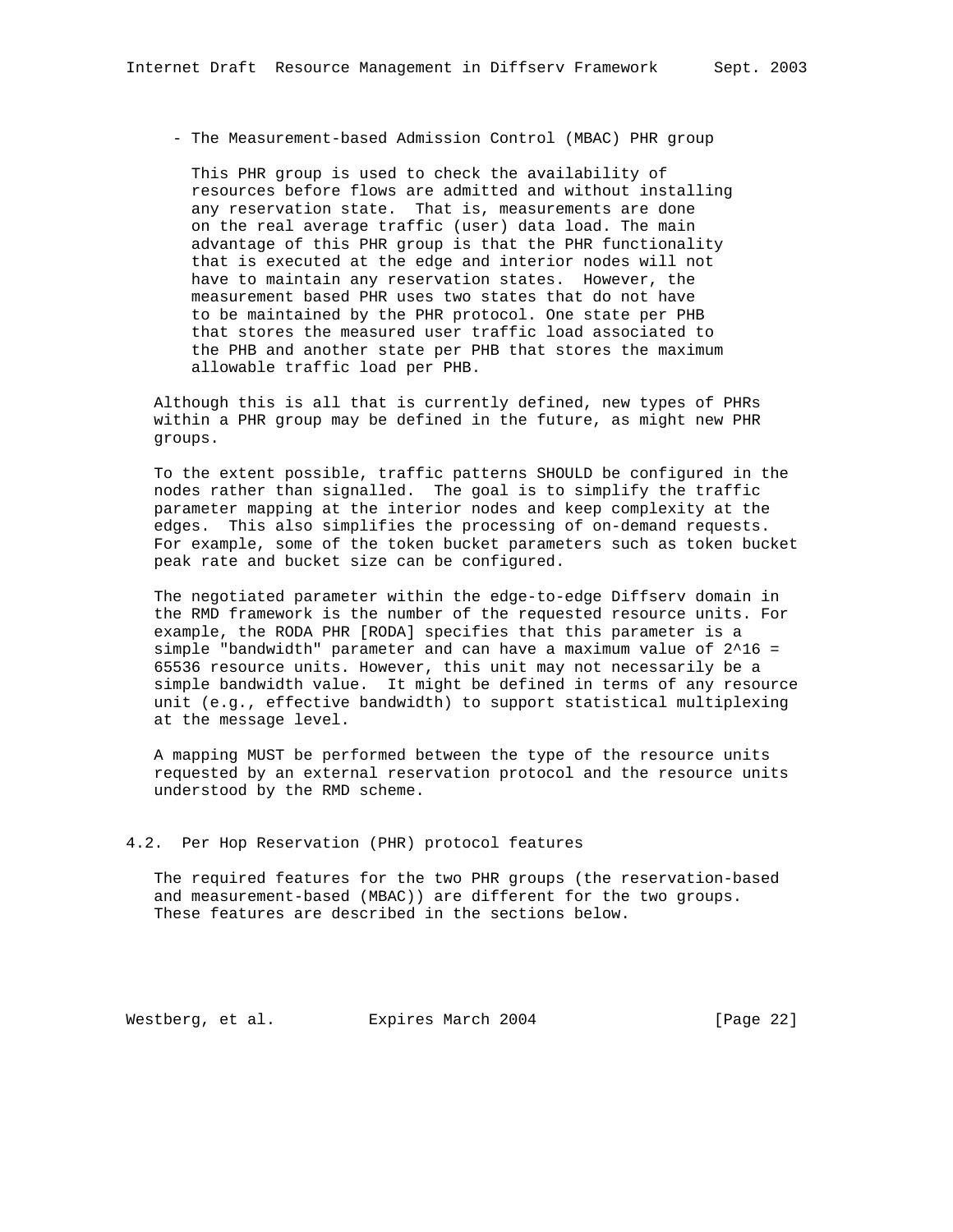#### 4.2.1. One reservation state per Diffserv class PHB

 The reservation-based PHR installs and maintains one reservation state per PHB, i.e., per DSCP, in all the nodes located in the communication path from the ingress node up to the egress node. This state represents the number of currently reserved resource units that are signalled by the PHR protocol for the admitted incoming flows. Thus, the ingress node generates for each incoming flow a PHR signalling message, which signals only the resource units requested by this particular flow. These resource units if reserved are going to be added to the currently reserved resources per PHB and therefore they will become a part of the per PHB reservation state.

 The per PHB reservation states can be created and maintained by combination of the reservation soft state and explicit release principles.

 When the reservation soft state principle is used, a finite lifetime is set for the length of the reservation. These reservations are then maintained by sending periodic PHR refresh messages. The length of the refresh period MUST be the same throughout the Diffserv domain and SHOULD be configurable. If this reservation state does not receive a PHR refresh message within a refresh period, reserved resources associated to this PHR message will be automatically released.

 The reserved resources for a particular flow can also be explicitly released from a PHB reservation state by means of PHR release message. The usage of explicit release enables the instantaneous release of the resources regardless of the length of the refresh period. This allows a longer refresh period, which will also reduce the number of periodic refresh messages.

 Furthermore, each node has to maintain a threshold for each PHB that specifies the maximum number of reservable resource units that could for example, be statically configured.

This feature is specific only to the reservation-based PHR group.

## 4.2.2. Sender-initiated

 In general, a resource reservation scheme can be sender-initiated or receiver-initiated. In a receiver-initiated scheme, such as the Resource reSerVation Protocol [RFC2205], the reservation of the

Westberg, et al. Expires March 2004 [Page 23]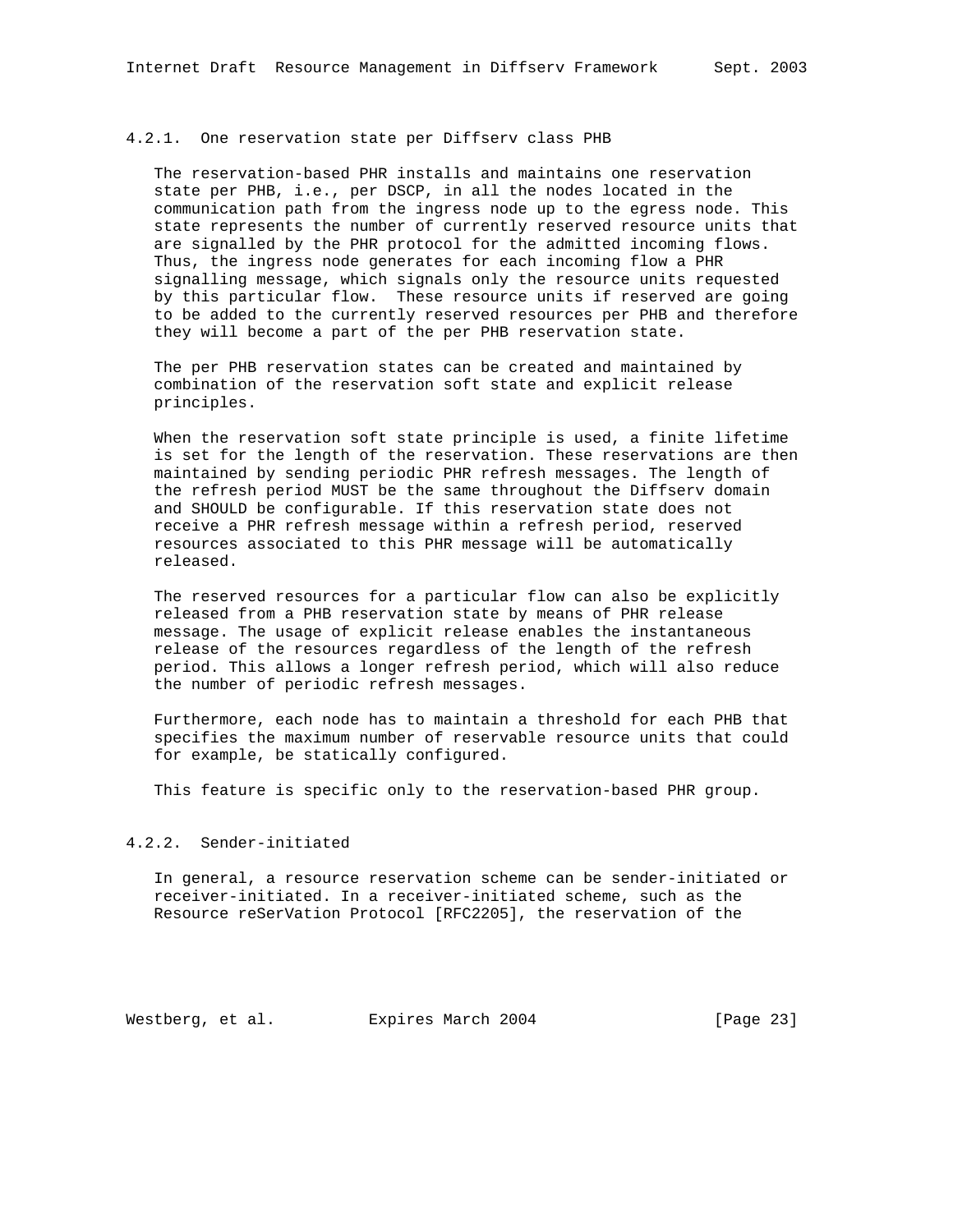resources is initiated by the receiver. This means that backward routing information has to be stored in the nodes that are located in the forwarding path between the sender and receiver. This backward routing information will be used by the reservation messages sent by the receiver to the sender. All signalling messages belonging to the same flow will then follow the same backward and forward path.

 In order to avoid storing backward routing information in the RMD framework, a sender-initiated scheme is used.

 The ingress node will initiate and manage the resource reservation process, meaning that it will generate the PHR signalling messages. Each of these messages may carry either the total amount of the requested resources or a part of the requested resources.

 Assuming that typical IP routing protocols are used, i.e., packets are routed based on IP destination address, all the PHR signalling messages that are generated by the edge nodes SHOULD use the IP addresses of the end hosts involved in the resource reservation session as the source and destination IP addresses. However, depending on the PDR used, exceptions should be allowed. For example, the PHR signalling messages may have the IP addresses of the edge nodes as the source and destination IP addresses. This will imply that the traffic (user) data associated with these PHR signalling messages must be encapsulated with the IP addresses of the edge nodes as the source and destination IP addresses.

Both PHR groups MUST be sender-initiated.

## 4.2.3. Adapts to Load Sharing

 Load sharing, also known as load balancing, allows interior nodes to take advantage of multiple routes to the same destination by sending messages via some or all of these available routes. However, load sharing will imply that the traffic (user) data will not follow exactly the same paths as the PHR signalling messages that are used to reserve the transport resources used by the traffic (user) data.

 Load sharing can be characterized as equal or unequal cost (see [Doy98]), where cost is specified as a generic term referring to any metric that is associated with the path. Equal cost load sharing (see, for example, [RFC2676]) distributes traffic equally among the multiple paths. Unequal cost load sharing, on the other hand, does not distribute the traffic equally.

Westberg, et al. Expires March 2004 [Page 24]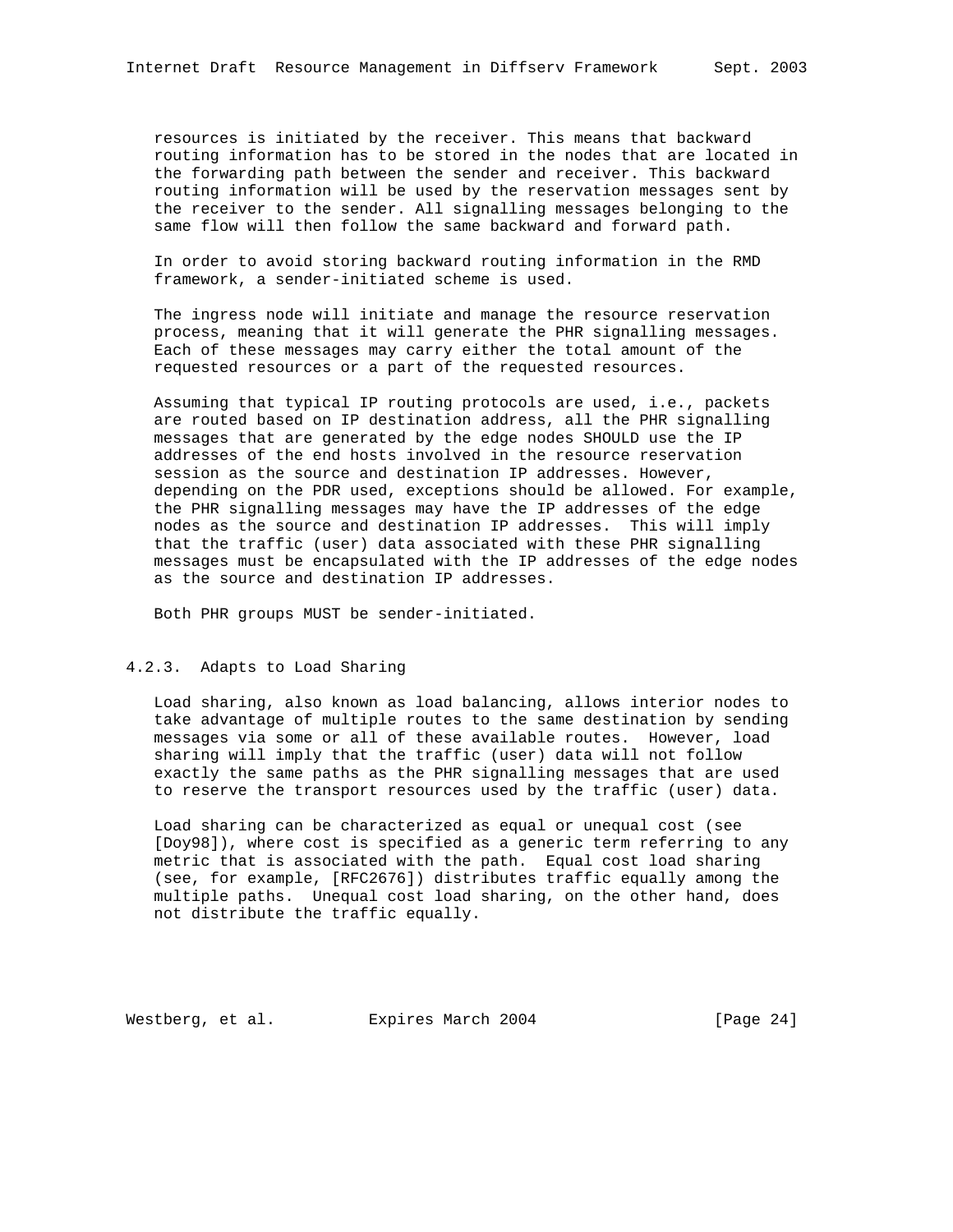An example of this type may be the optimized multi-path (OMP) that is able to distribute loading information, proposing a means for adjusting forwarding and providing an algorithm for making the adjustments gradually enough to ensure stability yet providing reasonably fast adjustment when needed. Note that "reasonably fast" means adaptation in a couple of hours, i.e., daily load fluctuations. OMP discovers multiple paths, not necessarily equal cost paths, to any destinations in the network, but based on the load reported from a particular path, it determines which fraction of the traffic to direct to the given path. Incoming packets are subject to a (source, destination address) hash computation, and effective load sharing is accomplished by means of adjusting the hash thresholds. When combining with multi-protocol label switching (MPLS) forwarding, OMP becomes an effective route optimization engine that can serve the requirements claimed on traffic engineering (TE) in [RFC2702].

Load sharing can be accomplished in different ways:

- \* Per-destination load sharing: distributes the traffic based on the destination address. All messages for one destination on the network travel on the same path.
- \* Per-message load sharing (or round robin): given equal cost paths, the first message destined for a particular destination on the network is sent via one path, the next message to the same destination is sent via another path, and so on.
- \* Using a predefined hash function: the combination of the source and destination IP addresses and the source and destination ports is used in a hash function to determine for each message which load sharing path should be used. In this situation, even if the various paths may have equivalent metrics, the traffic associated with one TCP connection is always routed on a single path.

 The Resource Management in Diffserv framework, by means of PHR and PDR functionality, has the necessary support to adapt to load sharing when it is used. This feature is mandatory for both PHR groups. An example of this operation is described in Section 5.4.

Westberg, et al. Expires March 2004 [Page 25]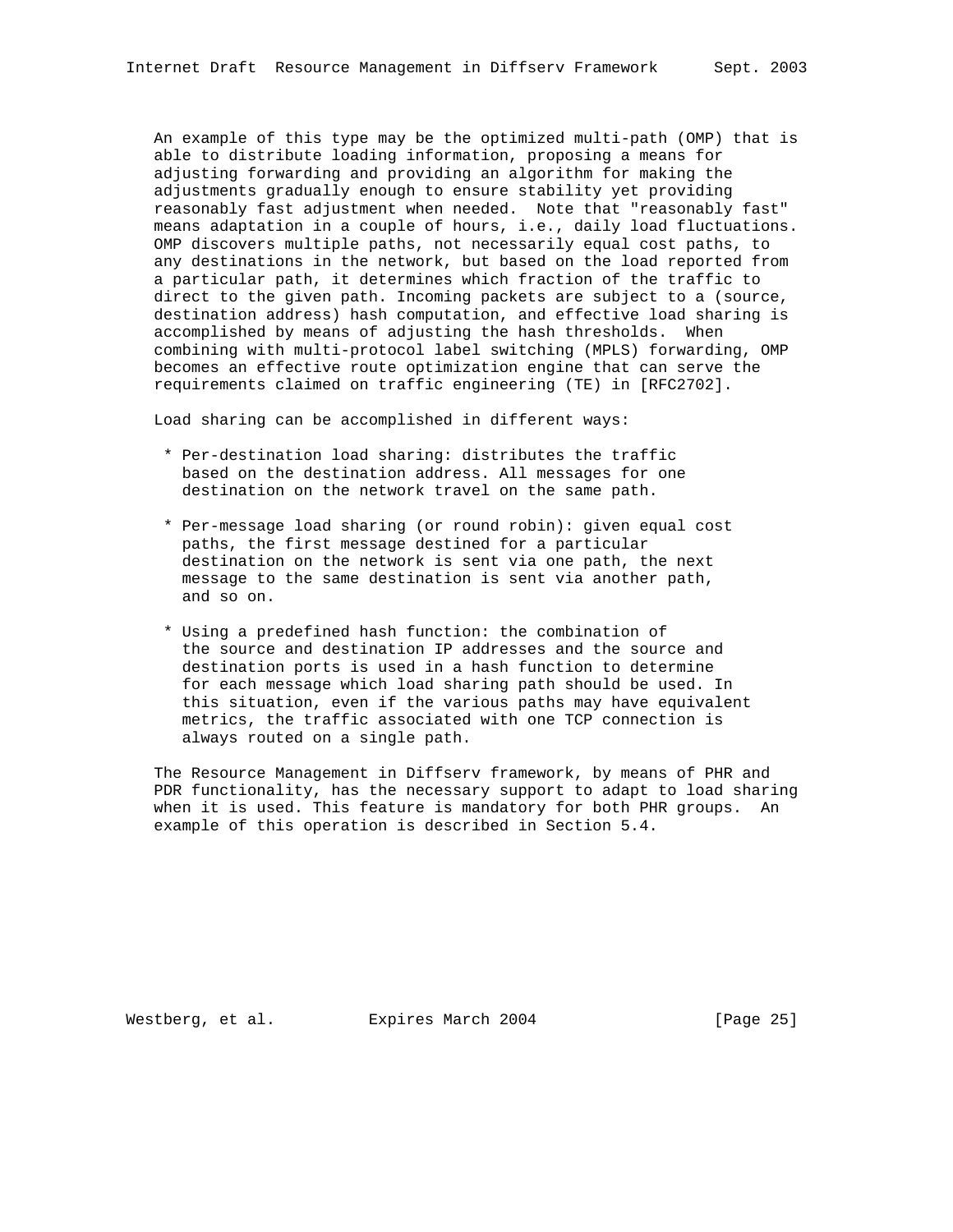#### 4.2.4. Severe Congestion Detection and Notification

 Severe congestion may occur as a result of route changes or a link failure. Severe congestion SHOULD always be signalled to the edges by the interior nodes regardless of the type of PHR used. The interior nodes report the severe congestion occurrence to the edges by means of PHR signalling messages. The edges MUST solve this severe congestion state as described in Section 3.2.5.

 Severe congestion occurrence in the interior nodes has to be first detected and then the edges are notified. Due to the fact that the interior node does not maintain any flow related information, it is not possible to identify the ID of the passing flow and the IP address of the ingress node. Therefore, the interior node is not able to notify the ingress node that a severe congestion situation occurred.

## 4.2.4.1. Severe congestion Detection

The PHR functionality in the interior nodes detects the severe congestion and the PDR protocol informs the edge nodes about this severe congestion situation.

A number of possible methods of detecting severe congestion are listed below:

- \* Link failure: the interior node activates the severe congestion state whenever a link failure occurs.
- \* Volume measurements: by using measurements on the data traffic volume. If the volume of the data traffic increases suddenly, it is deduced that a possible route change and at the same time, a severe congestion situation occurred.
- \* Counting: using a counter that counts the number of dropped data packets. The severe congestion state is activated when this number is higher than a pre-defined threshold. This method is similar to the previous one but is much simpler. However, it can only be applied when the traffic characteristics are known.
- \* Increased number of refreshes: if the number of resource units, per PHB, requested by PHR refresh messages is much higher than the number of resources refreshed in

Westberg, et al. Expires March 2004 [Page 26]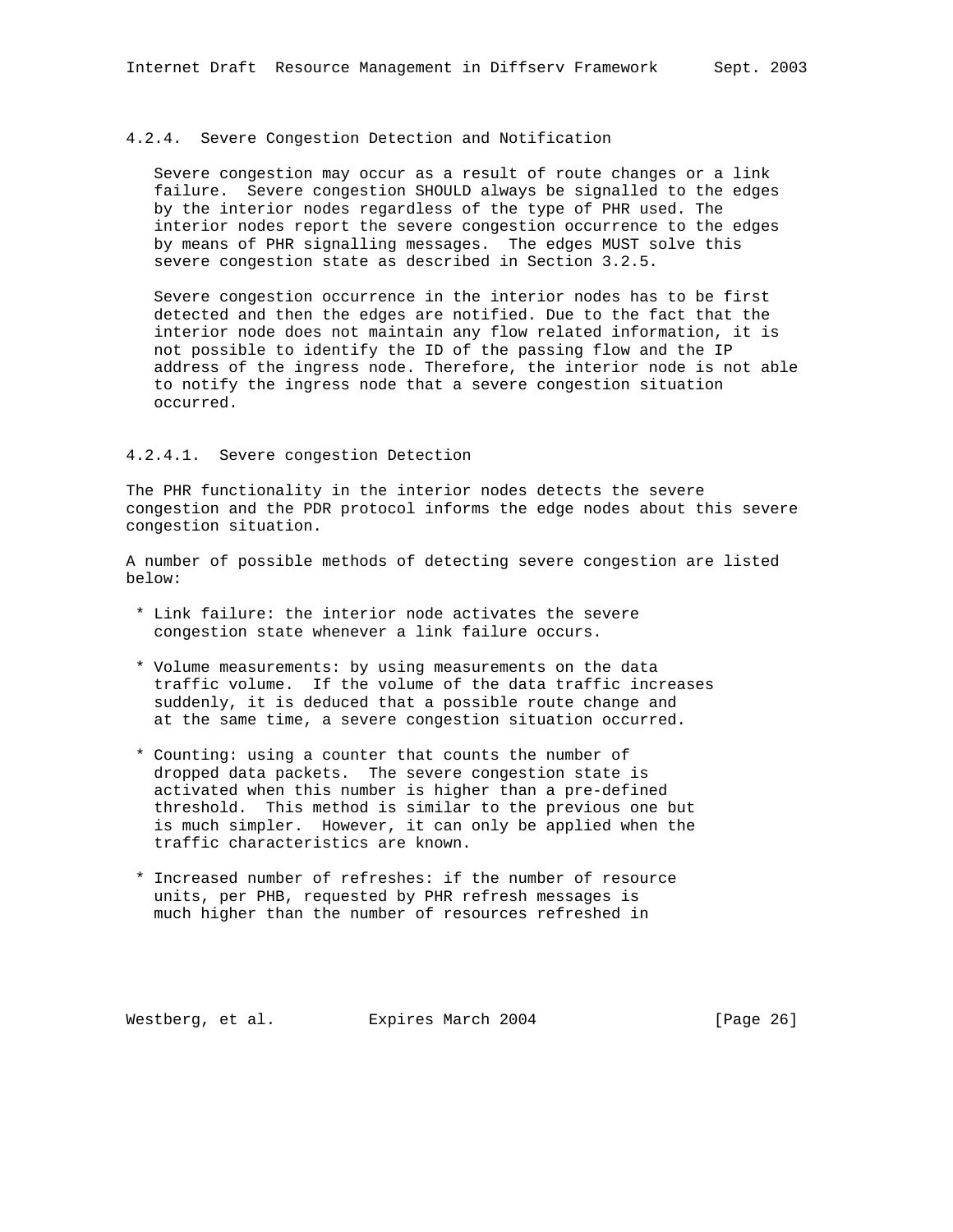The first three detection methods can be applied on both types of PHR, i.e., reservation-based and measurement-based. The last method can only be applied on the reservation-based RMD scheme.

## 4.2.4.2. Severe Congestion Notification

Once detected the severe congestion should be signalled to the edges. As previously mentioned, the egress node will first be notified, after which the egress will notify the ingress node via the PDR protocol.

Below is a list of several notification methods that can be used:

- \* Greedy marking: all user data packets which pass through a severe congested interior node and are associated with a certain PHB will be remarked into a domain specific Diffserv code point (DSCP)
- \* Proportional marking: this method is similar to the previous method, with the difference that the number of the remarked packets is proportional to the detected overload
- \* PHR message marking: only PHR signalling messages that pass through a severely congested interior node will be marked. The marking is done by setting a special flag in the protocol message, i.e., "S" (see [RODA]). This is an efficient procedure, but it can only be used when the PHR refresh period is small.

The last method can only be applied on the reservation-based PHR, while the other two can be applied on both PHR types. A comparison between different severe congestion solutions is given in [CsTa02]. Furthermore, [CsTa02] demonstrates that there are severe congestion solutions that can efficiently solve the severe congestion situation.

The simple operation in case of a severe congestion is described in Section 5.3.2.

Westberg, et al. Expires March 2004 [Page 27]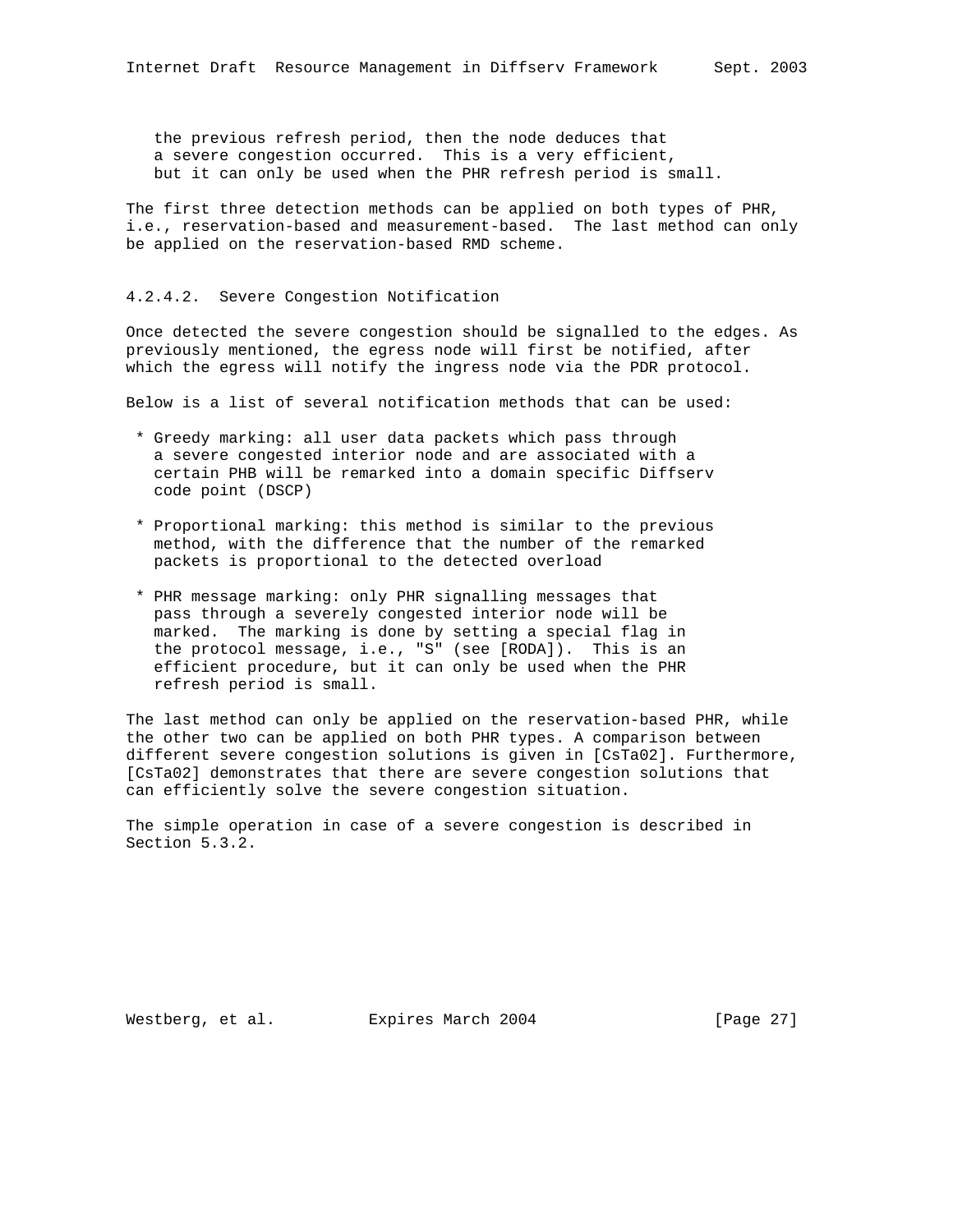5. Examples of RMD Operation

 The RMD framework extends the Diffserv architecture by adding dynamic resource reservations. It is applied edge-to-edge in a dynamically provisioned Diffserv domain. The admission or rejection of the incoming SLS request relies on the result of the PHR signalling protocol. The PDR protocol is the one that links the SLA/SLS request and the PHR protocol. Later in this document, the SLA/SLS request will be referred to simply as a QoS request.

 The functional operation of the RMD framework is described as interoperation between the PHR and PDR functions, abstracted from the details in the following scenarios:

- \* normal operation
- \* fault handling:
	- loss of PHR signalling messages
	- severe congestion handling

 There are two typical example scenarios used for describing the normal operation and fault handling of the RMD framework:

- Example 1: PDR protocol will initiate and maintain the PDR states in the ingress/egress nodes. In this scenario it is assumed that the external QoS request does not create any resource reservation states in the ingress/egress nodes.
- Example 2: PDR protocol will use (partially or fully) the resource reservation states initiated and maintained by an external protocol as PDR states.

The signalling message types are also explained briefly.

5.1. Examples of signalling Message Types

 The RMD Framework classifies the signalling messages into PHR and PDR signalling messages for supporting PHR and PDR functionality, respectively.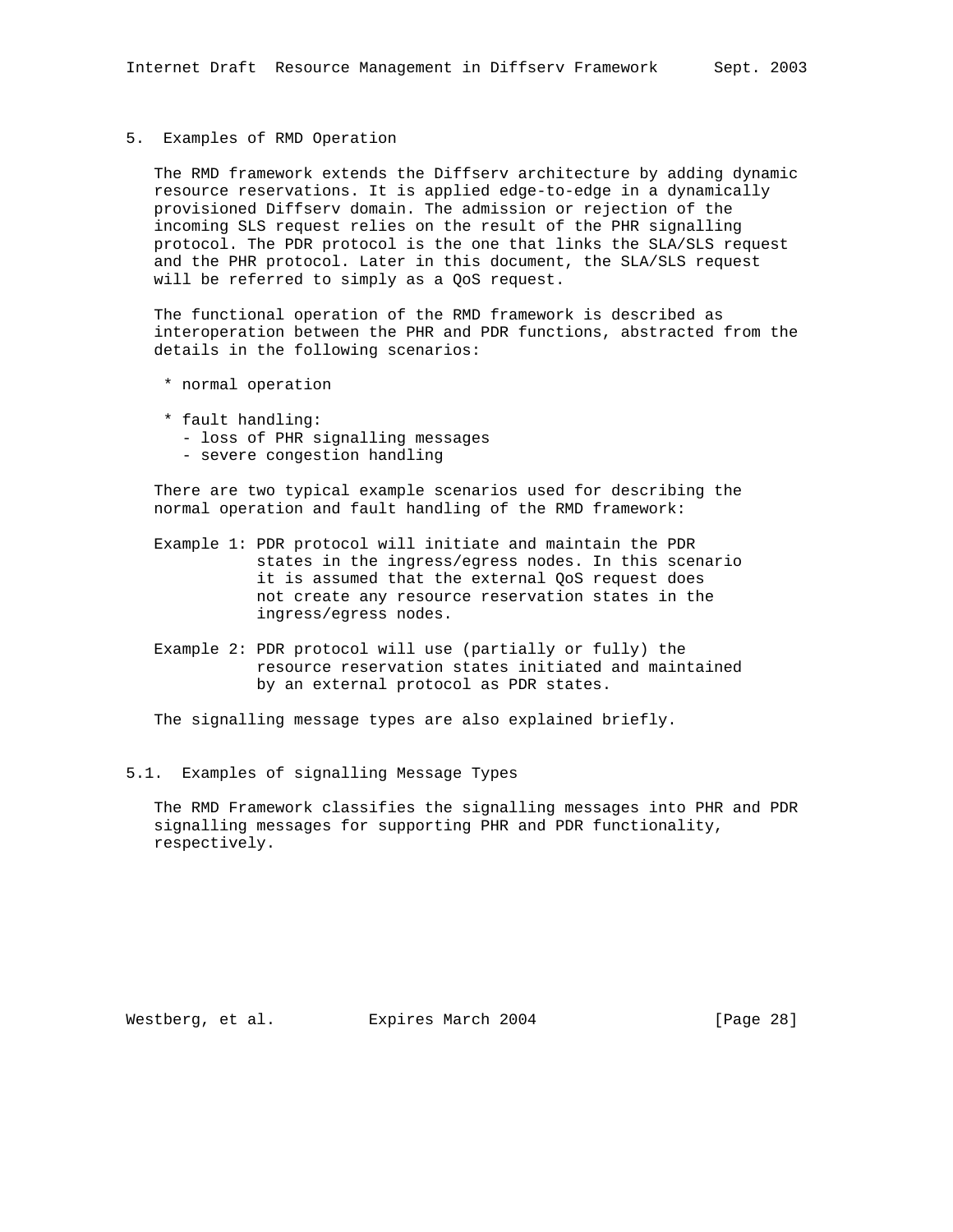## 5.1.1. PHR signalling message types

There are three types of PHR signalling messages.

# 5.1.1.1. PHR\_Resource\_Request

 The "PHR\_Resource\_Request" signalling message is common to both PHR groups, but its role is different in the two PHR groups:

- 1. The reservation-based "PHR\_Resource\_Request" signalling message is generated by the ingress node in order to initiate or update the aggregated soft state reservation in the communication path to the egress node.
- 2. The measurement-based "PHR\_Resource\_Request" PHR signalling message is generated by the ingress node to check the monitoring status of each node located in the communication path between the ingress node and egress node.

#### 5.1.1.2. PHR\_Refresh\_Update

 The "PHR\_Refresh\_Update" signalling message is specific to reservation-based PHR group.

 The "PHR\_Refresh\_Update" signalling message is generated by the ingress node in order to initiate, update or refresh the soft state reservation per DSCP in the communication path to egress node.

 If possible, all the nodes should process the "PHR\_Refresh\_Update" messages with a higher priority than the "PHR\_Resource\_Request" messages.

#### 5.1.1.3. PHR\_Resource\_Release

 The "PHR\_Resource\_Release" signalling message is used only when the RMD framework supports PHR explicit release procedures.

 The "PHR\_Resource\_Release" signalling message is generated by the ingress edge in order to release a part of, or all the reserved resources per DSCP. Furthermore, this message should specify the amount of resources that have to be explicitly released.

Westberg, et al. Expires March 2004 [Page 29]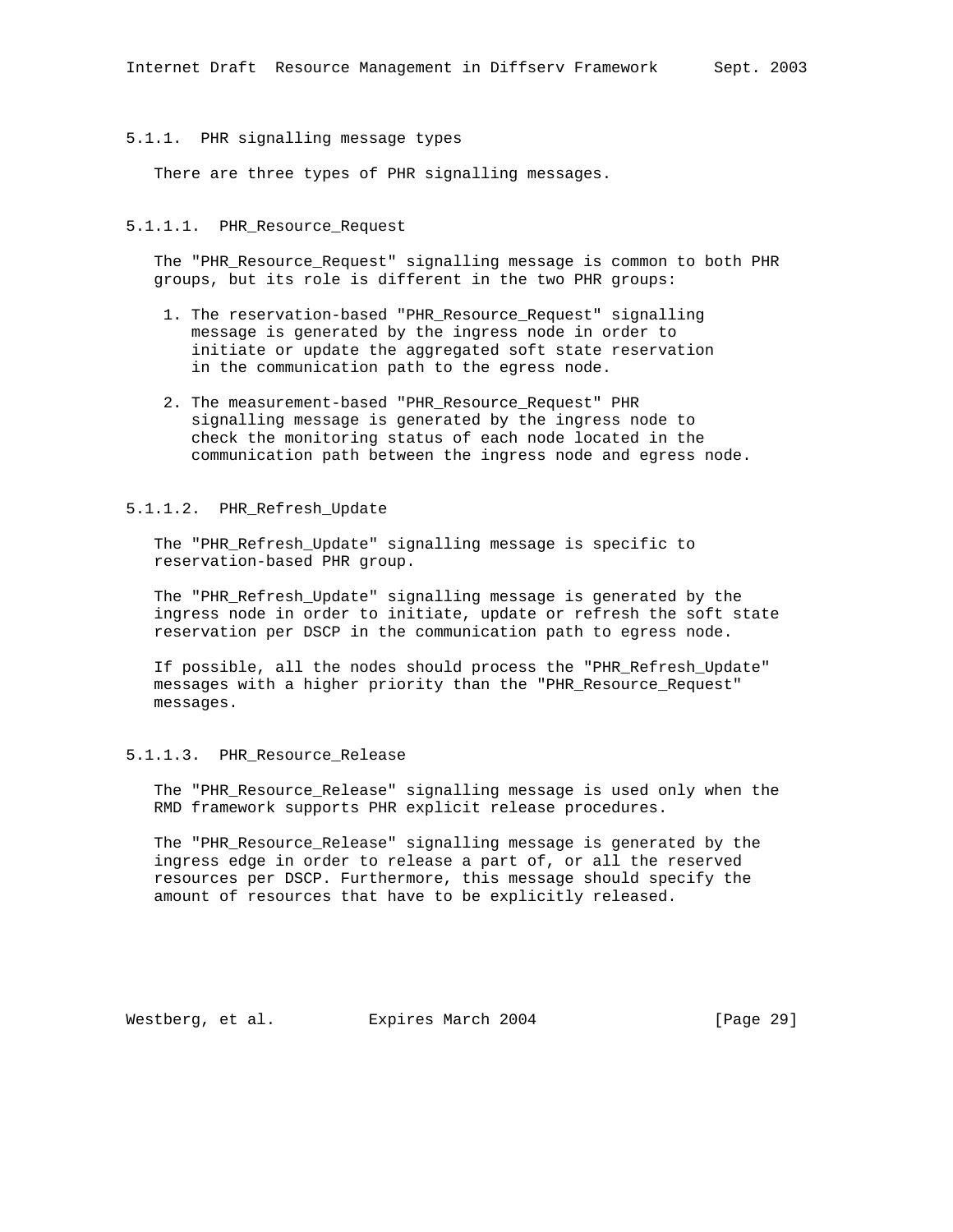Note that in case that the bi-directional reservation is required, the egress router in addition to the normal processing, it will also respond to a bi-directional "PHR\_Resource\_Release" message with a unidirectional reservation "PHR\_Resource\_Release" message that is sent towards the ingress node. This uni-directional reservation message should be processed with a higher priority then other "PHR\_Resource\_Release" messages.

## 5.1.2. PDR signalling message types

 The PDR signalling messages are processed only by the RMD edge nodes and not by the interior nodes. The PDR protocol can either be an entirely new protocol (see Example 1, Section 5.2.1.1) or it may use one of the existing protocols such as RSVP, RSVP aggregation, SNMP, COPS, etc. (see Example 2, Section 5.2.1.2) as part of its functionality. In order to describe the functionality of the PDR there are several messages denoted in this document, which are not formally specified protocol messages, but represent an exemplification of possible protocol messages used for exchanging the PDR information (such as flow id, address of the ingress) between edge nodes. These PDR signalling messages may also be encapsulated into PHR messages in case it is necessary.

 These PDR signalling exemplification messages are listed below. If possible all the nodes should process the "PDR\_Refresh\_Report" messages with a higher priority than the "PDR\_Reservation\_Report" messages.

## 5.1.2.1. PDR\_Reservation\_Request

 The "PDR\_Reservation\_Request" signalling message is generated by the ingress node in order to initiate or update the PDR state in the egress node.

## 5.1.2.2. PDR\_Refresh\_Request

 The "PDR\_Refresh\_Request" message is sent by the ingress node to the egress node to refresh the PDR states located in the egress node.

 Any of the "PDR\_Reservation\_Request" or "PDR\_Refresh\_Request" messages may either be or not be encapsulated into a PHR message. When any of these PDR messages is encapsulated into one PHR message,

Westberg, et al. Expires March 2004 [Page 30]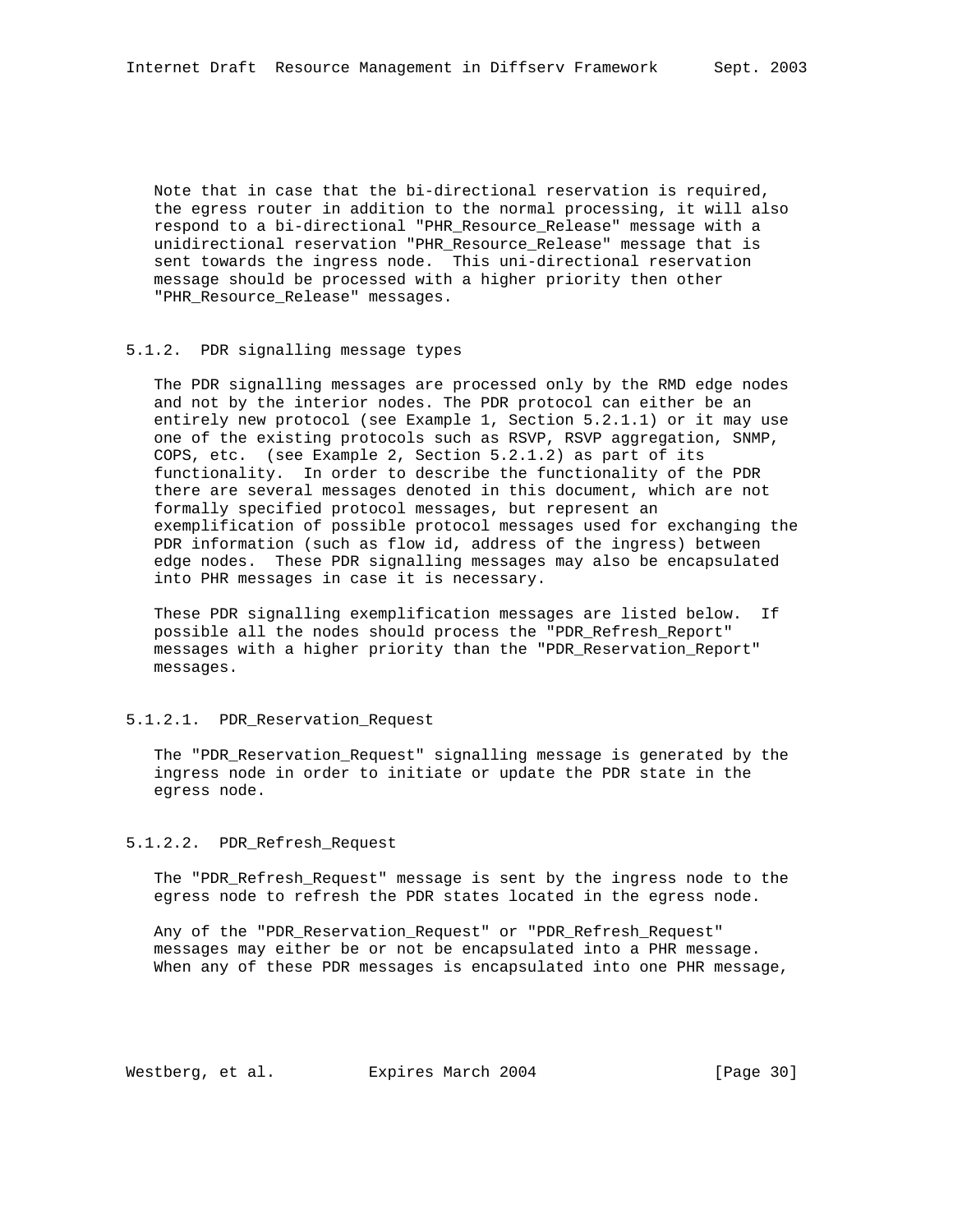then this PDR message SHOULD contain the information that is required by the egress node to associate the PHR signalling message that encapsulated this PDR message to for example the PDR flow ID and/or the IP address of the ingress node. sh 4 "PDR\_Modification\_Request"

 The "PDR\_Modification\_Request" message is sent by the ingress node to the egress node to modify the PDR states located in the egress node.

## 5.1.2.3. PDR\_Release\_Request

 The "PDR\_Release\_Request" messages are only used when the PDR state does not use a reservation soft state principle. These messages are sent by the ingress node to the egress node to release the flows explicitly.

### 5.1.2.4. PDR\_Reservation\_Report

 The "PDR\_Reservation\_Report" messages are sent by the egress node to the ingress node to report that a "PHR\_Resource\_Request"/"PDR\_Reservation\_Request" has been received

 and that the request has been admitted or rejected. The same report message can be used to report that a

 "PHR\_Resource\_Request"/"PDR\_Modification\_Request" received and that the modification request has been admitted or rejected.

## 5.1.2.5. PDR\_Refresh\_Report

 The "PDR\_Refresh\_Report" messages are sent by the egress node to the ingress node to report that a "PHR\_Refresh\_Update"/ "PDR\_Refresh\_Request" message has been received and has been processed.

#### 5.1.2.6. PDR\_Congestion\_Report

 The "PDR\_Congestion\_Report" messages are used for severe congestion notification and are sent by the egress node to the ingress node. These PDR report messages are only used when either the "greedy marking" or "proportional marking" severe congestion notification procedures, described in Section 4.2.4, are used.

Westberg, et al. Expires March 2004 [Page 31]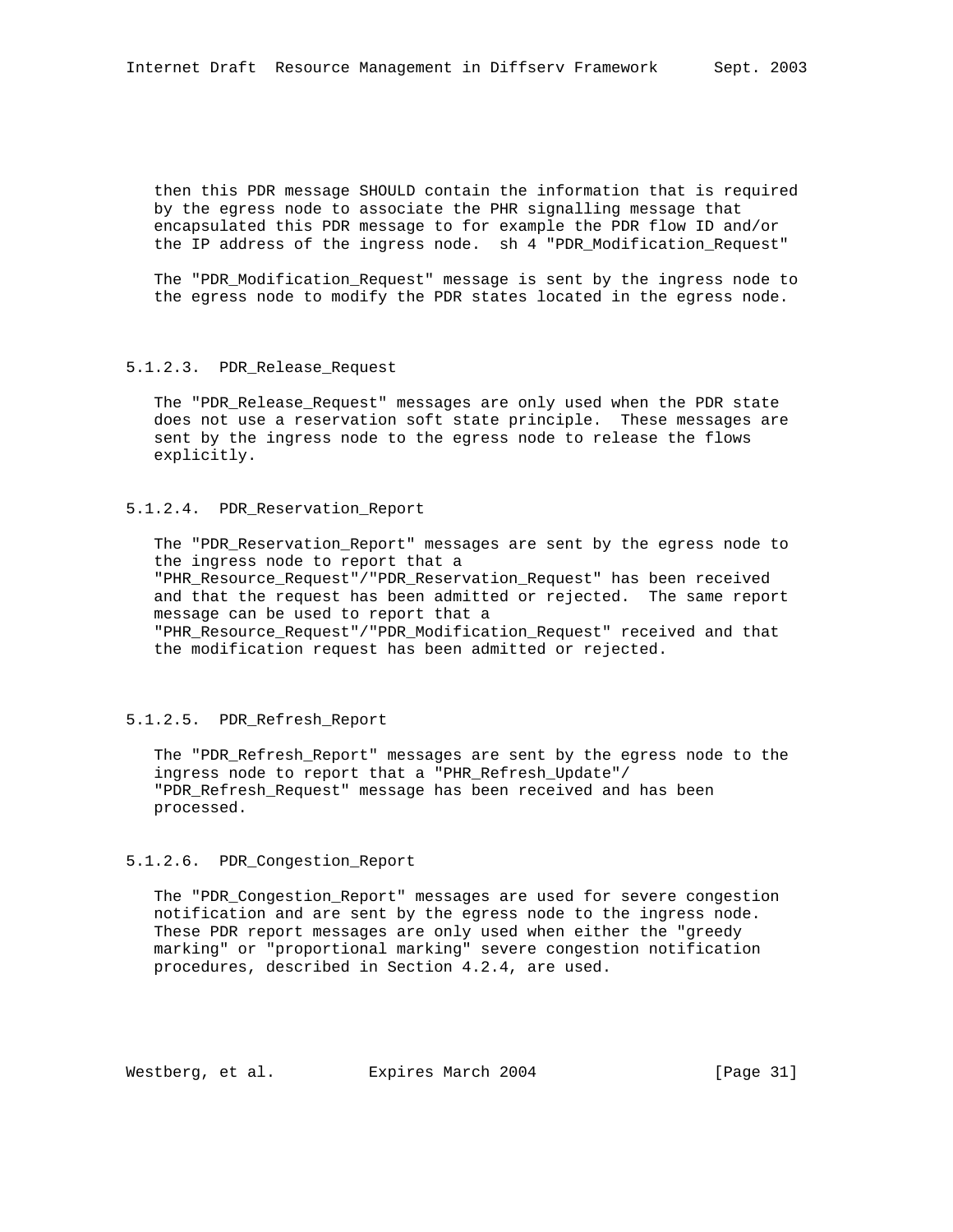## 5.1.2.7. PDR\_Request\_info

 A "PDR\_Request\_info" message is encapsulated into a PHR signalling message that is sent by the ingress node towards the egress node. This PDR message is containing the information that is required by the egress node to associate the PHR signalling message that encapsulated this PDR message to for example the PDR flow ID and/or the IP address of the ingress node.

## 5.2. Example of Normal operation

 Normal operation refers to the situation when no problems are occurring in the network, such as route or link failure, severe congestion, loss of PHR signalling messages, etc. Normal operation is different for the two PHR groups (the reservation-based PHR and the measurement-based PHR). Both are explained in the following sections.

5.2.1. Normal Operation using the reservation-based PHR

 Depending on the functionality of the external resource reservation protocol that interoperates with the RMD domain two scenario types can be identified:

- \* Example 1, where the external resource reservation protocol does not create any reservation states in ingress/egress nodes.
- \* Example 2, where the external resource reservation protocol creates reservation states in ingress/egress nodes.

5.2.1.1. Example 1: No Reservation State in Ingress/Egress

 In this scenario the external resource reservation protocol that interoperates with the RMD framework does not create any reservation states in ingress/egress nodes.

 When a QoS request arrives at the ingress node, the PDR protocol must classify it into an appropriate Diffserv class PHB. It should calculate the associated resource unit for this QoS request, i.e., bandwidth parameter. The PDR state will be associated with a flow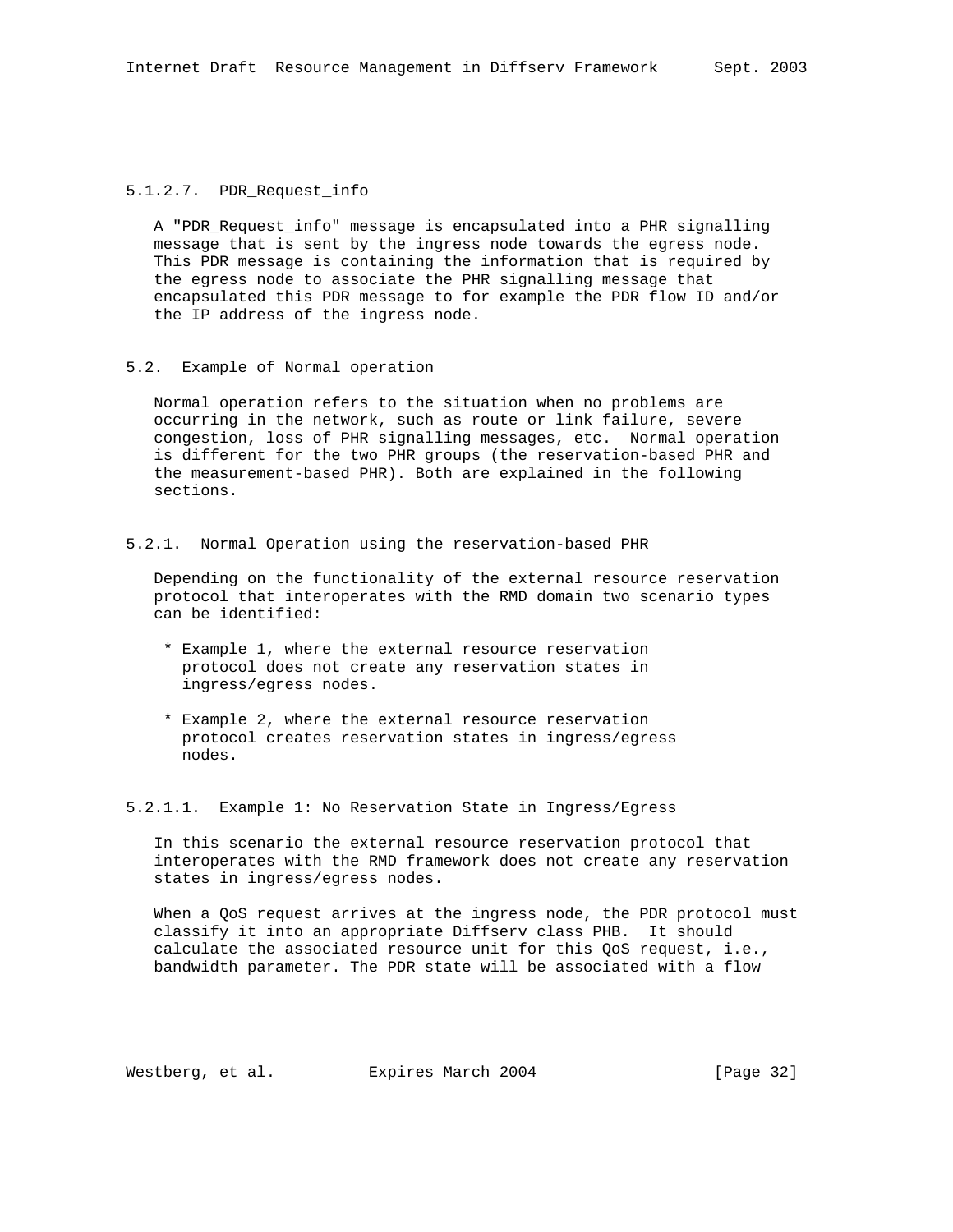specification ID. If the QoS request is satisfied locally, then the ingress node will generate the "PHR\_Resource\_Request" signalling message and the "PDR\_Reservation\_Request", which will be encapsulated in the "PHR\_Resource\_Request" signalling message. The PDR signalling message MAY contain information such as the IP address of the ingress node and the per-flow specification ID. The PDR\_Request\_Info message MUST be decapsulated and processed by the egress node only.

 The intermediate interior nodes receiving the "PHR\_Resource\_Request" must identify the Diffserv class PHB (the DSCP type of the PHR signalling message) and, if possible, reserve the requested resources. The node reserves the requested resources by adding the requested amount to the total amount of reserved resources for that Diffserv class PHB.

 The behavior of the egress node on admission or rejection of the "PHR\_Resource\_Request" is the same as in the interior nodes. After processing the "PHR\_Resource\_Request" message, the egress node decapsulates the "PDR\_Reservation\_Request" and creates/identifies the flow specification ID and the state associated with it. In order to report the successful reservation to the ingress node, the egress node will send the "PDR\_Reservation\_Report" message back to the ingress node. After receiving the "PDR\_Reservation\_Report" the ingress node will inform the external source of the successful reservation, which will in turn send traffic (user) data.

 If the reserved resources need to be refreshed (updated), the ingress node will generate a "PDR\_Refresh\_Request" message in order to refresh the PDR soft state in the egress node. A "PHR\_Refresh\_Update" is used to refresh the PHR aggregated soft state in both interior and egress nodes. The "PDR\_Refresh\_Request" will be encapsulated into the "PHR\_Refresh\_Update". The PHR refresh periods should be equal in all edge and interior nodes.

 Interior nodes that receive the "PHR\_Refresh\_Update" will refresh/update the aggregated reservation state related to the Diffserv class PHB (DSCP).

After processing the "PHR Refresh Update" message, the egress node MUST identify the flow specification ID carried by either the header of the PHR signalling message or the encapsulated PDR signalling message (see Section 5.1.2). In this way the PDR state associated with this flow specification ID can be refreshed instantaneously. The egress node will send the "PDR\_Refresh\_Report" signalling message back to ingress node to acknowledge the admission and processing of

Westberg, et al. Expires March 2004 [Page 33]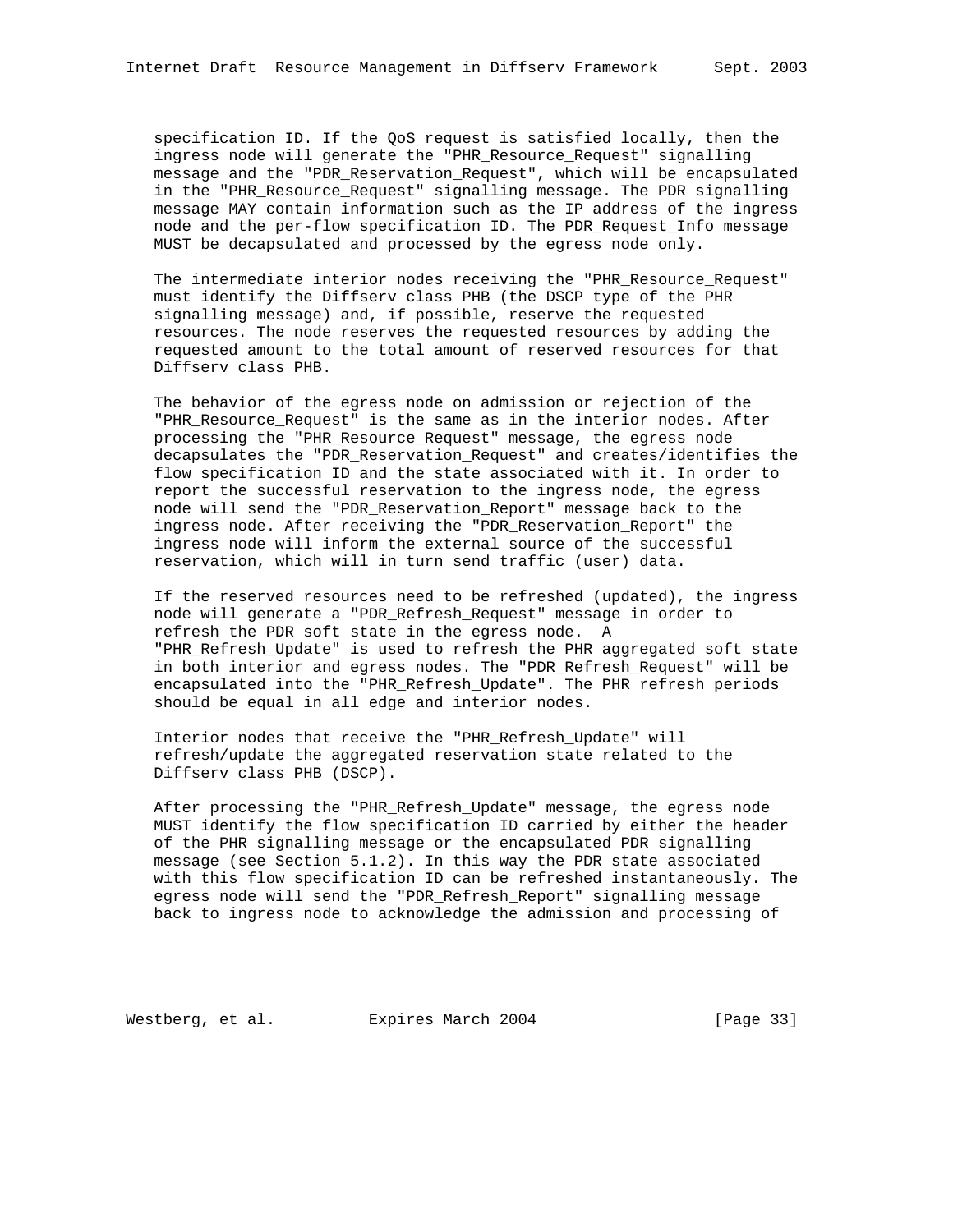the "PHR Refresh Update" signalling message.

 In addition to the reservation soft state principle, the PHR resources in any node can also be released explicitly by means of explicit release signalling messages. In this case, the ingress node will create a "PHR\_Release\_Request" message, and it will include the amount of the PHR requested resources specified the PDR reservation state. This message will also encapsulate a "PDR\_Request\_Info" message. Note that in case the PDR reservation state does not use a reservation soft state principle the "PDR\_Request\_Info" message will represent a "PDR\_Release\_Request".

 Any node that receives a "PHR\_Resource\_Release" signalling message must identify the DSCP and release the requested bandwidth associated with it. This can be achieved by subtracting the amount of PHR requested resources, included in the "PHR\_Release\_Request" message, from the total reserved amount of resources stored in the DSCP state.

Westberg, et al. Expires March 2004 [Page 34]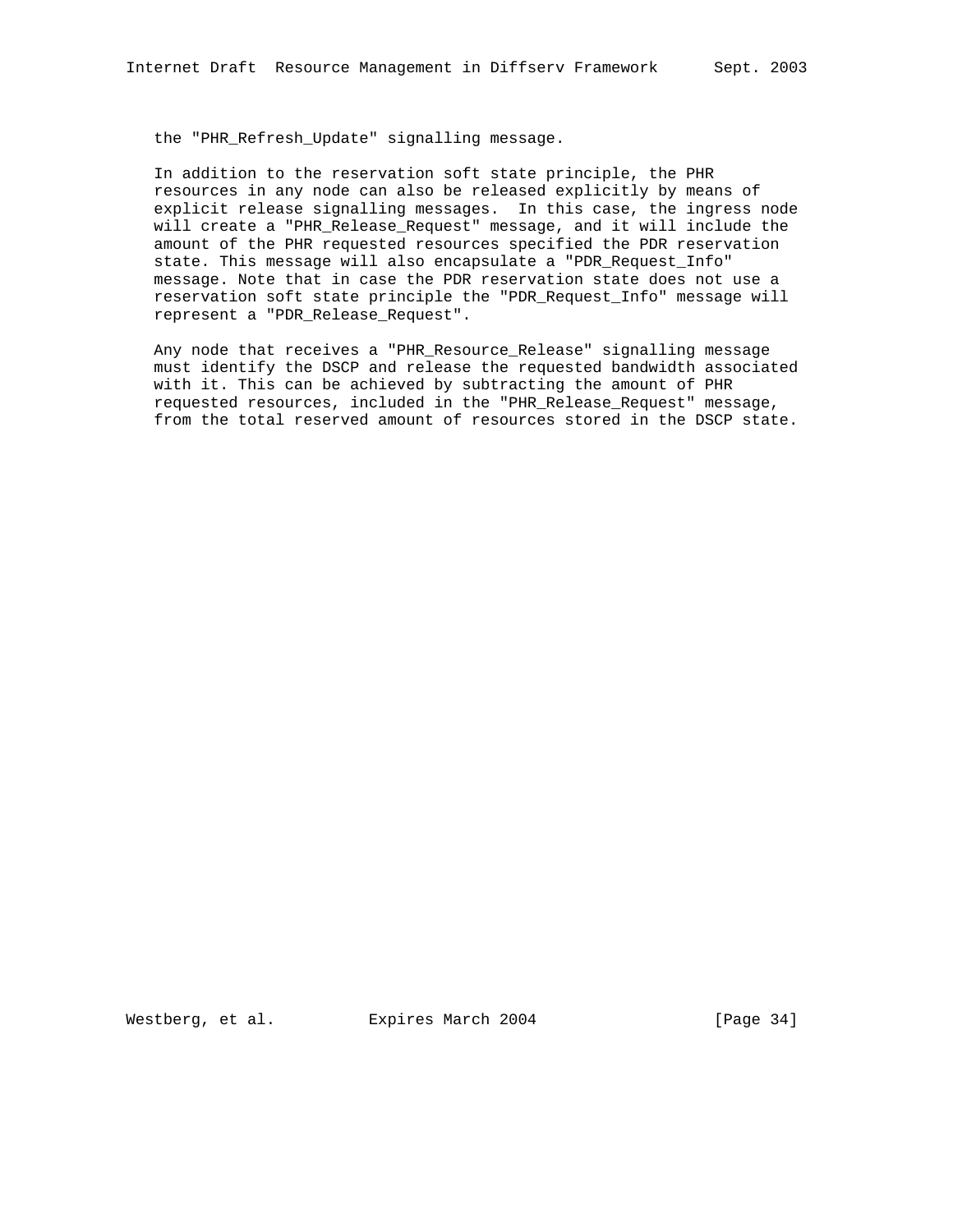The flow diagram showing the normal operation in case of successful reservation for Example 1 is shown in Figure 5.

| Ingress |                      | Interior |                                                                | Interior                                               | Eqress |
|---------|----------------------|----------|----------------------------------------------------------------|--------------------------------------------------------|--------|
| QoS     | PHR_Resource_Request |          |                                                                |                                                        |        |
| request | (PDR_ResReq*)        |          |                                                                |                                                        |        |
| ----->  | .                    |          | PHR_Resource_Request                                           |                                                        |        |
|         |                      |          | (PDR_ResReq*)                                                  |                                                        |        |
|         |                      |          | ---------                                                      | --> PHR_Resource_Request                               |        |
|         |                      |          |                                                                | $(PDR\_ResReg*)$                                       |        |
|         |                      |          |                                                                | . _ _ _ _ _ _ _ _ _ .                                  |        |
|         |                      |          | PDR_Reservation_Report                                         |                                                        |        |
|         |                      |          |                                                                |                                                        |        |
|         |                      |          | Traffic(user) Data                                             |                                                        |        |
|         |                      |          |                                                                |                                                        |        |
|         |                      |          |                                                                |                                                        |        |
|         | PHR_Refresh_Update   |          |                                                                |                                                        |        |
|         | (PDR_RefReq*)        |          |                                                                |                                                        |        |
|         |                      |          | PHR_Refresh_Update<br>(PDR_RefReq*)                            |                                                        |        |
|         |                      |          |                                                                | ----------------->  PHR_Refresh_Update                 |        |
|         |                      |          |                                                                | (PDR_RefReq*)                                          |        |
|         |                      |          |                                                                | ----------                                             |        |
|         |                      |          | PDR_Refresh_Report                                             |                                                        |        |
|         | PHR_Resource_Release |          |                                                                |                                                        |        |
|         | (PDR_ReqInfo*)       |          |                                                                |                                                        |        |
|         |                      |          | --------------> PHR_Resource_Release                           |                                                        |        |
|         |                      |          | (PDR_ReqInfo*)                                                 |                                                        |        |
|         |                      |          |                                                                | --------------> PHR_Resource_Release<br>(PDR_ReqInfo*) |        |
|         |                      |          |                                                                | . _ _ _ _ _ _ _ _ _ _ _ _ .                            |        |
|         |                      |          |                                                                |                                                        |        |
|         |                      |          | (PDR_ResReq*) - represents the PDR_Reservation_Request message |                                                        |        |
|         |                      |          | encapsulated in the PHR_Resource_Request                       |                                                        |        |
|         |                      |          | message. This message is processed only by the                 |                                                        |        |
|         |                      |          | ingress and egress nodes.                                      |                                                        |        |
|         |                      |          |                                                                |                                                        |        |

 (PDR\_RefReq\*) - represents the PDR\_Refresh\_Request message encapsulated in the PHR\_Refresh\_Update message. This message is processed only by the ingress and egress nodes.

Westberg, et al. Expires March 2004 [Page 35]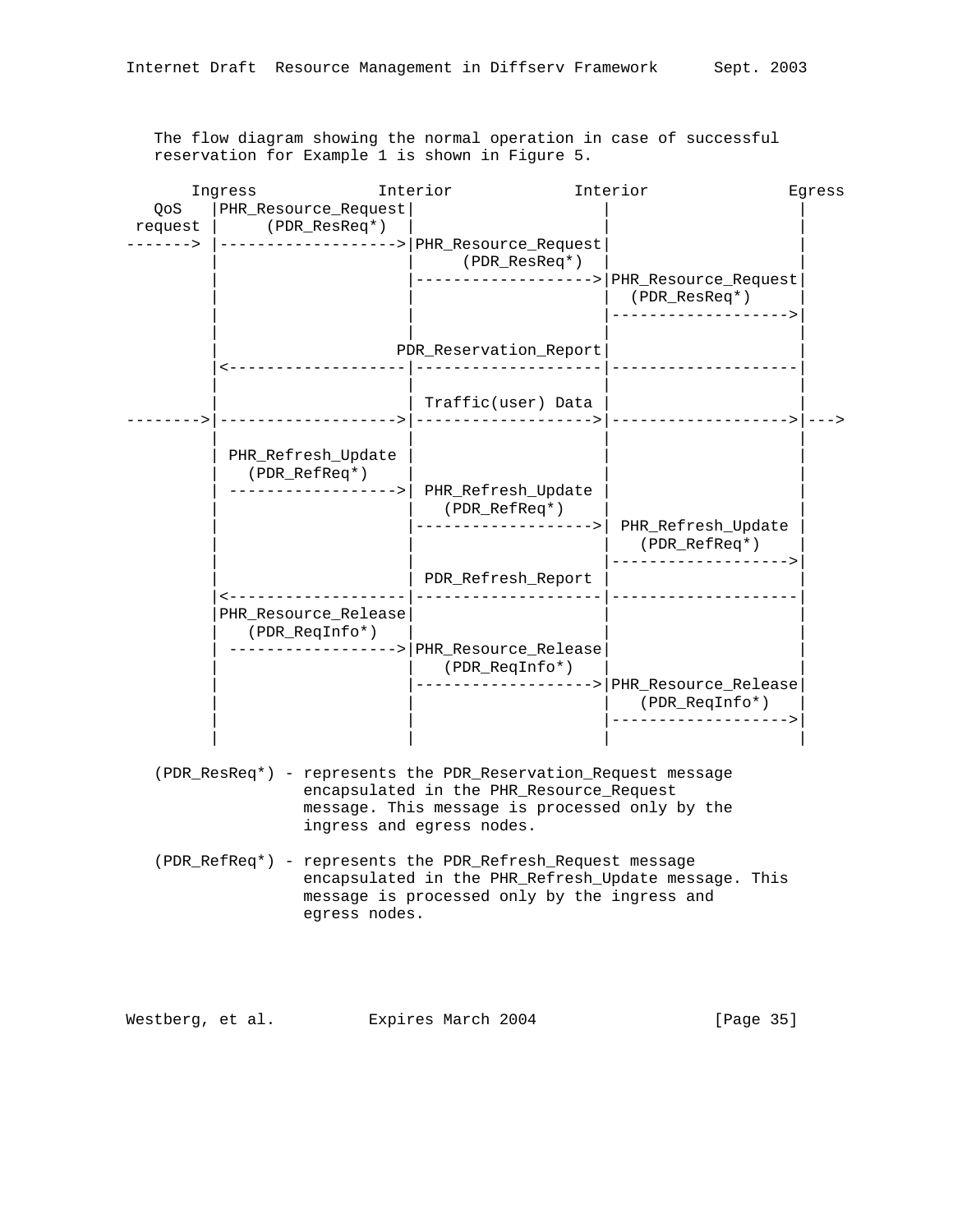(PDR\_ReqInfo\*) - represents the PDR\_Request\_Info message encapsulated into a PHR message message. This message is processed only by the ingress and egress nodes. Note that in case the PDR reservation state does not use a reservation soft state principle, this message will represent a PDR\_Release\_Request.

Figure 5: Normal Operation for successful reservation- Example 1

 If there are no resources available locally, the ingress node will immediately reject the external QoS request and will not generate any signalling messages related to this request.

 If the resources are lacking on the interior or egress of the network, these nodes MUST mark and forward the "PHR\_Resource\_Request" signalling message they receive in order to indicate the lack of the resources and that no reservation was made to the ingress node.

 When a reservation-based PHR group is used, in addition to being marked, a "PHR\_Resource\_Request" message will also include the number of previous interior nodes that successfully processed this PHR message (see [RODA]). This number can, for example, be identified by the TTL (Time-To-Live) value included in the IP header of the received packet. Note that each time that an IP packet passes a node, its TTL value is decreased by one. Thus if the ingress node is able to initiate the TTL value included in the IP header of any PHR signalling message sent towards the egress node then any interior node will be able to find out how many nodes before it, processed this PHR message.

 The interior node will copy the TTL value included in the IP header of the received "PHR\_Resource\_Request" message into the "PDR\_Reservation\_Request" message encapsulated within the "PHR\_Resource\_Request" message. For simplicity, we denote this variable as PDR\_TTL. Moreover, the "T" field value of the "PHR\_Refresh\_Update" message is set to "1". This PHR message will be sent towards the egress node. Interior nodes receiving a marked "PHR Resource Request" message will not process it. Egress nodes receiving the marked "PHR\_Resource\_Request" MUST "M" mark the "PDR\_Reservation\_Report" message that is sent towards the ingress node. Moreover, if the "T" field value is "1" then the PDR\_TTL value that was included by the interior node into the "PHR\_Resource\_Request" message will be copied into the "PDR\_Reservation\_Report" message.

Westberg, et al. Expires March 2004 [Page 36]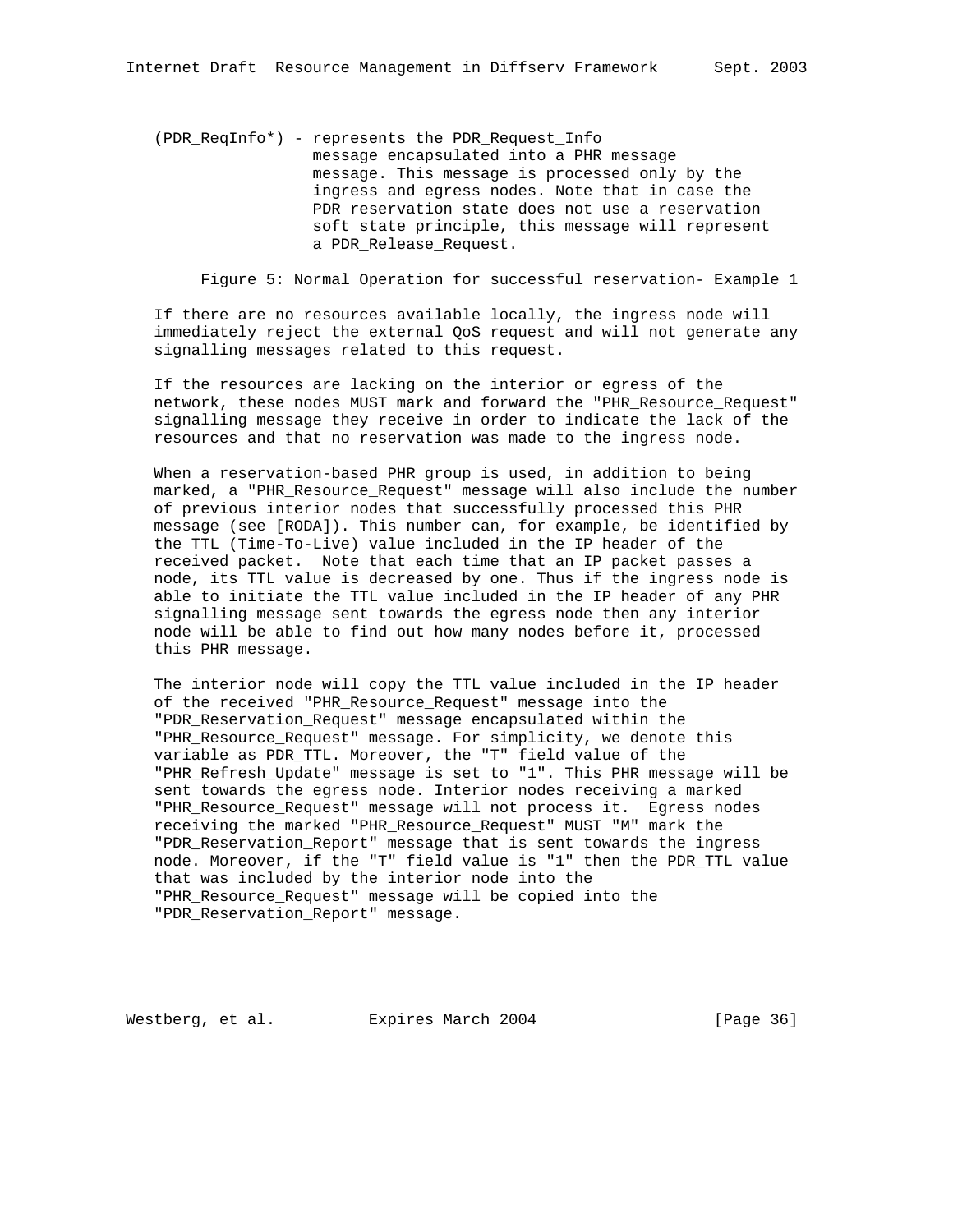After receiving the marked "PDR Reservation Report", the ingress node will reject the external QoS request. Simultaneously, the ingress node will start a partial explicit release procedure, for releasing the unnecessarily reserved resources in some interior nodes for the rejected flow.

 In this case, the ingress node will generate a "PHR\_Release\_Request" message, and it will include the amount of the PHR requested resources specified the PDR reservation state. It will also insert the received PDR\_TTL value in the TTL - IP header field of the "PHR\_Resource\_Release" message. Moreover, this message will encapsulate a "PDR\_Request\_Info" message.

 Any node that receives a "PHR\_Resource\_Release" signalling message must identify the DSCP and release the requested bandwidth associated with it. This can be achieved by subtracting the amount of PHR requested resources, included in the "PHR\_Release\_Request" message, from the total reserved amount of resources stored in the DSCP state. Moreover, its TTL value is decremented by one. When this value becomes zero, the "PHR\_Resource\_Release" message reached the interior node that marked the "PHR\_Resource\_Request" message and it will be destroyed. This means that this message will not release any resources in this node.

Westberg, et al. Expires March 2004 [Page 37]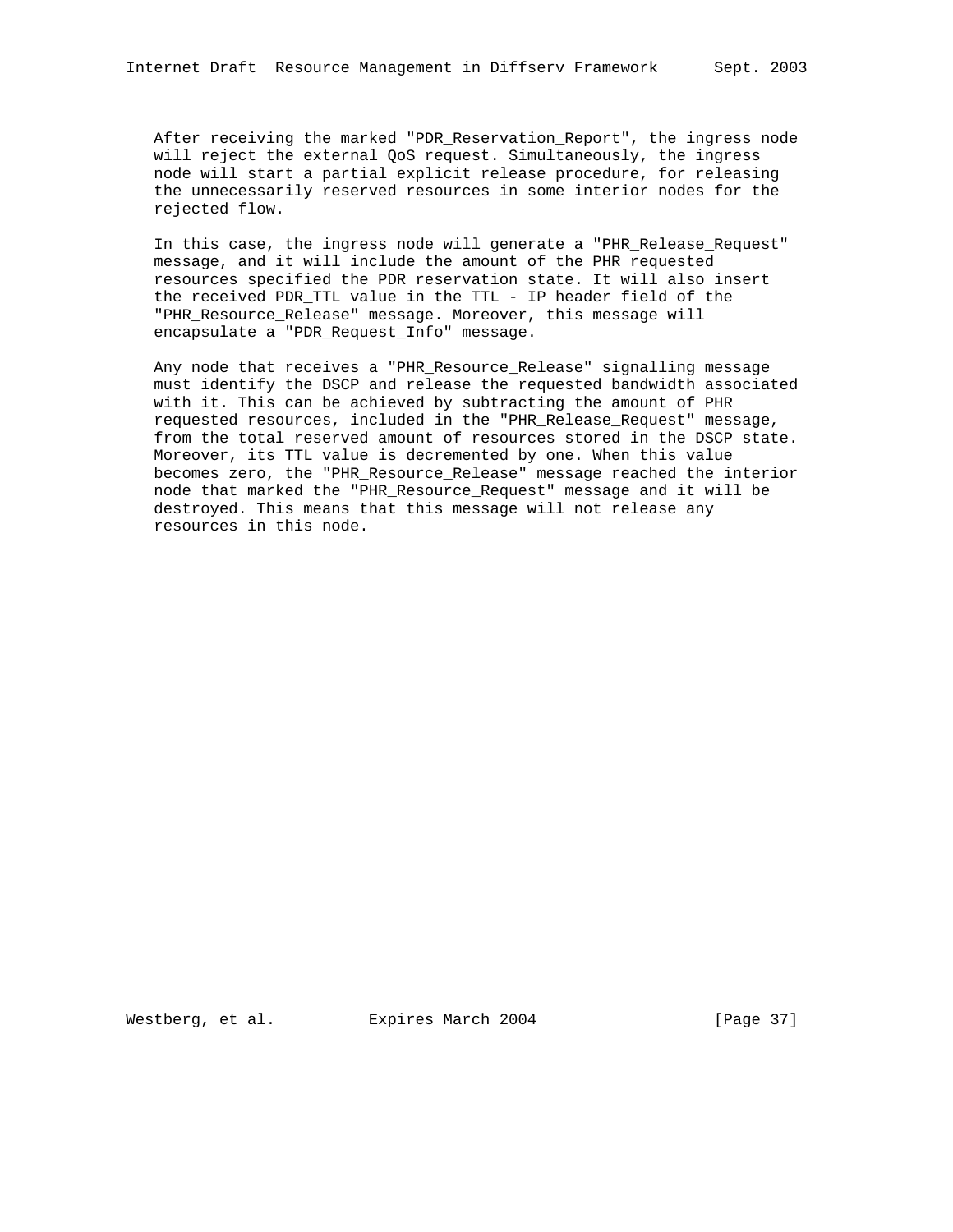Figure 6 depicts the normal operation for an unsuccessful reservation for Example 1.

|                                                                                                                                                                                                                                                                                                                                  | Ingress                                                        | Interior                  |                                          | Interior                                                                                                                                                                                                   | Eqress |
|----------------------------------------------------------------------------------------------------------------------------------------------------------------------------------------------------------------------------------------------------------------------------------------------------------------------------------|----------------------------------------------------------------|---------------------------|------------------------------------------|------------------------------------------------------------------------------------------------------------------------------------------------------------------------------------------------------------|--------|
| QoS                                                                                                                                                                                                                                                                                                                              | PHR_Resource_Request                                           |                           |                                          |                                                                                                                                                                                                            |        |
|                                                                                                                                                                                                                                                                                                                                  | Request   (PDR_ResReq*)                                        |                           |                                          |                                                                                                                                                                                                            |        |
|                                                                                                                                                                                                                                                                                                                                  | -------> -------------------> PHR_Resource_Request             |                           |                                          |                                                                                                                                                                                                            |        |
|                                                                                                                                                                                                                                                                                                                                  |                                                                |                           | $(PDR\_ResReg*)$                         |                                                                                                                                                                                                            |        |
|                                                                                                                                                                                                                                                                                                                                  |                                                                |                           | -----------                              |                                                                                                                                                                                                            |        |
|                                                                                                                                                                                                                                                                                                                                  | >   PHR_Resource_Request(marked)                               |                           |                                          |                                                                                                                                                                                                            |        |
|                                                                                                                                                                                                                                                                                                                                  |                                                                |                           |                                          | $ $ (PDR_ResReq*)                                                                                                                                                                                          |        |
|                                                                                                                                                                                                                                                                                                                                  |                                                                |                           |                                          | $M$ ----------------->                                                                                                                                                                                     |        |
|                                                                                                                                                                                                                                                                                                                                  |                                                                |                           | PDR_Reservation_Report (marked)          |                                                                                                                                                                                                            |        |
|                                                                                                                                                                                                                                                                                                                                  |                                                                |                           |                                          |                                                                                                                                                                                                            |        |
|                                                                                                                                                                                                                                                                                                                                  | PHR Resource Release                                           |                           |                                          |                                                                                                                                                                                                            |        |
|                                                                                                                                                                                                                                                                                                                                  | (PDR_ReqInfo*)                                                 |                           |                                          |                                                                                                                                                                                                            |        |
|                                                                                                                                                                                                                                                                                                                                  | -------------->                                                |                           |                                          |                                                                                                                                                                                                            |        |
| QoS                                                                                                                                                                                                                                                                                                                              |                                                                |                           |                                          |                                                                                                                                                                                                            |        |
| Request                                                                                                                                                                                                                                                                                                                          |                                                                |                           |                                          |                                                                                                                                                                                                            |        |
| Rejected                                                                                                                                                                                                                                                                                                                         |                                                                |                           |                                          |                                                                                                                                                                                                            |        |
| $- - - - - - - -$                                                                                                                                                                                                                                                                                                                |                                                                |                           |                                          |                                                                                                                                                                                                            |        |
|                                                                                                                                                                                                                                                                                                                                  | (PDR_ResReq*) - represents the PDR_Reservation_Request message | ingress and egress nodes. | encapsulated in the PHR_Resource_Request | message. This message is processed only by the                                                                                                                                                             |        |
| (PDR_ReqInfo*) - represents the PDR_Request_Info message<br>encapsulated into a PHR message message. This<br>message is processed only by the ingress and egress<br>nodes. Note that in case the PDR reservation state<br>does not use a reservation soft state principle,<br>this message will represent a PDR_Release_Request. |                                                                |                           |                                          |                                                                                                                                                                                                            |        |
|                                                                                                                                                                                                                                                                                                                                  |                                                                |                           |                                          | Figure 6: Normal Operation for unsuccessful reservation - Example 1                                                                                                                                        |        |
| 5.2.1.2. Example 2                                                                                                                                                                                                                                                                                                               |                                                                |                           |                                          |                                                                                                                                                                                                            |        |
|                                                                                                                                                                                                                                                                                                                                  |                                                                |                           |                                          | In this scenario the external resource reservation protocol that<br>interoperates with the RMD domain creates reservation states in<br>ingress/egress nodes that are used (partially or completely) by the |        |

 In this scenario as already mentioned an external protocol (such as RSVP, RSVP aggregation) initiates and maintains the states (per flow

Westberg, et al. Expires March 2004 [Page 38]

RMD framework as PDR resource reservation states.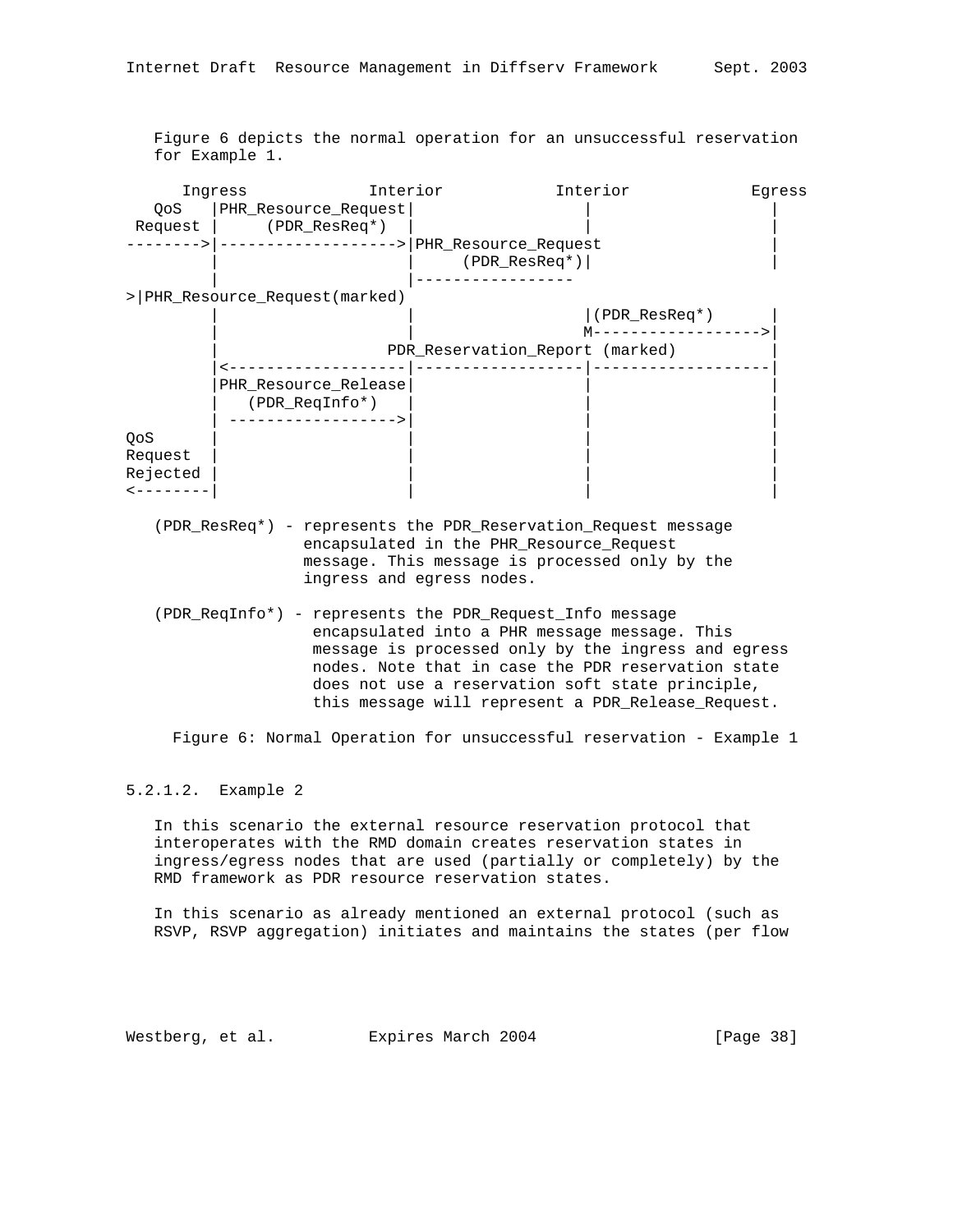or per aggregates) in the ingress and egress nodes. In the RMD framework these states (fully or partially) are to be used by the PDR handling the resource reservation in the Diffserv domain as PDR states, which will consist of for example a flow id and a DSCP.

 Furthermore, in this scenario the "PHR\_Resource\_Request", "PHR\_Refresh\_Update" and "PHR\_Release\_Request" messages are encapsulating "PDR\_Request\_Info" messages that are used to associate the PHR signalling message that encapsulated this PDR message to for example the PDR flow ID and/or the IP address of the ingress node. Apart from this the rest of the functionality in generating and processing the PDR and PHR signalling messages by the edge and interior nodes is the same as in previous case (see Example 1).

Westberg, et al. Expires March 2004 [Page 39]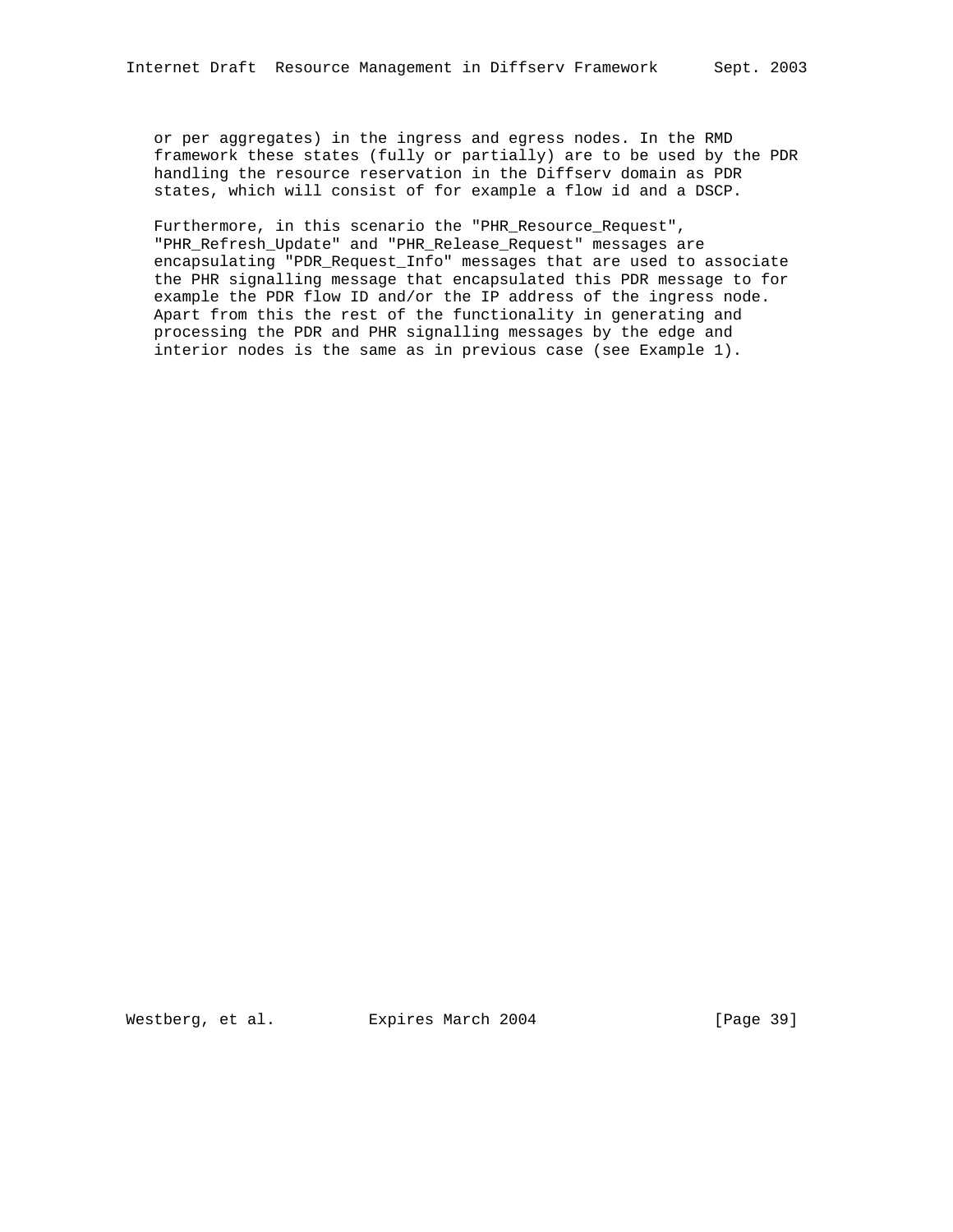|                                                                                      | Interior<br>Ingress                                                                        |                                                                                                                         | Interior                                                                     | Egress                                     |
|--------------------------------------------------------------------------------------|--------------------------------------------------------------------------------------------|-------------------------------------------------------------------------------------------------------------------------|------------------------------------------------------------------------------|--------------------------------------------|
| External<br>Protocol<br>$\left\langle - - - - - - \right\rangle$<br>(QoS<br>request) | External                                                                                   | Protocol (used for initiation of the PDR states)                                                                        |                                                                              | Ext.<br>Prot.                              |
|                                                                                      | PHR_Resource_<br>Request<br>(PDR_ReqInfo*)                                                 | ------------->   PHR_Resource_Request<br>(PDR_ReqInfo*)                                                                 | --------------> PHR_Resource_Request<br>(PDR_ReqInfo*)<br>-----------------> |                                            |
|                                                                                      |                                                                                            | PDR_Reservation_Report                                                                                                  |                                                                              |                                            |
|                                                                                      |                                                                                            | Traffic(user) Data                                                                                                      | ________________                                                             |                                            |
| External<br>Protocol<br>$\leftarrow$ - - - - - >                                     | External<br><--------------<br>PHR_Refresh_-<br>Update<br>(PDR_ReqInfo*)<br>-------------> | Protocol (used for maintenance of the PDR states)   Prot.<br>PHR_Refresh_Update<br>(PDR_ReqInfo*)<br>-----------------> | PHR_Refresh_Update                                                           | Ext.<br>$\left\langle - - - \right\rangle$ |
|                                                                                      | --------------                                                                             | PDR_Refresh_Report<br>_____________________                                                                             | (PDR_ReqInfo*)<br>----------------->                                         |                                            |
|                                                                                      | PHR_Resource_<br>Release<br>(PDR_ReqInfo*)                                                 | -------------> PHR_Resource_<br>Release<br>(PDR_ReqInfo*)<br>------------------> PHR_Resource_                          | Release<br>(PDR_ReqInfo*)<br>------------------>                             |                                            |

 Figure 7 shows the flow diagram for normal operation in case of successful reservation for Example 2.

Westberg, et al. Expires March 2004 [Page 40]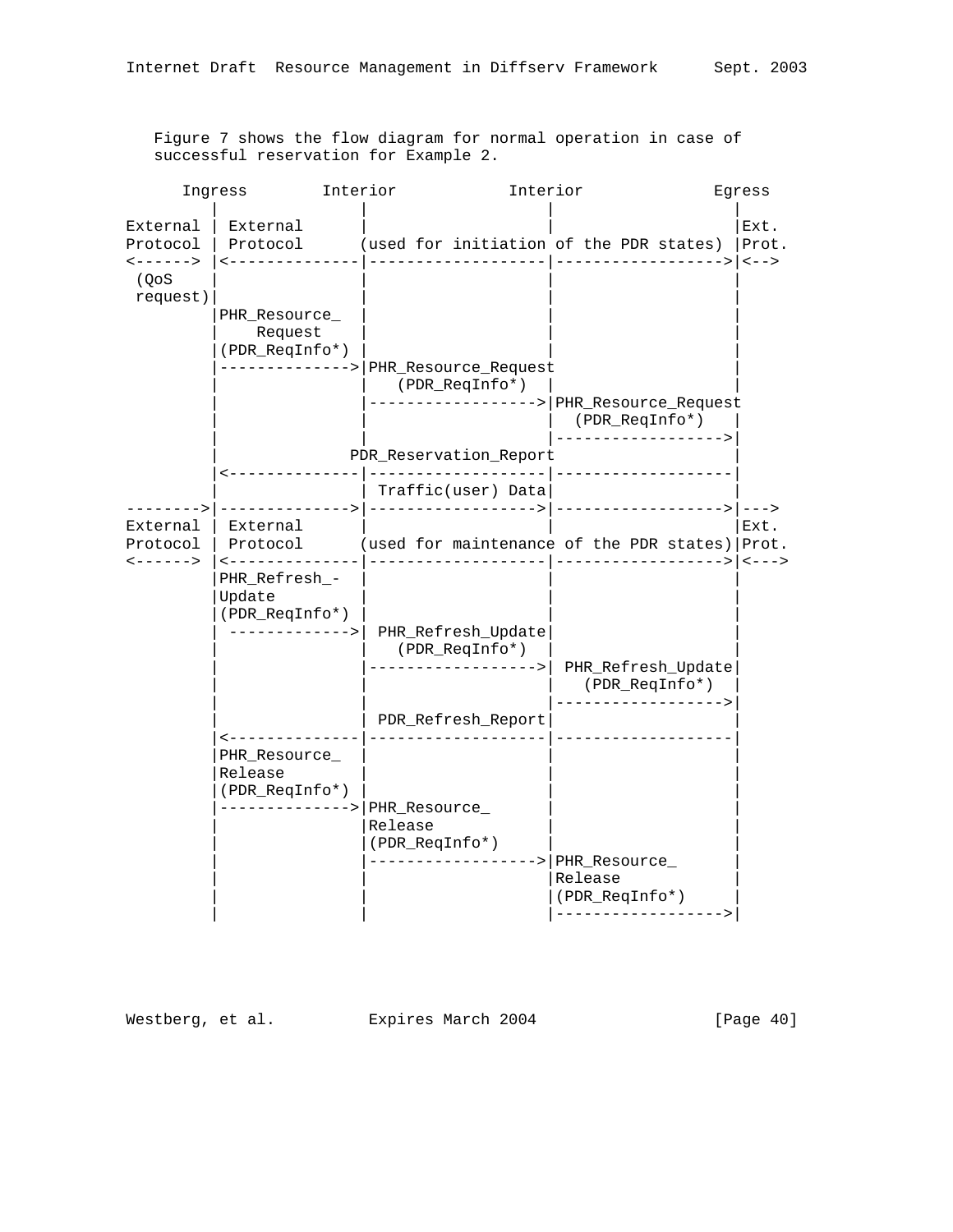(PDR\_ReqInfo\*) - represents the PDR\_Request\_Info message encapsulated into a PHR message message. This message is processed only by the ingress and egress nodes.

Figure 7: Normal Operation for successful reservation - Example 2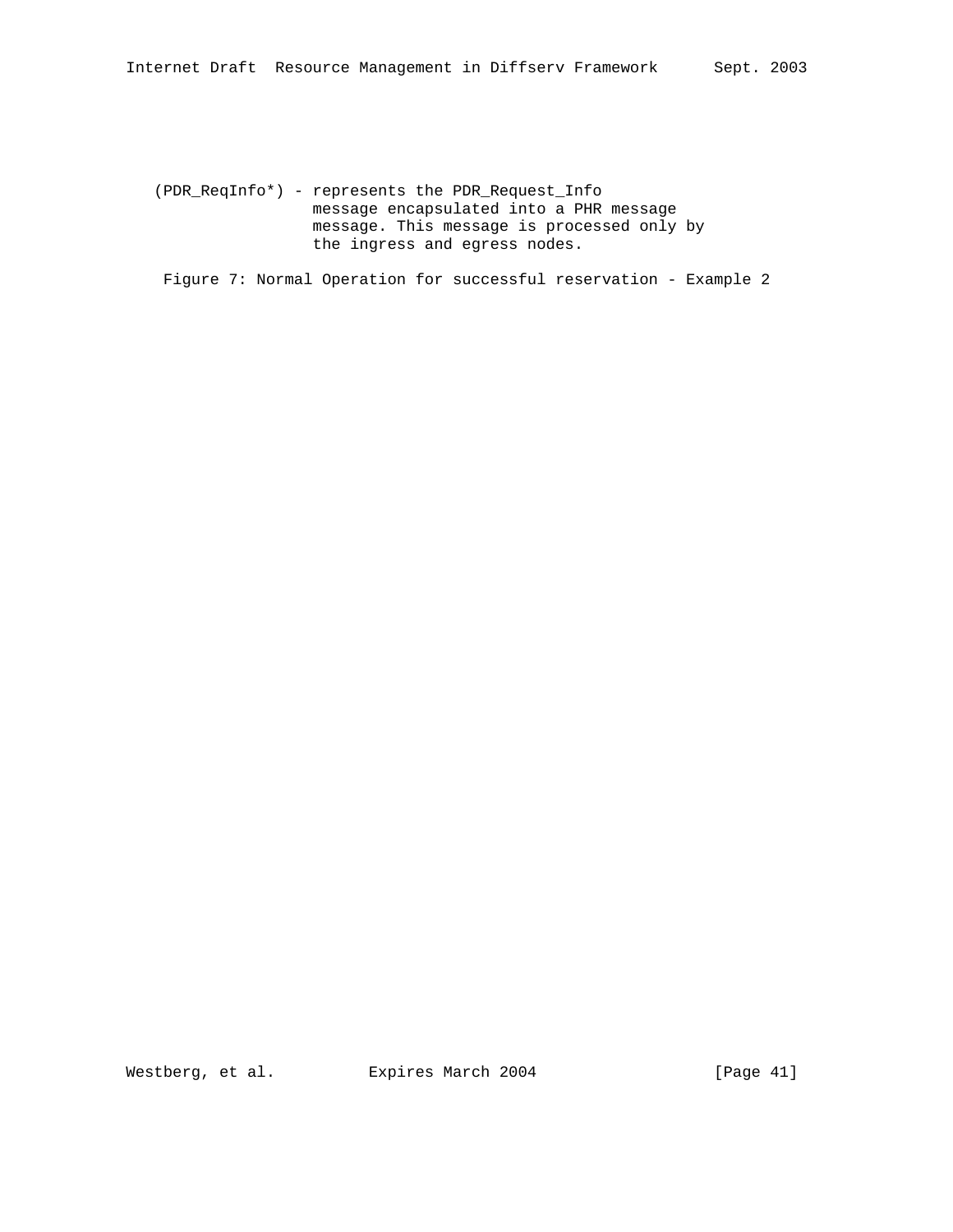When there are no resources available in ingress/egress nodes or interior nodes, the operation is similar to the one in Example 1, with the difference that the PDR resource reservation states are handled by the external protocol.

 Figure 8 depicts the normal operation for an unsuccessful reservation for Example 2, where X represents the external protocol states related to the unsuccessful reservation, that need to be released in this particular case based on the soft state principle by the external protocol.

 Ingress Interior Interior Egress External  $|\hspace{.1cm} |$ Protocol | External Protocol (used for PDR state initiation) |Prot. <------> |<-------------------|--------------------|------------------->|<--- > (QoS |PHR\_Resource\_Request| | | request)| (PDR\_ResReq\*) -------->|------------------->| PHR\_Resource\_Request | | | (PDR\_ResReq\*)| | |------------------>| PHR Resource Request(M) | | | (PDR\_ResReq\*) | | | M------------------->| PDR\_Reservation\_Report (marked) |<-------------------|--------------------|--------------------| |PHR\_Resource\_Release| | | | (PDR\_ReqInfo\*) | | | | ------------------>| | | External  $|\hspace{.1cm} | \hspace{.1cm} |\hspace{.1cm} \rangle$ Protocol | | External Protocol | |Prot. <------> X<-------------------|--------------------|------------------->X<---  $>$  (QoS | | | | request)| | | | (PDR\_ReqInfo\*) - represents the PDR\_Request\_Info message encapsulated into a PHR message. This message is processed only by the ingress and egress nodes.

Figure 8: Normal Operation for unsuccessful reservation - Example 2

## 5.2.2. Normal operation using the measurement-based PHR

 This RMD functionality is quite similar to that which uses the reservation-Based PHR. As with the reservation\_based PHR, in this case both of the example scenarios are considered and the same differences between the two in the manner of handling the PDR states,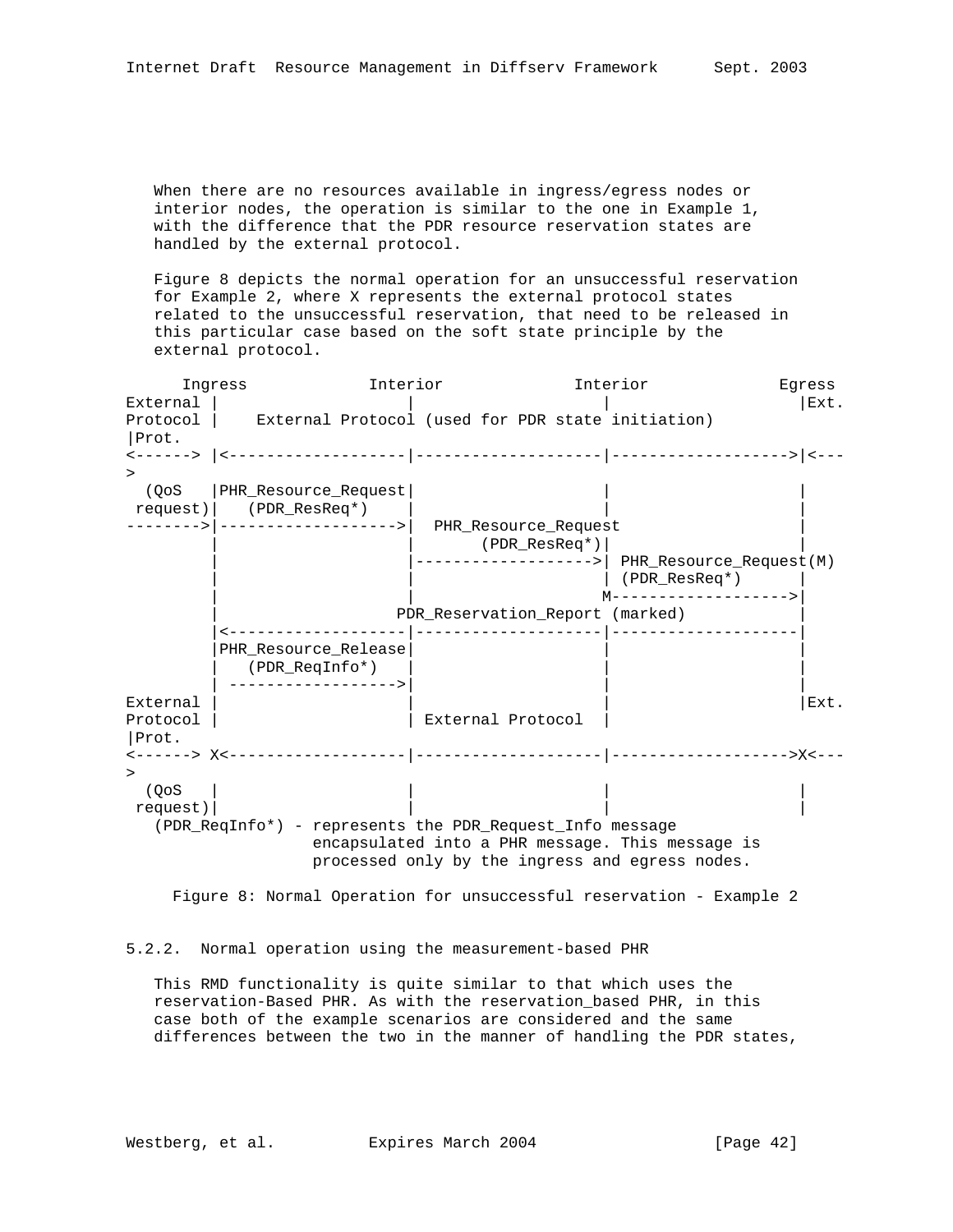applies here as well. The classification of the QoS request is done as described in Sections 5.2.1.1 and 5.2.1.2 respectively.

 The difference with the reservation-based is that the measurement based PHR relies on a measurement algorithm on admission or rejection of the resource requests. As such, it does not have to maintain any resource reservation state per PHB in the edge or interior nodes. However, the measurement based PHR uses two states that are not maintained by the PHR protocol. One state per PHB that stores the measured user traffic load associated to that PHB and another state per PHB that stores the maximum allowable traffic load per PHB. However, the edges maintain a PDR resource reservation state (see Section 3.2.3).

 The initiation and maintenance of the PDR resource reservation states is accomplished in an identical way as described in Section 5.2.1.1 and Section 5.2.1.2 respectively. If the QoS request can be satisfied locally, the ingress node will start the process of generating the "PHR\_Resource\_Request" message. In addition, depending on how the external resource reservation protocol initiates and maintains the PDR resource reservation states at the edges, the ingress node will also create either the "PHR\_Resource\_Request" message or the "PDR\_Request\_Info" message (see Section 5.2.1.1). On receiving the "PHR\_Resource\_Request" signalling message, the interior node has to check the monitoring status by, for example, measuring the real average traffic (user) data load per PHB. By "monitoring status", we specify how much of the resources allocated to a particular PHB have been consumed.

 If the sum of the value of the PHR requested resources and the value specified by the monitoring status is less than or equal to the maximum node capacity associated with the given PHB, then the request is accepted.

 Otherwise, the node does not have the requested amount of resources. Therefore, "PHR\_Resource\_Request" is marked as not admitted.

 The behavior of the egress node on admission or rejection of the "PHR\_Resource\_Request" is the same as in the interior nodes. The reporting process used to inform the ingress node about the monitoring status is similar to the process explained in Section 5.2.1.1.

Westberg, et al. Expires March 2004 [Page 43]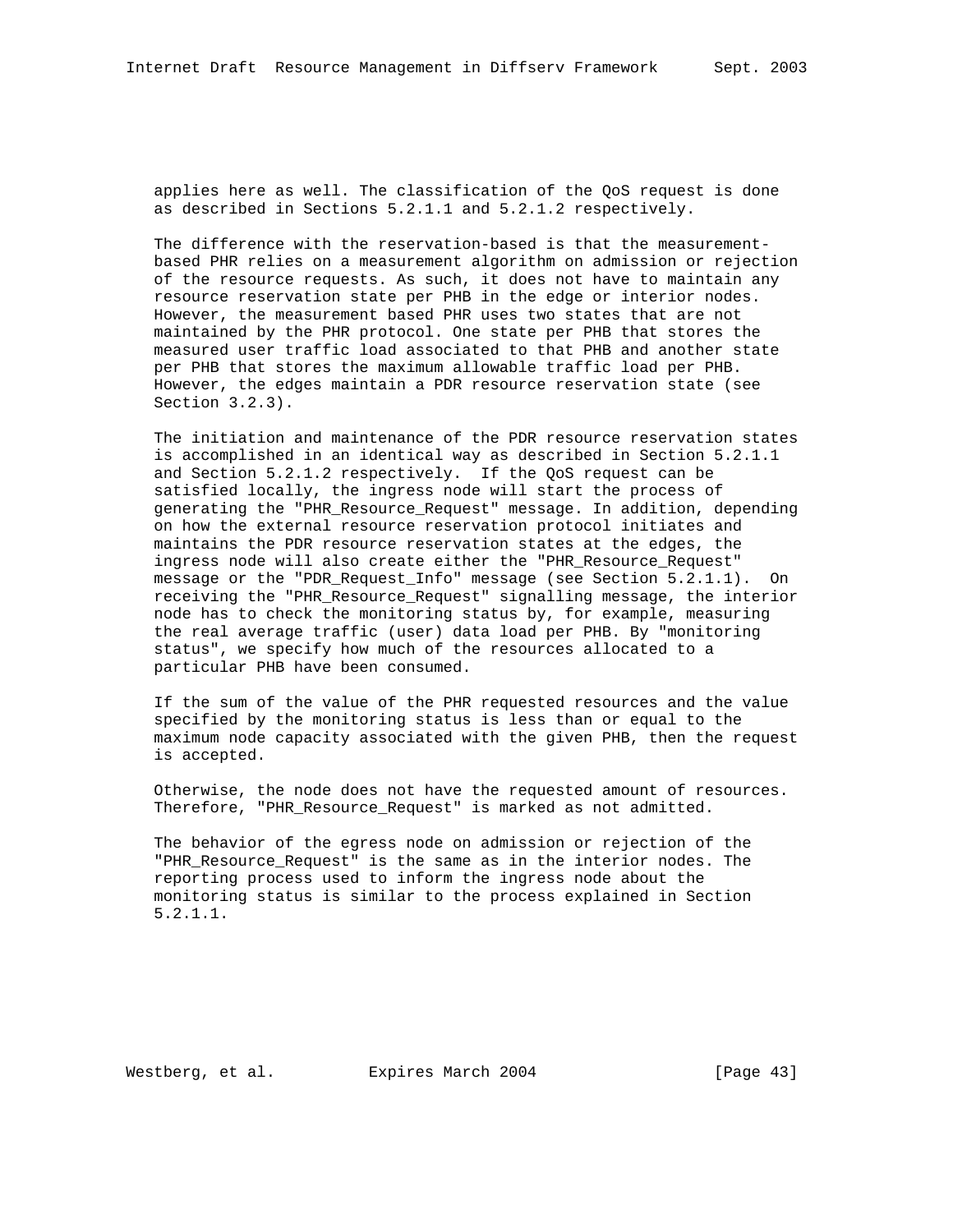## 5.3. Example of Fault Handling Operation

 Fault Handling Operation refers to the situations when there are problems in the network, such as loss of the PHR signalling messages, route change, link failure, etc. Two typical situations will be described: the loss of the PHR signalling messages and severe congestion. The fault handling operation described here is in general independent from the type of the example scenarios, thus it can be applied in both cases.

## 5.3.1. Loss of PHR signalling messages

 The PHR signalling messages and subsequently the PDR signalling messages might be dropped, for example due to route or link failure. The loss of the PHR signalling messages is especially problematic for the reservation-based PHR since the dropped signalling messages might have reserved resources in some interior nodes in the communication path that will now not be used. This does not present a problem for the measurement-based PHR since there are no reservation states.

 The ingress nodes are responsible for handling the loss of the PHR signalling messages. When sending a "PDR\_Reservation\_Request", a "PDR\_Refresh\_Request" or a "PDR\_Request\_Info" message as encapsulated in a PHR message, the ingress node will start a timer. The ingress node will then wait for a predefined amount of time to receive an acknowledgement, either as a "PDR\_Reservation\_Report" or "PDR\_Refresh\_Report" message. If the ingress node does not receive this acknowledgement within the predefined amount of time, it will conclude that an error has occurred. Moreover, it will also know that this error occurred during the resource reservation process for the flow session that is associated with the "PDR\_Reservation\_Request", "PDR\_Refresh\_Request" or "PDR\_Request\_Info" message it sent previously.

When a "PHR Resource Request" message is dropped, then the ingress node will not send any new PDR and PHR signalling messages associated with the same flow session during the first subsequent refresh period. In this way all the possible unused reserved resources will implicitly be released within one refresh period.

 When a "PHR\_Refresh\_Update" message is dropped, the ingress node, depending on which PDR type was used, will send a PDR and "PHR\_Refresh\_Update" message during either the first or second subsequent refresh period. In the first case, one or more interior

Westberg, et al. Expires March 2004 [Page 44]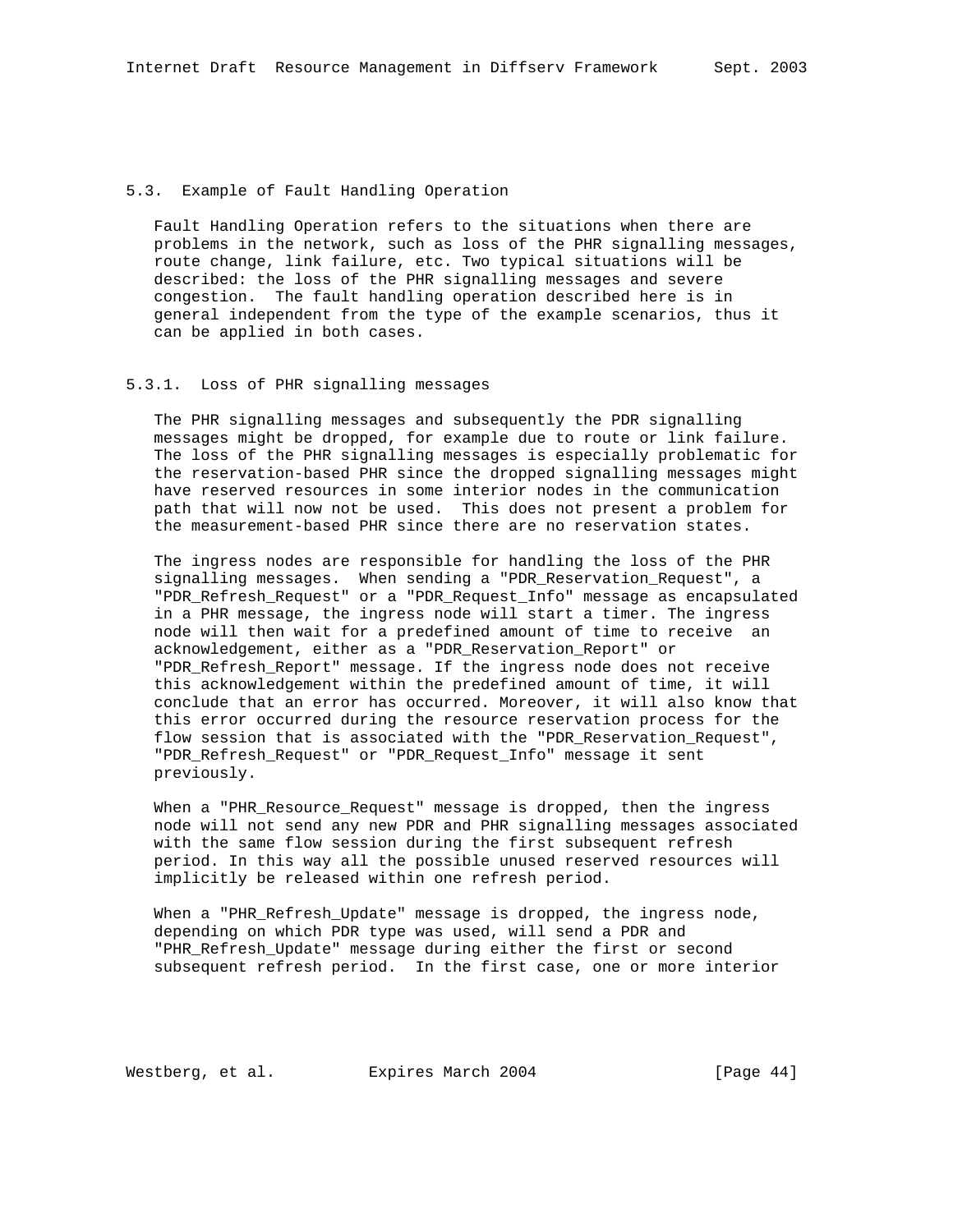nodes may reserve double the amount of the required resources, while only half of the amount of these reserved resources will be used. In the second case, the ingress node will not send any new PDR and "PHR\_Refresh\_Update" messages associated with the same flow session during the first subsequent refresh period. In this way all possible unused reserved resources will implicitly be released. However, the application may experience a possible QoS degradation during one refresh period.

 In case a "PHR\_Release\_Request" message gets dropped the ingress node will rely on the reservation soft state principle for the release of the unnecessary reserved PHR resources.

#### 5.3.2. Severe Congestion Handling operation

 As explained in Section 4.2.4 above, severe congestion can be detected by any interior node by using different methods. Moreover, the severe congestion situation can be notified by any interior node to egress nodes by using three approaches, i.e., "Greedy Marking", "Proportional Marking" and "PHR message marking". The "PHR message marking" can only be applied on the reservation-based PHP, while the other two methods can be applied on both PHR types.

 In this section the "PHR message marking" and "Proportional Marking" severe congestion notification methods are used.

## 5.3.2.1. PHR message marking

 Using this severe congestion notification method, only PHR signalling message that pass through a severely congested interior node will be marked. If the severe congestion occurs in the interior or the egress node, then these nodes will set the "severe congestion" flag [RODA] in the PHR signalling message and will forward it to the egress node. The egress node will inform the ingress node by sending a PDR report message with the "severe congestion" flag set. After receiving this message, the ingress node will discard all new incoming requests for the severely congested path for a predefined time.

 A flow diagram showing the severe congestion handling is depicted in Figures 9 and 10, where in (a) the severe congestion notification is performed by the "PHR\_Resource\_Request" and in (b) this notification is performed by the "PHR\_Refresh\_Update".

Westberg, et al. Expires March 2004 [Page 45]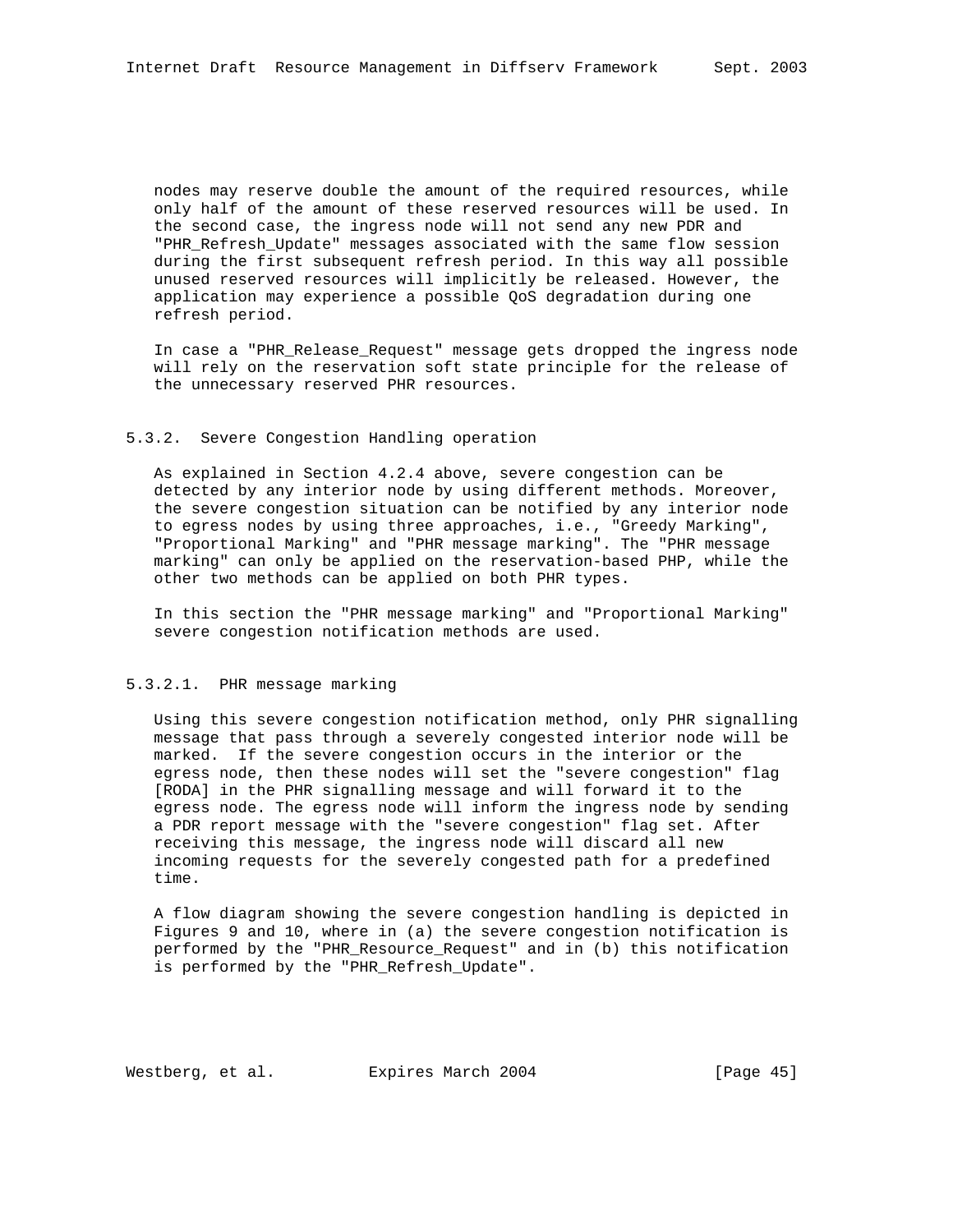If the severe congestion notification is performed by the "PHR Resource Request" message (see Figure 9 (a)), after detecting the severe congestion, the "S" flag is set. The egress node will detect the marked "PHR Resource\_Request" message and by "S" marking a "PDR\_Reservation\_Report" will inform the ingress node that a severe congestion situation occurred. The ingress node will then not admit any new QoS requests for that communication path.

 If using the reservation-based PHR group, the "PHR\_Resource\_Request", besides being "S" marked, will include the number of previous interior nodes that successfully processed this PHR message (see [RODA]). This number is calculated and used by the PHR functionality in a similar way as in the "normal operation for unsuccessful reservations", i.e., using the TTL field. The interior node will copy the TTL value included in the IP header of the received "PHR\_Resource\_Request" message into the "PDR\_Reservation\_Request" message encapsulated within the "PHR\_Resource\_Request" message. For simplicity, we denote this variable as PDR\_TTL. Moreover, the "T" field value of the "PHR\_Refresh\_Update" message is set to "1". This PHR message will be sent towards the egress node.

 Interior nodes receiving a marked "PHR\_Resource\_Request" message will not process it.

 Egress nodes receiving the "S" marked "PHR\_Resource\_Request" MUST mark (with the "S" bit) the "PDR\_Reservation\_Report" message that is sent towards the ingress node. Moreover, if the "T" filed included in the "PHR\_Resource\_Request" is "1" the egress node will include the received PDR\_TTL value into the PDR\_Reservation\_Report.

 After receiving the "S" marked "PDR\_Reservation\_Report", the ingress node will not admit new QoS requests for that communication path. Simultaneously, the ingress node will start a partial explicit release procedure. It will generate a "PHR\_Release\_Request" message, and it will include the amount of the PHR requested resources specified in the PDR reservation state and insert the PDR\_TTL received in the "PDR\_Reservation\_Report" message in the TTL - IP header field of the "PHR\_Resource\_Release" message. This message will also encapsulate a "PDR\_Request\_Info" message.

 Any node that receives a "PHR\_Resource\_Release" signalling message must identify the DSCP and release the requested resources associated with it. This can be achieved by subtracting the amount of PHR requested resources, included in the "PHR\_Release\_Request" message, from the total reserved amount of resources stored in the PHB

Westberg, et al. Expires March 2004 [Page 46]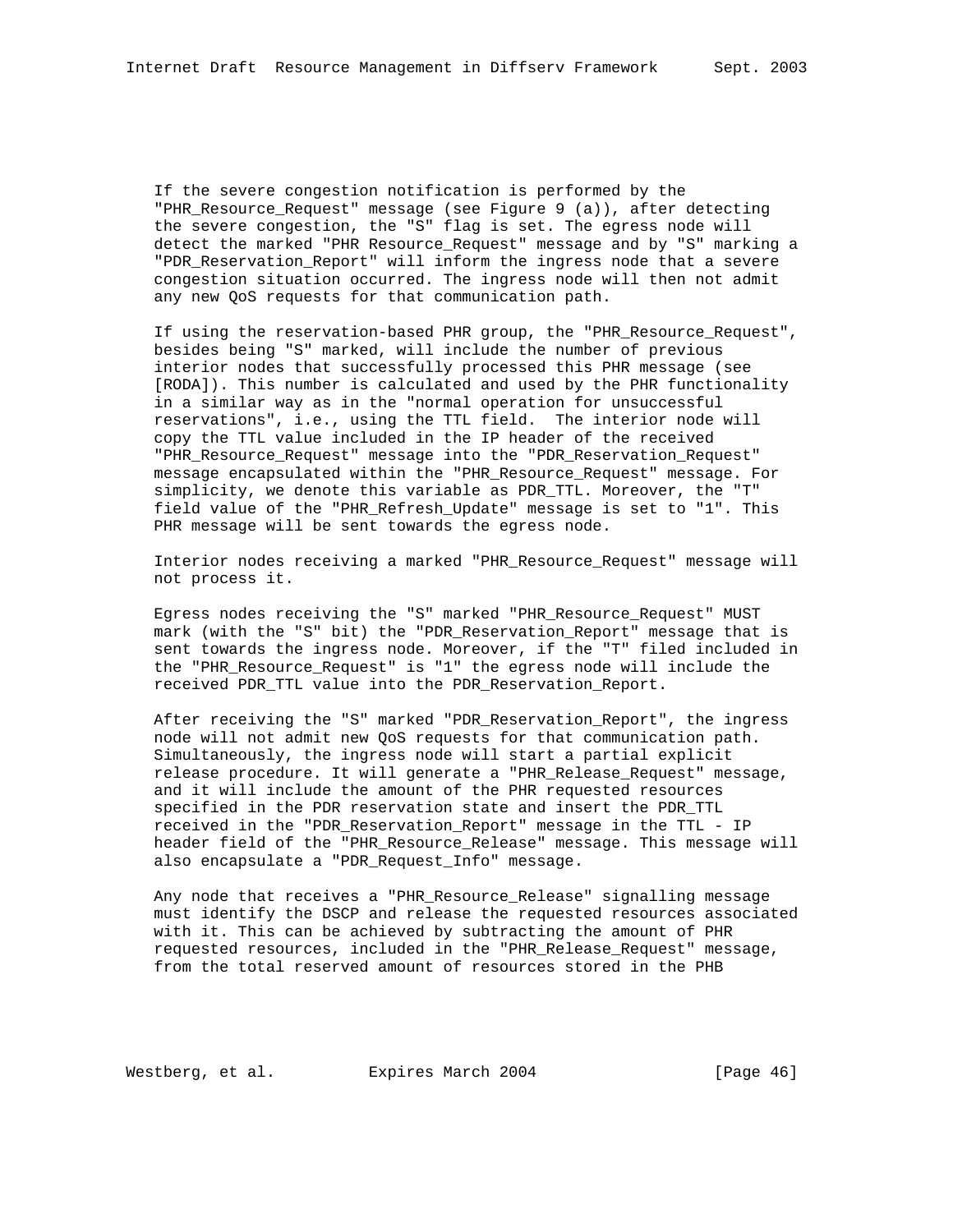reservation state. Moreover, its TTL value is decremented by one. When this value becomes zero, the "PHR Resource Release" message reached the interior node that marked the "PHR\_Resource\_Request" message and it will be destroyed. This means that this message will not release any resources in this node.

 In case the severe congestion notification is performed by the "PHR\_Refresh\_Update" message (see Figure 9 (b)), the procedure is the same as when this is done by the "PHR\_Resource\_Request" message, but in this scenario the partial release will not be used.

 Note that this separation is only for illustrative purposes. Figure 9 illustrates the scenario that is denoted in Section 5.2.1.1 as "Example 1" and Figure 10 illustrates the scenario that is denoted in Section 5.2.1.2 as "Example 2". The "PHR message marking" procedure is efficient, but it can only be used when the PHR refresh period is small.

Westberg, et al. Expires March 2004 [Page 47]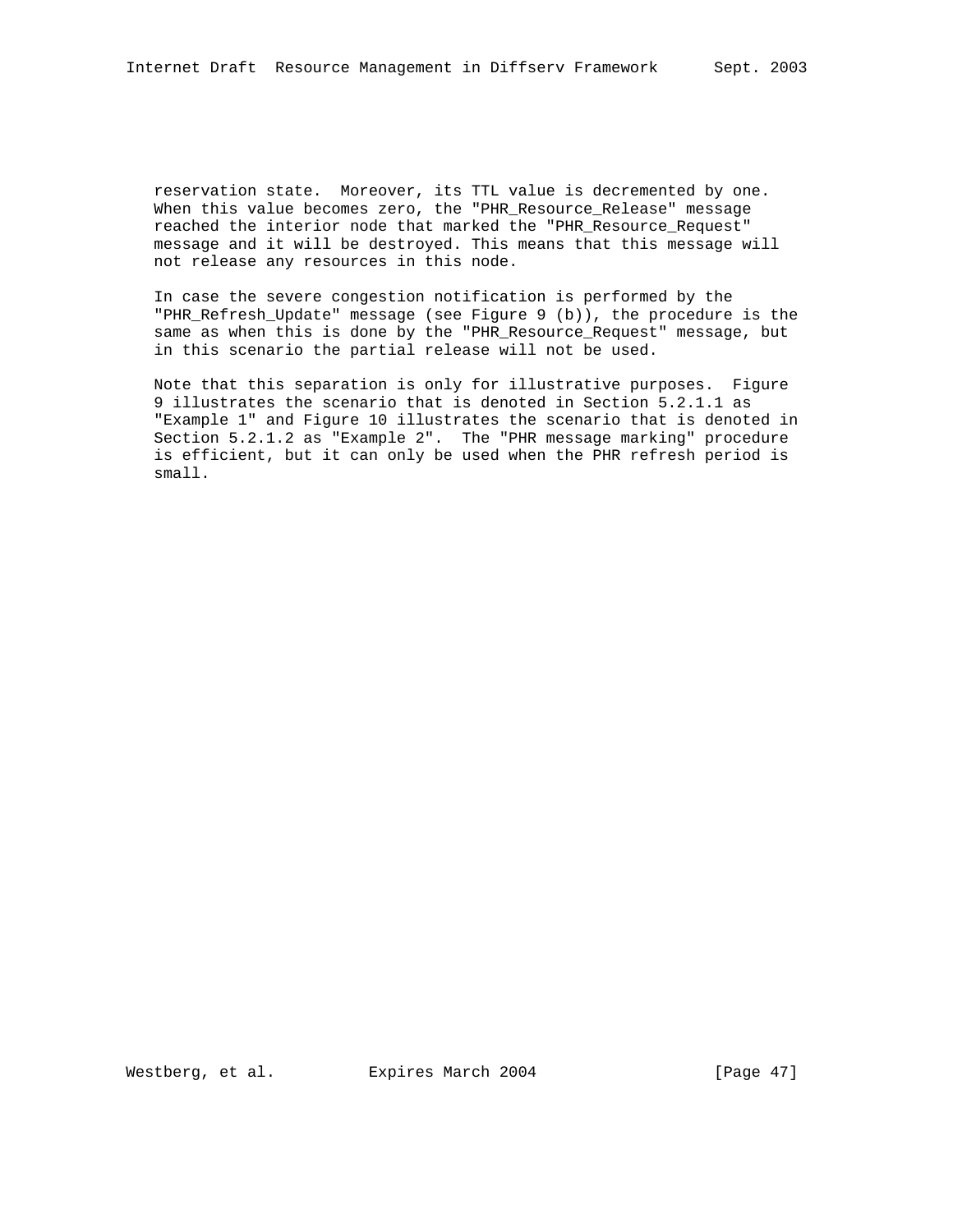

Westberg, et al. Expires March 2004 [Page 48]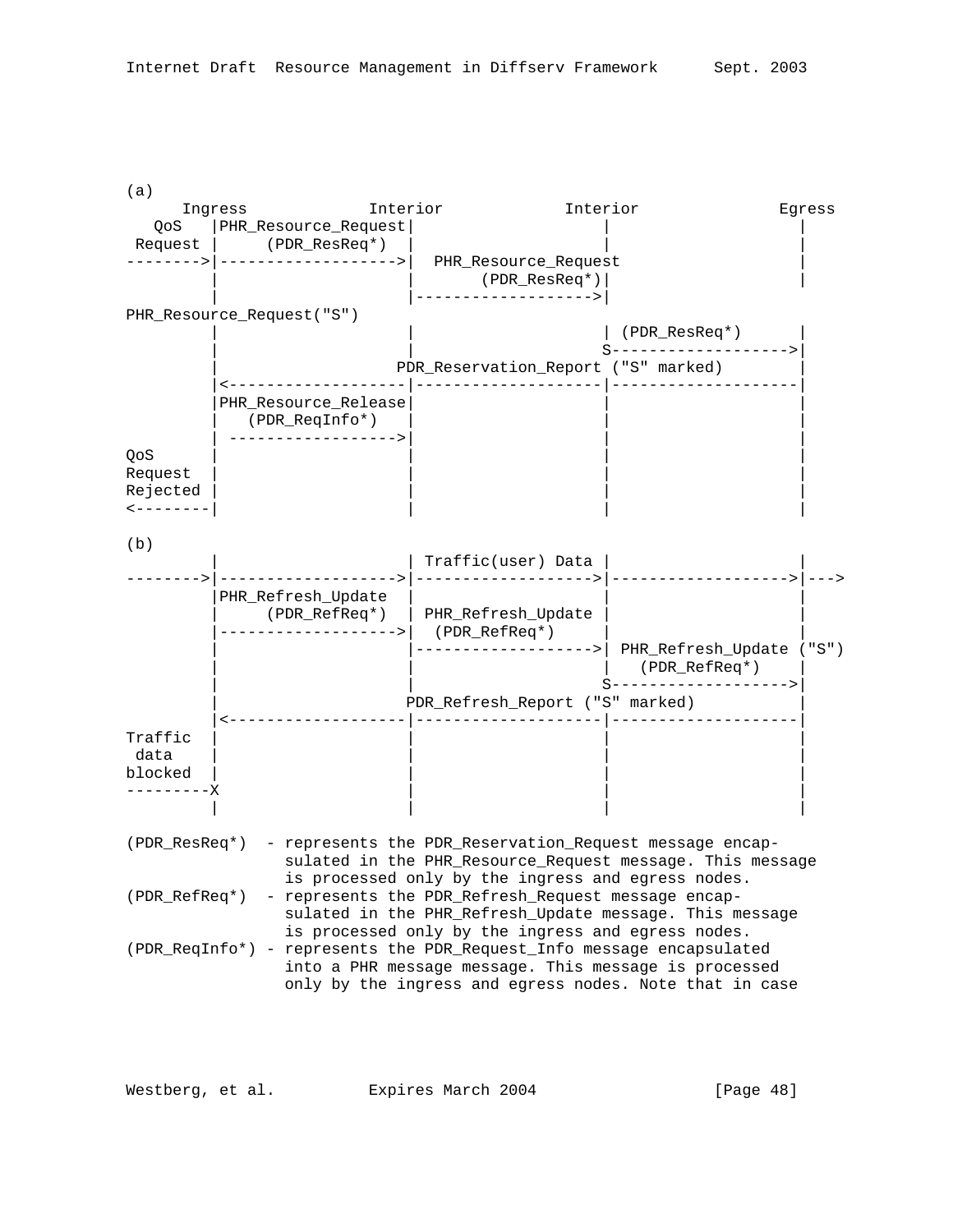the PDR reservation state does not use a reservation soft state principle, this message will represent a PDR\_Release\_Request.

Figure 9: Severe Congestion handling Operation applied to Example 1

(a) Ingress Interior Interior Egress External  $|\hspace{.1cm} |$ Protocol | External Protocol (used for PDR state initiation) |Prot. <------> |<-------------------|--------------------|------------------->|<--- > QoS |PHR\_Resource\_Request| | | Request | (PDR\_ResReq\*) | | | -------->|------------------->| PHR\_Resource\_Request | | | (PDR\_ResReq\*)| | | |------------------->| PHR Resource Request("S") | | | (PDR\_ResReq\*) | | | S------------------->| | PDR\_Reservation\_Report ("S" marked) | |<-------------------|--------------------|--------------------| |PHR\_Resource\_Release| | | | (PDR\_ReqInfo\*) | | | | ------------------>| | | QoS req. Rejected | | | | <--------| | | | (b)  $|$  Traffic(user) Data  $|$ -------->|------------------->|------------------->|------------------->|---> | PHR\_Refresh\_Update | (PDR\_RefReq\*) | PHR\_Refresh\_Update | | |------------------->| (PDR\_RefReq\*) | | |------------------->| PHR Refresh Update ("S") | | | (PDR\_RefReq\*) | | S--------------------> | PDR\_Refresh\_Report ("S" marked) | |<-------------------|--------------------|--------------------|  $\texttt{Traffic}$  |  $|\hspace{.1cm}$  data | | | | ---------X | | | blocked | (PDR\_ReqInfo\*) - represents the PDR\_Request\_Info message encapsulated

 into a PHR message message. This message is processed only by the ingress and egress nodes.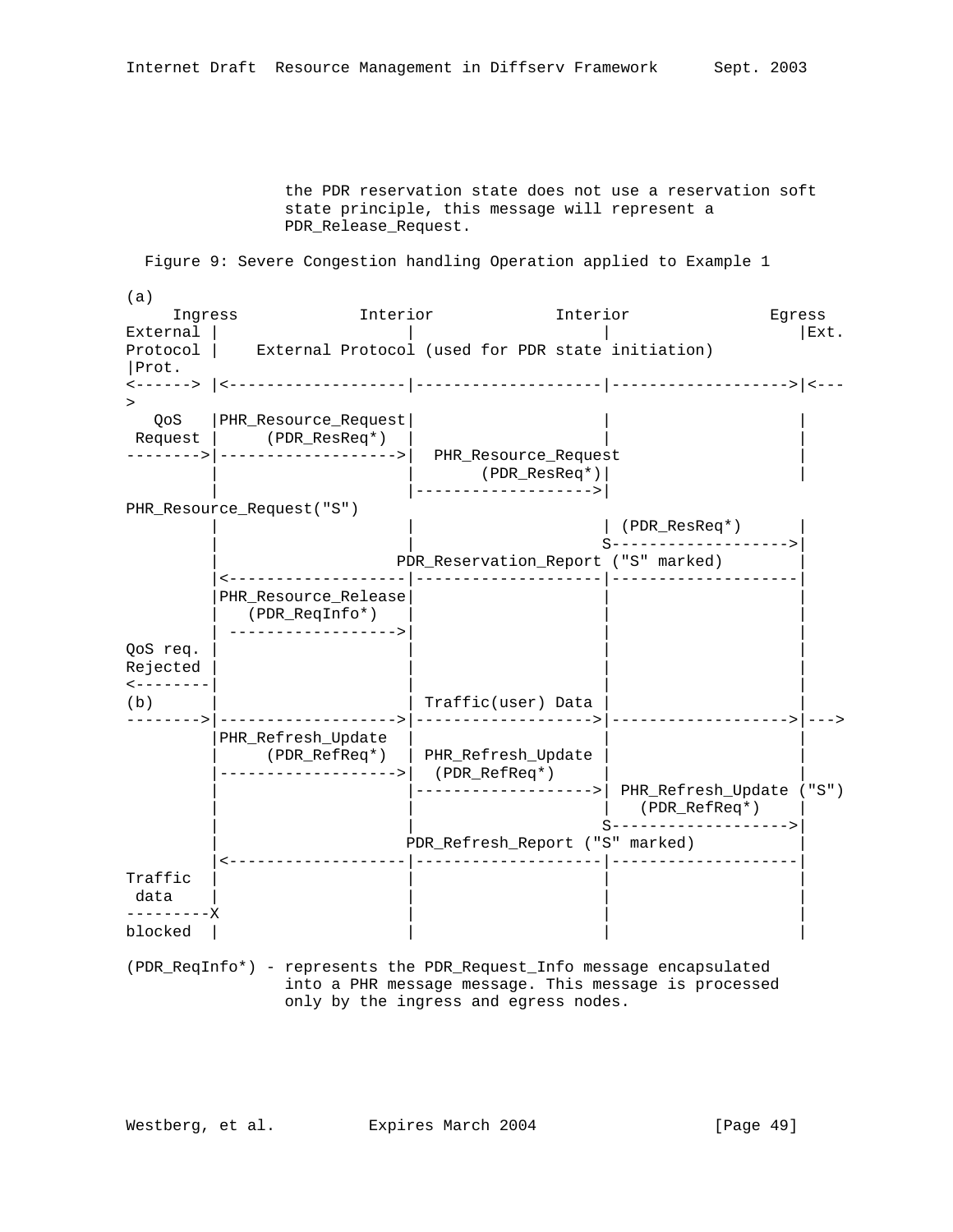Figure 10: Severe Congestion handling Operation applied to Example 2

## 5.3.2.2. Proportional marking

 Using this severe congestion notification method, after detecting the severe congestion situation, the interior node will notify the egress node by using remarking of user data packets that pass through the node. Proportionally to the detected overload the interior node will remark a number of user data packets which are passing through a severe congested interior node and are associated with a certain PHB, into a domain specific DSCP.

 When the marked packets arrive at the egress node, the egress node will generate a "PDR\_Congestion\_Report" message and send it to the ingress node containing the over-allocation volume of the flow in question, e.g., a blocking probability. For each flow ID, the egress node will count the number of marked bytes (# marked bytes) and the number of unmarked bytes (# unmarked bytes).

 Based on this information the egress node will have to calculate the blocking estimation of data. The egress node will actually calculate the blocking probability (Pdrop), which will be used by an ingress node to block this particular flow.

 The blocking probability is calculated as the ratio between the dropped bytes and the maximum number of bytes that can be supported by the interior node:

Pdrop = (# marked bytes)/(# marked bytes + # unmarked bytes)

 This blocking probability will be included in the "PDR\_Congestion\_Report" message that will be sent to the ingress.

 The ingress node, based on this blocking probability, might terminate the flow, i.e., for a higher blocking probability there is a higher chance that the flow is terminated.

 If a flow needs to be terminated, then for this flow, the ingress node will generate a "PHR\_Release\_Request" message.

Westberg, et al. Expires March 2004 [Page 50]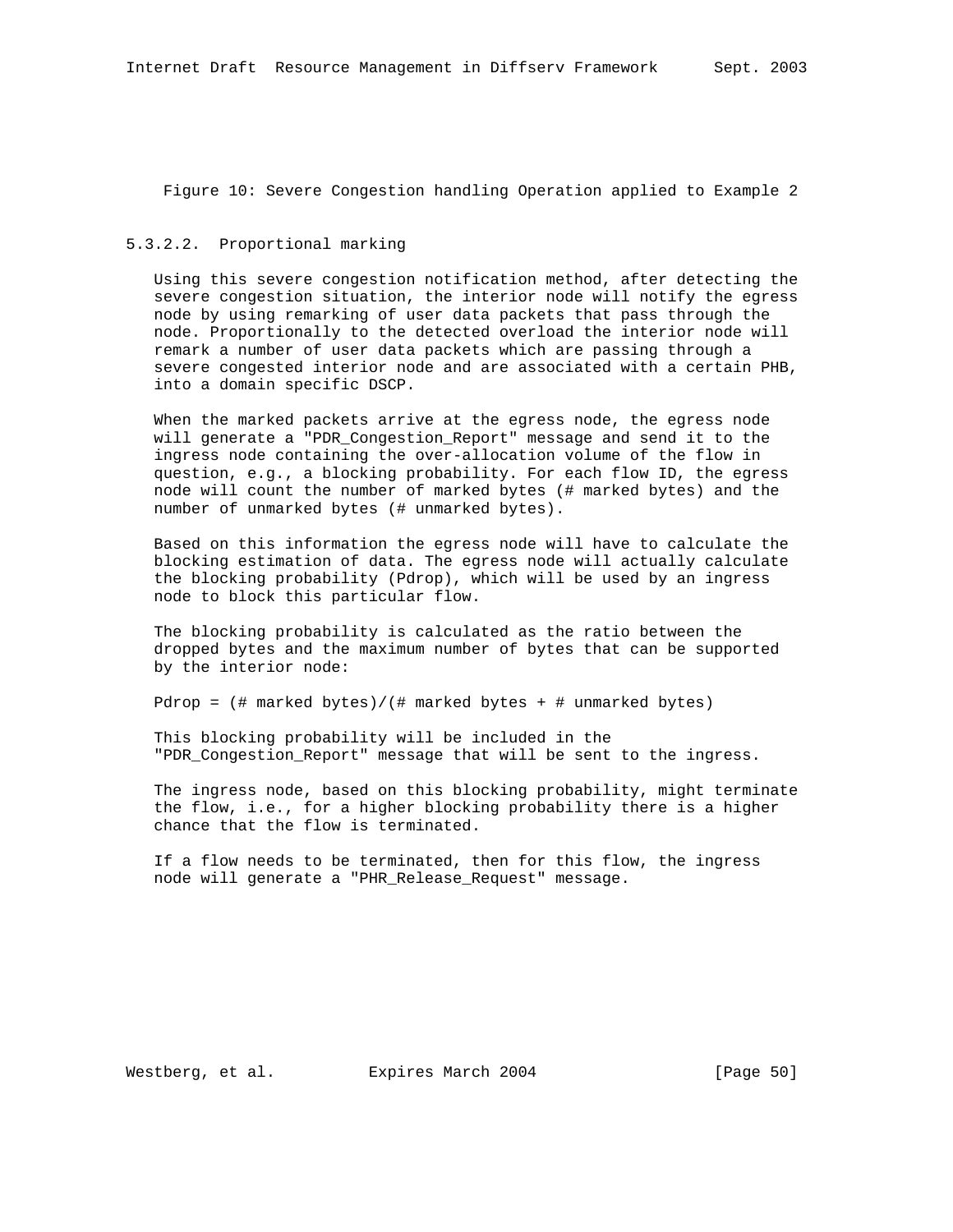The operation of this severe congestion solution is given in Figure 11.

(sent) user | (sent) user data data | | | | -------->|------------------->| (sent) user data | user data |  $|$ ------------------->S(# marked bytes) | S--------------------> S(# unmarked bytes) | | S------------------->| PDR\_Congestion\_Report ("S" marked + Pdrop) Terminate|<-------------------|--------------------|--------------------| flow? |PHR\_Resource\_Release| | | YES | (PDR\_ReqInfo\*) |PHR\_Resource\_Release| | | ------------------>| (PDR\_ReqInfo\*) |PHR\_Resource\_Release| |------------------->| (PDR\_ReqInfo\*) Request | | |------------------->| Rejected <--------| | | | (PDR\_ReqInfo\*) - represents the PDR\_Request\_Info message encapsulated into a PHR message message. This message is processed only by the ingress and egress nodes.

Figure 11: Severe Congestion handling Operation: with proportional marking

5.4. Example of Adaptation to equal cost path load sharing operation

 Due to load sharing (see e.g., [RFC2676]), a node, influenced by the applied routing protocol, may cycle between different routes in order to balance the load. This will imply that the traffic (user) data will not follow exactly the same paths as the PHR messages used to reserve or refresh the transport resources used by this traffic (user) data. As such, interior nodes MUST be able to observe when a load sharing situation occurs.

 In case a network domain is using a routing protocol which is applying an equal cost path load sharing principle, any interior node will be able to know the number, e.g., "N", of multiple equal cost paths that the routing protocol will use to provide the load sharing principle. Subsequently, for each arrived PHR message which is affected by the load sharing principle, the interior node according to [RODA] will be able to create "N" number of PHR messages of

Westberg, et al. Expires March 2004 [Page 51]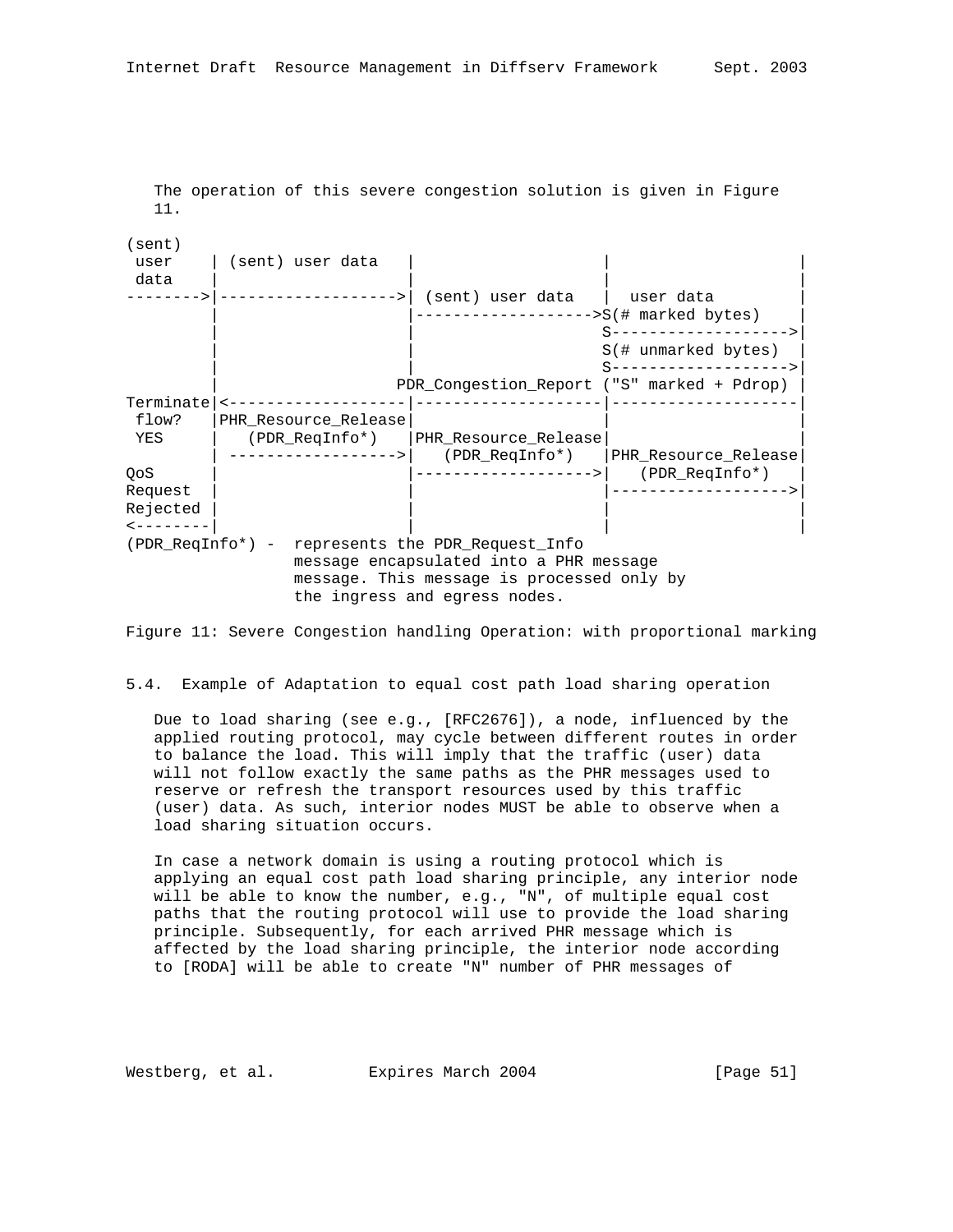identical type as the original one. Each of these generated PHR messages will contain in its "Requested Resources" field a value equal to the requested resources value which was included in the "Requested Resources" field of the original PHR message divided by the number of equal cost paths, i.e., "N". Moreover, each of these generated PHR messages SHOULD also contain in its "Shared %" field a new value that is calculated by dividing the shared percentage value, included in the "Shared %" field of the original PHR message, by the number of equal cost paths, i.e., "N".

 When the egress node receives a "PHR\_Resource\_Request" or "PDR\_Refresh\_Update" message it must send a "PDR\_Reservation\_Report" or "PDR\_Refresh\_Report", respectively, back to the ingress node. In other words the egress node will have to copy the "M" and "S" fields from the PHR signalling message into a PDR report message. Furthermore, the PDR report messages have to include the PDR state information, i.e., flow specification ID and the IP address of the egress node. Moreover, the shared percentage value included in the received PHR message, i.e., the "Shared %" field (see [RODA]) is copied into the PDR report message. When the ingress node receives any PDR report message it must check if the shared percentage value included in the PDR report message is equal to 100. Note that any ingress node sets the "Shared %" value of any PHR message sent into the RMD domain, to 100.

 If that is the case then the ingress node will deduce that no load sharing took place state. If this values is not equal to 100, then the ingress node deduces that a load sharing in the communication path occurred. Moreover, the ingress node has to store the IP source address of the message, i.e., IP address of the egress node, and the shared percentage value included in the received PDR report messages. In this example we call the shared percentage value that was carried by the initial PHR request message as initial\_shared\_percentage.

 Each time that a new PDR report message associated to the same PDR state arrives, the ingress node must check the IP source address of this message with the IP address of the egress node that sent the previous PDR report message. If these two addresses are equal then the ingress node deduces that the same egress node sent the two PDR report messages. Otherwise, the ingress node will deduce that different egress nodes sent the PDR messages. Depending on the policy used and if the external QoS protocol does not adapt to load sharing then the ingress node may deduce that the reservation was unsuccessful. Otherwise, the ingress node must add the shared percentage value of the previous received PDR report, i.e.,

Westberg, et al. Expires March 2004 [Page 52]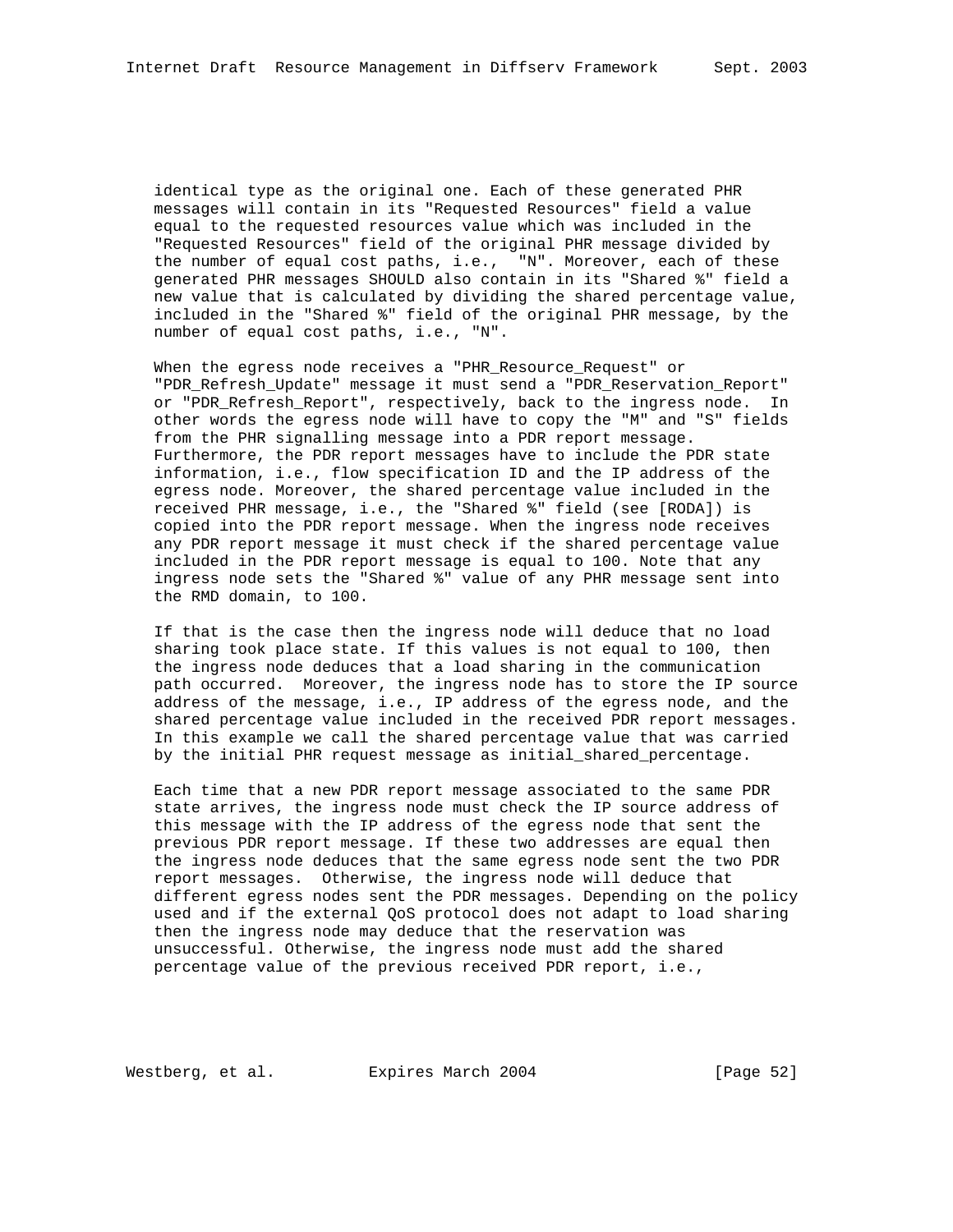initial\_shared\_percentage, with the shared percentage value included in the current received PDR report message. If the result of this addition is equal to 100, it means that the ingress node received all expected PDR report messages associated with this PDR state. Otherwise, more PDR report messages associated to the same PDR state, will have to arrive. The same procedure explained above is repeated until all the PDR report messages associated to the same PDR state are received.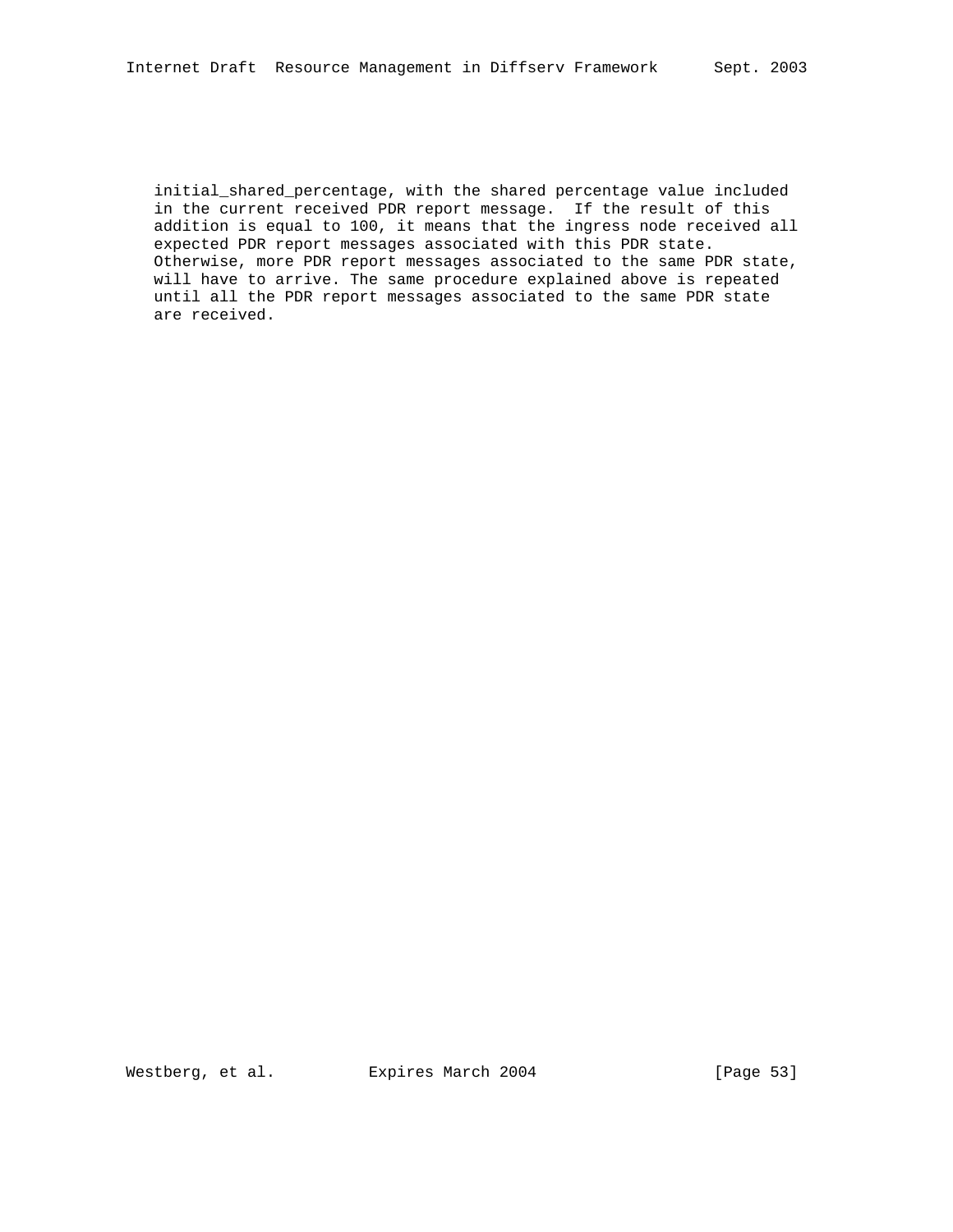The operation of this adaptation to load sharing operation for "PHR\_Resource\_Request" and "PHR\_Refresh\_Update" messages is given in Figure 12(a) and Figure 12(b), respectively.

| (a)                                                |                                   |                                                                                                                                             |                    |                                                    |                                                                     |
|----------------------------------------------------|-----------------------------------|---------------------------------------------------------------------------------------------------------------------------------------------|--------------------|----------------------------------------------------|---------------------------------------------------------------------|
| Ingress                                            |                                   | Interior                                                                                                                                    | Interior           | Interior                                           | Egress                                                              |
| QoS                                                | $(Shared* = 100)$<br>PHR_Res_Req* | Request (PDR_ReqInfo*) $ (Shared* = 50)$<br>(PDR_ReqInfo*)<br>--------------><br>$(Shared$ = 50)<br>(PHR_Res_Req*)<br>(PDR_ReqInfo*)        |                    | $(Shared* = 50)$<br>PHR_Res_Req*<br>(PDR_ReqInfo*) | $(Shared$ = 50)<br>PHR_Res_Req*                                     |
|                                                    |                                   |                                                                                                                                             |                    |                                                    | PDR_ReqInfo*)                                                       |
|                                                    |                                   |                                                                                                                                             |                    | PDR_Reservation_Report (Shared % = 50)             |                                                                     |
|                                                    |                                   |                                                                                                                                             |                    | PDR_Reservation_Report (Shared % = 50)             |                                                                     |
| QoS req.<br>Admitted<br>$\leftarrow$ - - - - - - - |                                   |                                                                                                                                             |                    |                                                    |                                                                     |
| (b)                                                |                                   |                                                                                                                                             | Traffic(user) Data |                                                    |                                                                     |
|                                                    | PHR_Ref_Upd*                      | $(PDR\_Required* )$ (Shared% = 50)<br>---------->"L" PHR_Ref_Upd*<br>(PDR_ReqInfo*)<br>--------------><br>$(Shared$ = 50)<br>(PHR_Ref_Upd*) |                    | $(Shared* = 50)$<br>PHR_Ref_Upd*<br>(PDR_ReqInfo*  |                                                                     |
|                                                    |                                   | (PDR_ResReq*)                                                                                                                               |                    |                                                    | $(Shared* = 50)$<br>PHR_Ref_Upd*<br>PDR_ReqInfo*)<br>-------------> |
|                                                    |                                   |                                                                                                                                             |                    | PDR_Refresh_Report (Shared % = 50)                 |                                                                     |
|                                                    |                                   |                                                                                                                                             |                    | PDR Refresh Report (Shared $\text{\$ = 50}$ )      |                                                                     |

Westberg, et al. Expires March 2004 [Page 54]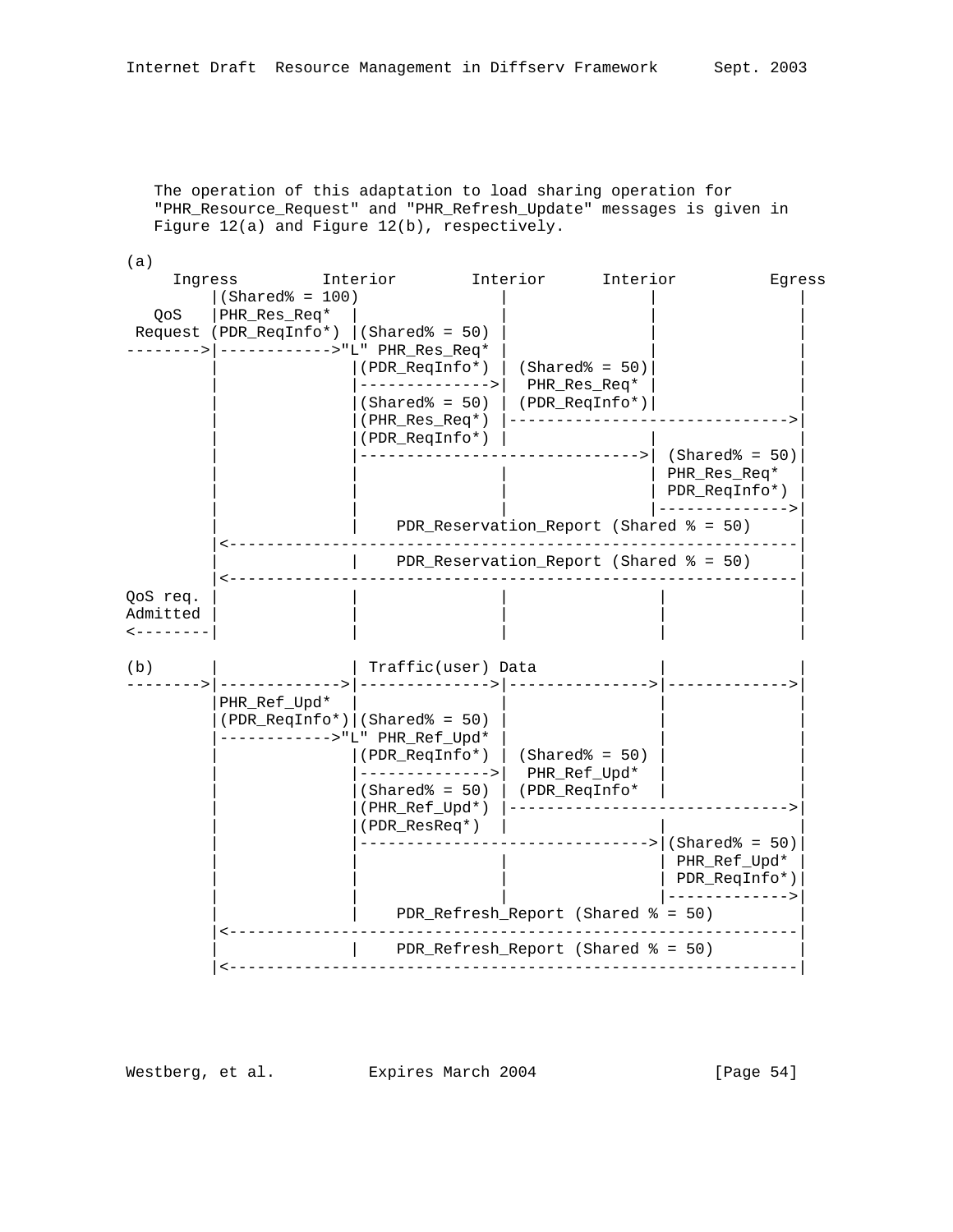| "T"          | - the routing protocol detects two equal cost paths                                                                                                                       |
|--------------|---------------------------------------------------------------------------------------------------------------------------------------------------------------------------|
| PHR Res Req* | - represents the PHR Resource Request message                                                                                                                             |
| PHR Ref Upd* | - represents the PHR Refresh Update message                                                                                                                               |
|              | (PDR RegInfo*) - represents the PDR Request Info message encap-<br>sulated into a PHR message message. This message<br>is processed only by the ingress and egress nodes. |
|              | Figure 12: Adaptation to equal cost path load sharing operation                                                                                                           |

#### 5.5. Example of modification of reservation state

 This section presents an example that describes how the modification of a reservation state procedure can be specified.

 When the RMD functionality of the ingress node receives an external QoS request that is requesting a modification on the number of reserved resources then the following process can be realized. When the modification request requires an increase on the number of reserved resources (see Figure 13), then the RMD functionality of the ingress node will have to subtract the old and already reserved number of resources from the number of resources included in the new modification request. The result of this subtraction should be introduced within a PHR\_Resource\_Request message as the requested resources value. If a node is not able to reserve the number of requested resources, then the PHR\_Resource\_Request will be marked. In this situation the PHR and PDR protocol functionality associated with an unsuccessful reservation procedure will be applied for this case. When the modification request requires a decrease on the number of reserved resources (see Figure 14), then the ingress node will have to subtract the number of resources included in the new modification request from the old and already reserved number of resources. The result of this subtraction should be introduced in a PHR release message. Furthermore, if the PDR protocol part maintains PDR reservation states (e.g., Example 1) then the number of resources that were reserved for a certain flow should also be replaced with the number of resources included in the modification request. In this situation the above used PHR messages, i.e., PHR\_Resource\_Request and PHR\_Resource\_Release will have to encapsulate the PDR\_Modification\_Request message. If the PDR protocol does not maintain PDR reservation states (e.g., Example 2) then the above used PHR messages, i.e., PHR\_Resource\_Request and PHR\_Resource\_Release

Westberg, et al. **Expires March 2004** [Page 55]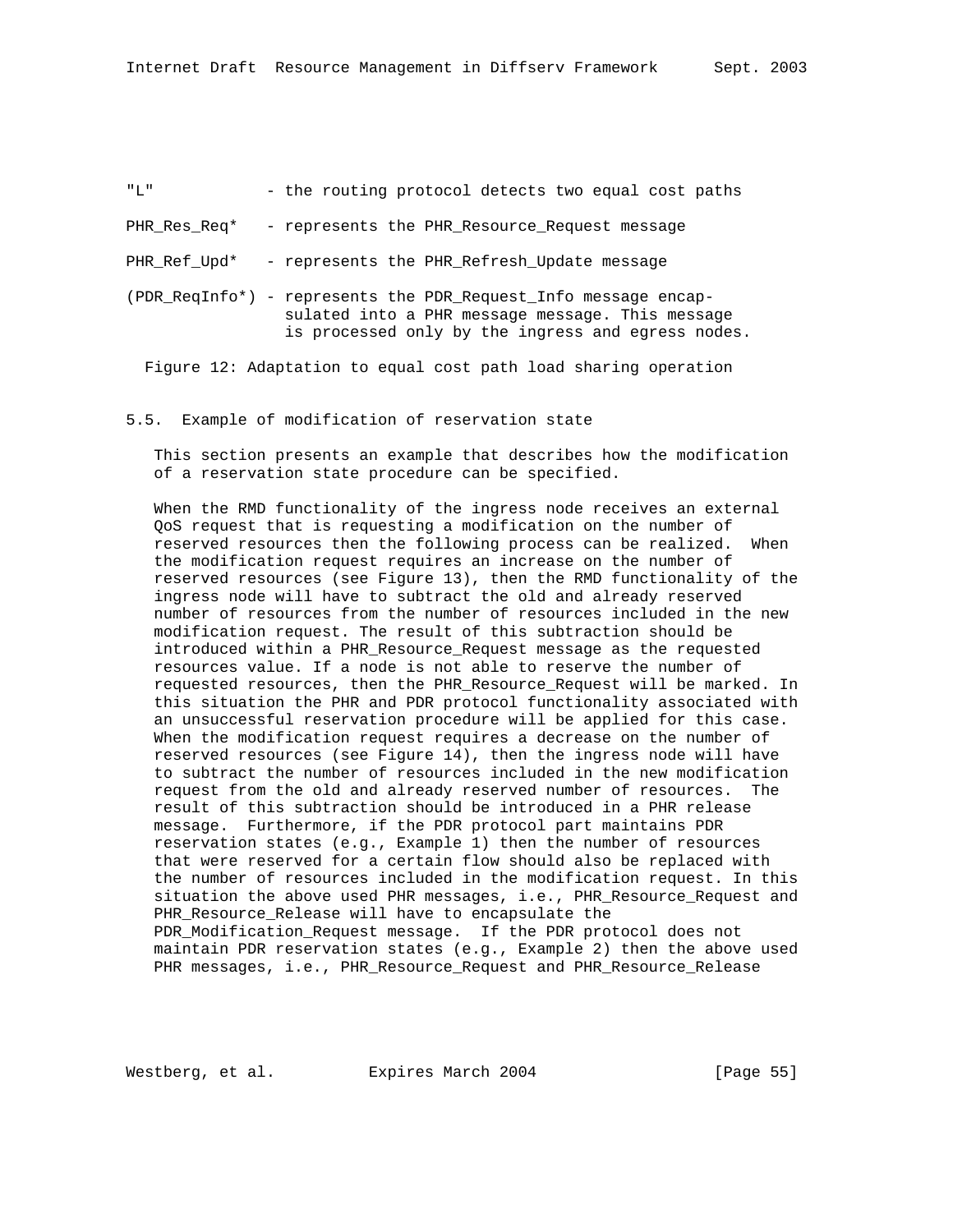will have to encapsulate the PDR\_Request\_Info message.



 (PDR\_ModReq\*) - represents the PDR\_Modification\_Request message encapsulated into a PHR message message. This message is processed only by the ingress and egress nodes.

| | | |

 Figure 14: Modification of reserved resources when new number of resources is

lower than number of already reserved resources

| | |------------------->|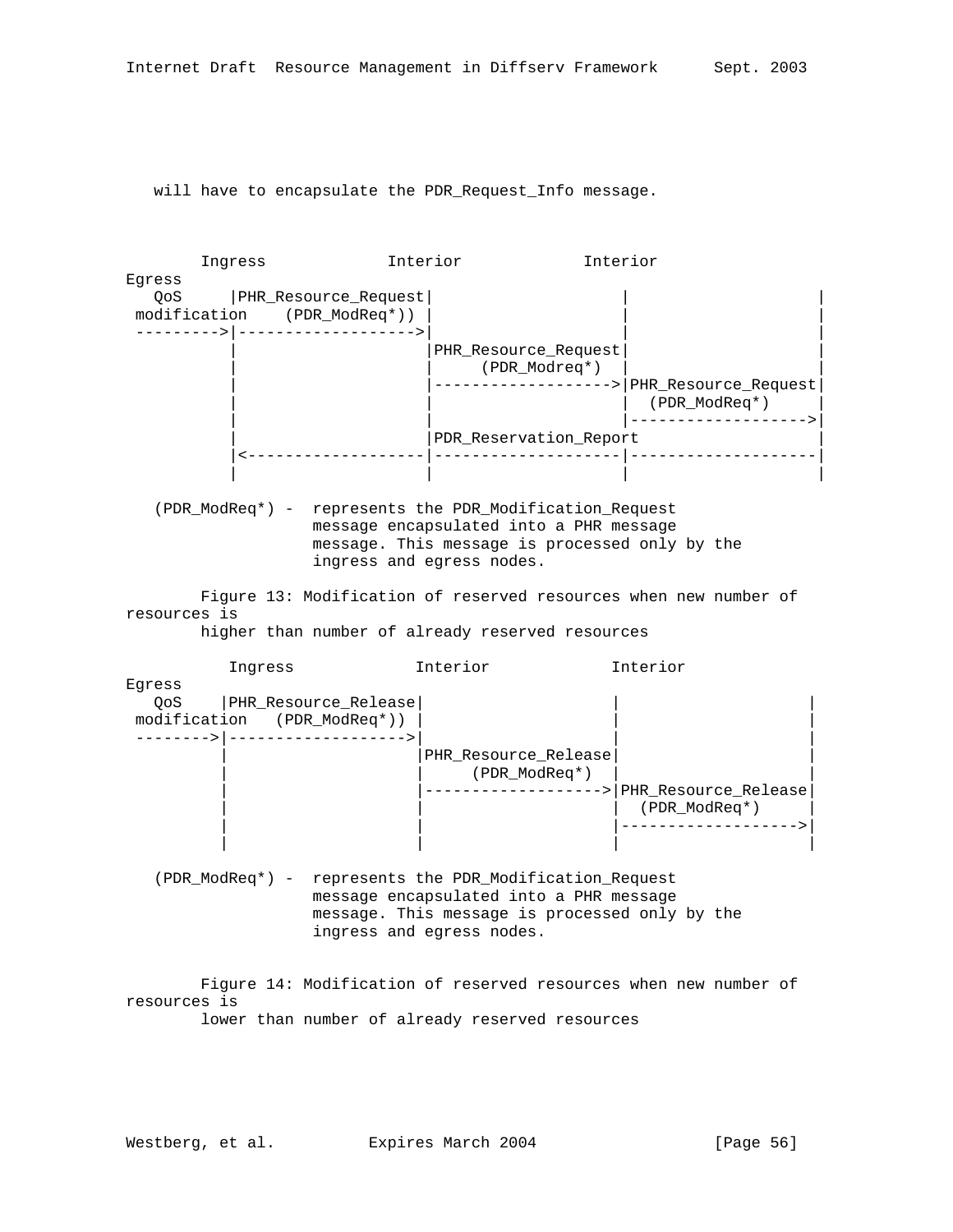## 6. Interoperability with external resource reservation schemes

 The RMD framework is initially designed for a single edge-to-edge Diffserv domain. As part of the global Internet, this single edge to-edge Diffserv domain will have to interoperate with other domains that may or may not be Diffserv-capable and which may use different resource reservation schemes. The RMD framework, which is specified as an open framework, MUST be able to interoperate with these external resource reservation schemes. That is, the PDR functionality will have to take care of interoperability between the external resource reservation schemes and the PHR protocol. The external resource reservation scheme could be applied either on an end-to-end or an edge-to-edge basis.

 In order to describe this interoperability, the two most typical scenarios are chosen:

 - Interoperability of the RMD framework with an RSVP/Intserv domain

 For a description of this interoperability, the Integrated Services over Differentiated Services framework [RFC2998] is used as a reference.

 The framework for Integrated Services (Intserv) operation over Differentiated Services (Diffserv) views the two architectures as complementary towards deploying end-to-end QoS. It is primarily intended to support the quantitative (guaranteed) end-to-end services that have not been commercially deployed yet by RSVP/Intserv due to the lack of scalability. The specific realization of the RSVP/Intserv - Diffserv interoperation depends on Diffserv resource management and on Diffserv network region RSVP awareness. Resource management in Diffserv can either be static (managed by human agents) or dynamic (via protocols). When the resource management in Diffserv is performed using the RSVP protocol, then according to the scenario described in Section 5.2.1.2, the RSVP protocol will have to be used as an external resource reservation protocol that will initiate and maintain the PDR resource reservation states used at the edges of the RMD domain. Independently of the Diffserv resource management, the service mapping of Intserv-defined services to Diffserv-defined services is essential for Intserv-over-Diffserv operation, unless Diffserv is used only as transmission medium. Service

Westberg, et al. Expires March 2004 [Page 57]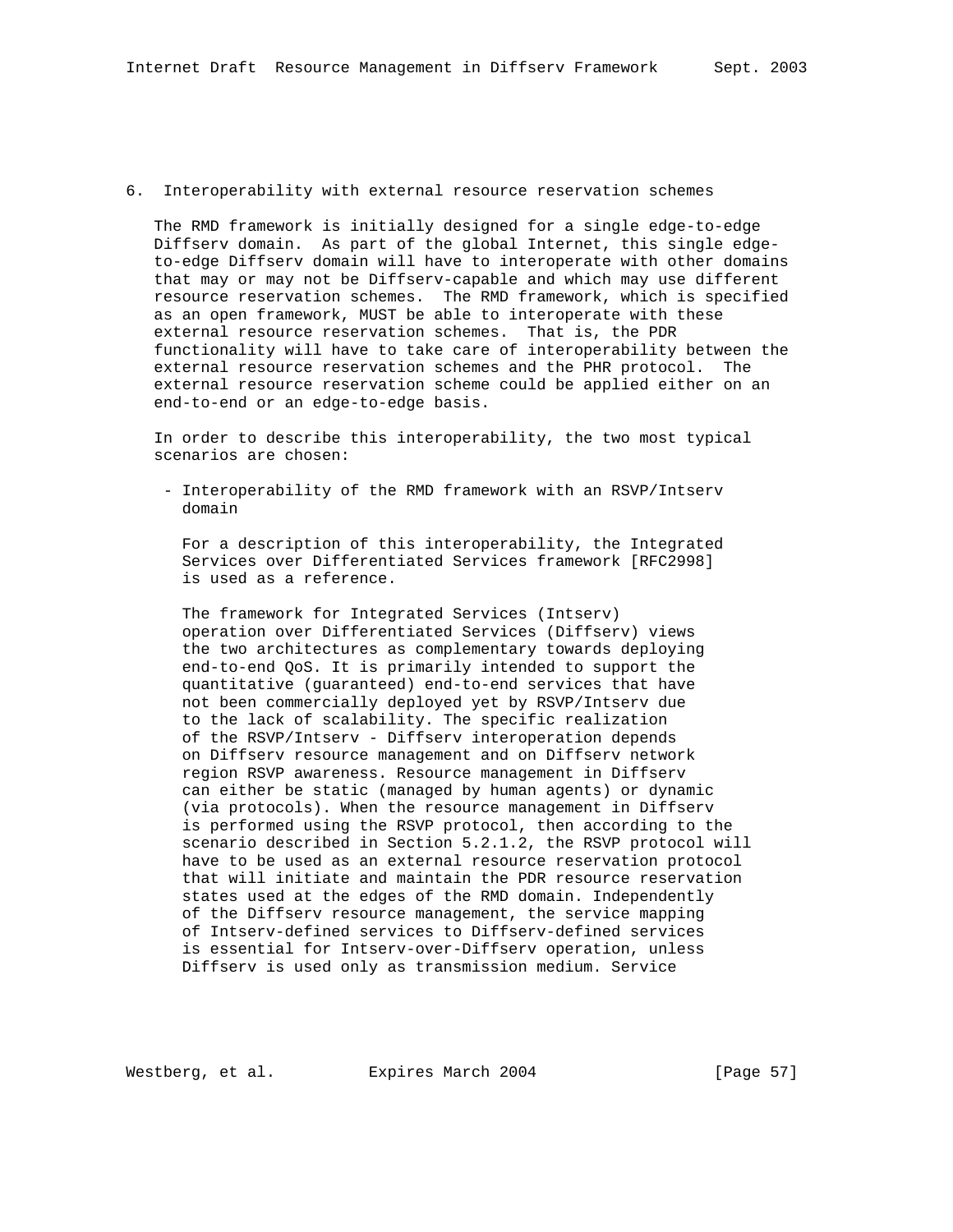mapping depends on appropriate selection of PHB, admission control and policy control on the Intserv request based on the available resources and policies in the Diffserv domain. In this framework, it is the edge nodes that will perform the service mapping on receiving of the RESV message.

- Dynamically Assigned Trunk Reservations

 In this case, the SLAs/SLSs between different Diffserv domains are negotiated in a dynamic way. In this scenario, RSVP aggregation [RFC3175] is used to signal QoS requests, that is, negotiate the SLAs/SLSs between Diffserv domains. Furthermore, the DSCP marking is performed in a domain outside the RMD domain, such as the neighboring Diffserv domain located upstream. When the RSVP aggregation protocol is used to dynamically assign the trunk reservations, then according to the scenario described in Section 5.2.1.2, the RSVP aggregation protocol will have to be used as an external resource reservation protocol that will initiate and maintain the PDR resource reservation states used at the edges of the RMD domain.

## 7. Applicability scope of the RMD framework

 The RMD framework is designed to be applicable to core networks and any type of access networks, wired and wireless, as long as they are using the Diffserv architecture edge-to-edge.

 As a particular example, the RMD framework applicability to wireless cellular access networks, that is, IP-based Radio Access Networks (RANs), is considered.

 The specific characteristics of the RAN (see [PaKa01]) constrain the resource management strategies applied in the IP-based RAN with strict requirements, which are explained in [PaKa01] in detail. These requirements are not satisfactorily met by the current resource management strategies (see [PaKa01]). The RMD framework design on the other hand satisfies these specific resource management requirements, which gives the RMD framework an advantage over the current resource management strategies.

 In order to fulfill the specific requirements related to resource management strategies applied in the IP-based RAN given in [PaKa01],

Westberg, et al. Expires March 2004 [Page 58]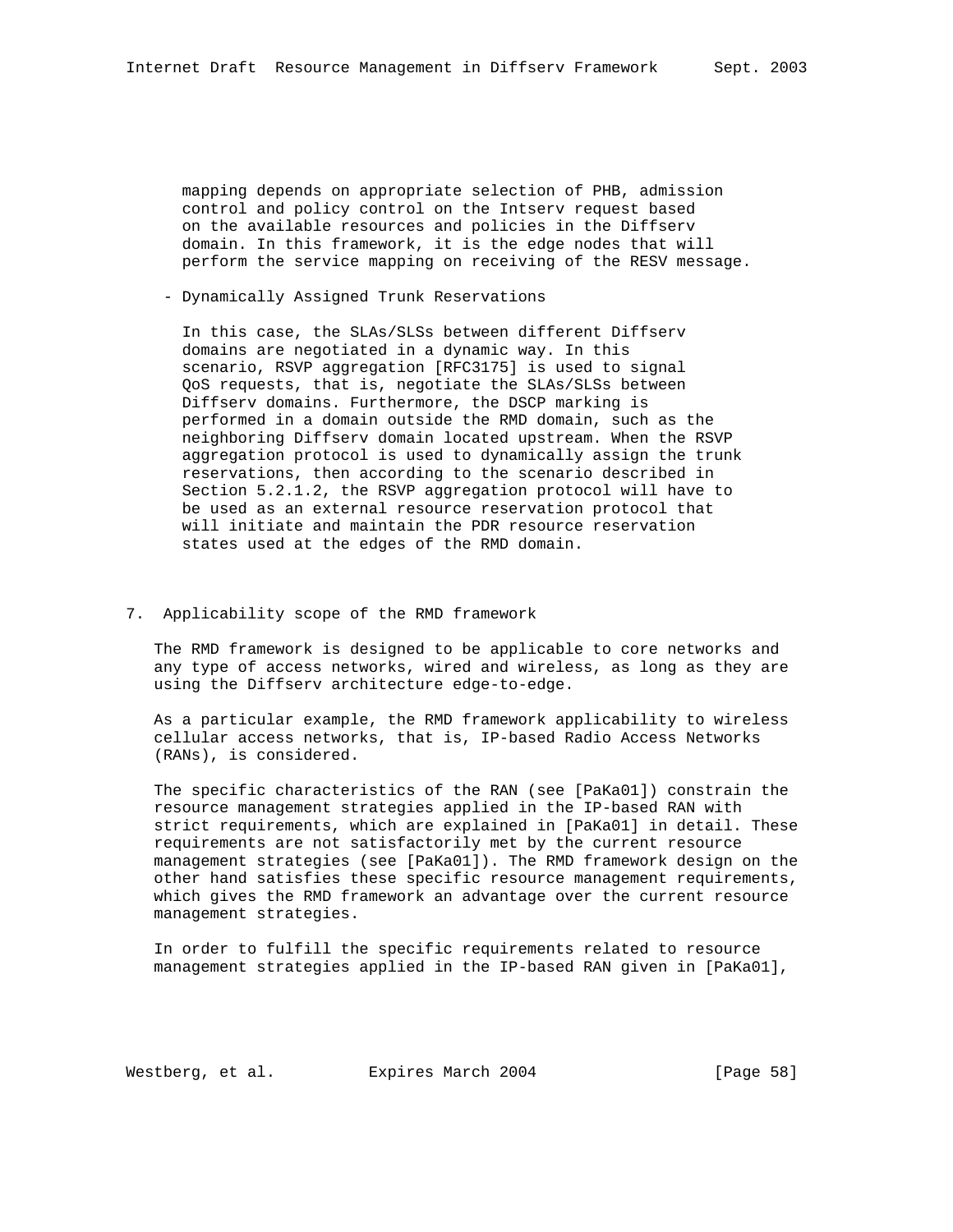the PDR protocol in the RMD framework MUST be able to support the bi directional reservations. This means that the PDR protocol MUST support the bi-directional feature described in Section 3.2.7. in addition to the mandatory ones given in Section 3.2.1 to 3.2.6.

8. Tunneling

 When PHR/PDR signalling messages are tunneled within the RMD Diffserv domain, the tunneling messages MUST include the PHR/PDR option field.

### 9. Security Considerations

 The general security and tunneling considerations stated in Section 6 of [RFC2475] apply also to this RMD framework.

 In addition, unlike Differentiated Services PHBs, and PDBs, the RMD framework allows the edge nodes to reserve bandwidth or other QoS parameters dynamically. This flexibility makes it more vulnerable to erroneous reservations and sabotage. In order to keep functioning properly, the edge nodes MUST be certain that any flow reserving resources in the core network is allowed to do this and only up to that flow's agreed-upon limit. If the edge node detects erroneous or malicious behavior, it MUST police that flow to the agreed-upon limits or reject it entirely.

 Because of the use of soft state, the RMD framework can recover relatively easily from incorrect reservations. Thus, it is quite safe to deploy the RMD framework in a well-controlled network with trustworthy edge nodes.

 In order to prevent abuse of the QoS capabilities of the core network, the ingress nodes SHOULD filter any PHR or PDR related header information coming from the outside before sending it through the core network. Whether this information needs to be preserved and later re-inserted or if it should be discarded from the packet or if the entire packet should be discarded is an open issue.

## 10. Conclusions

 The Resource Management in Diffserv (RMD) framework presented in this memo is an open framework, which by means of the PHR and PDR functionality provides a scalable and simple solution for resource

Westberg, et al. Expires March 2004 [Page 59]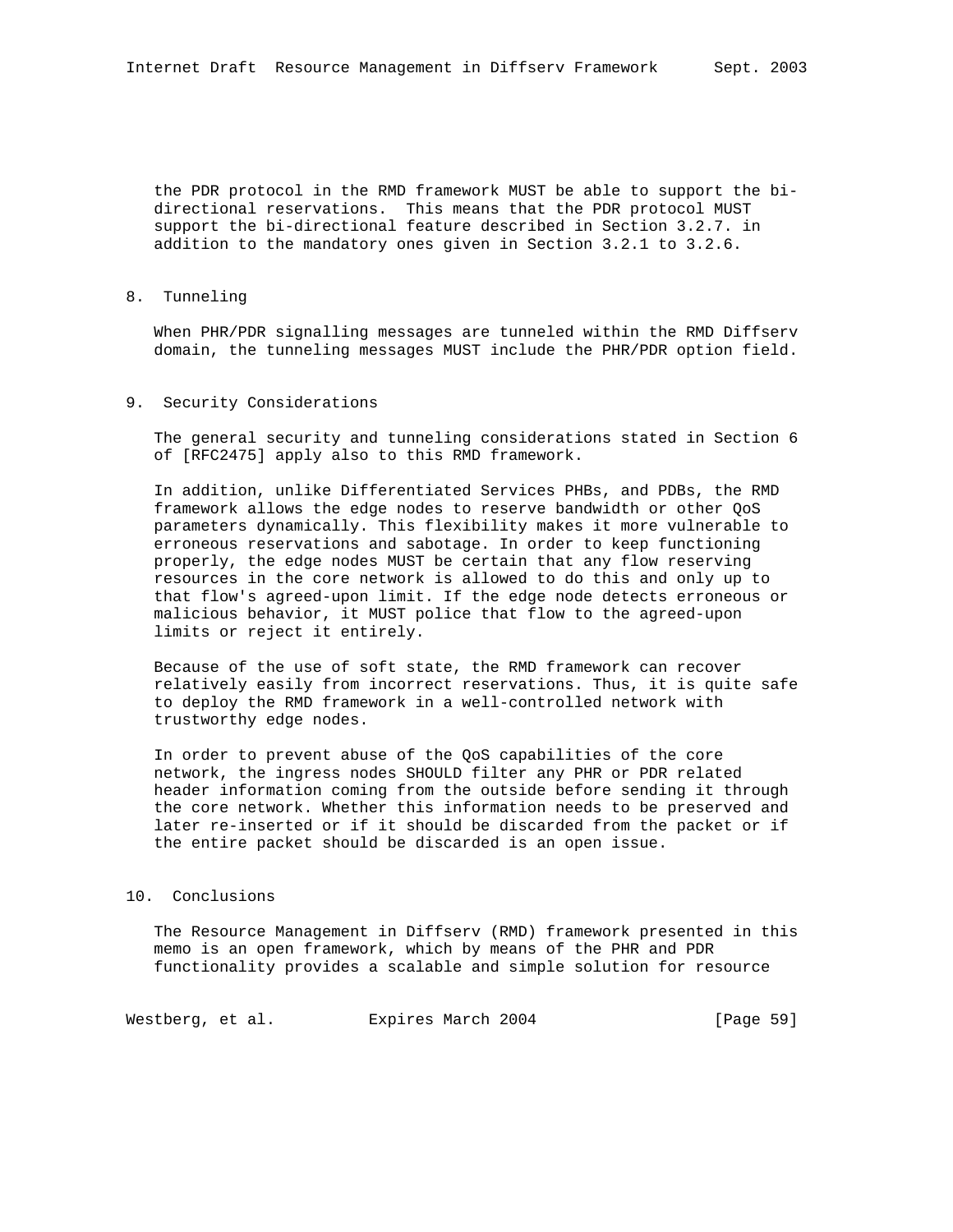reservation in a single edge-to-edge Diffserv domain. Furthermore, the Resource Management in Diffserv framework provides the necessary functionality for interoperability with other external resource management strategies, which makes it a part of the effort to achieve end-to-end QoS deployment.

 Also of particular importance is to note that the RMD framework can be applied on any IP network that has to support a huge real-time traffic (mixed with best effort traffic) volume which is generated by a huge number of users. Such networks can for example be next generation ISP backbone networks, and various wired and wireless access networks.

## 11. References

- [CsTa02] Csaszar, A., Takacs, A., Szabo, R., Rexhepi, V., Karagiannis, G., "Severe Congestion Handling with Resource Management in Diffserv On Demand", submitted to Networking 2002, May 19-24 2002, Pisa - ITALY.
- [Doy98] Doyle, J, "CCIE Professional Development: Routing TCP/IP", Volume 1, CISCO Press, 1998.
- [NiKa01] Nichols, K., Carpenter, B., "Definition of Differentiated Services Per Domain Behaviors and Rules for their Specification", Internet Draft, Work in progress.
- [RODA] Westberg, L., Karagiannis, G., Partain, D., Oosthoek, S., Jacobsson, M., Rexhepi, V., "Resource Management in Diffserv On DemAnd (RODA) PHR", Internet Draft, Work in progress.
- [PaKa01] Partain, D., Karagiannis, G., Westberg, L., "Resource Reservation Issues in Cellular Access Networks", Internet Draft, Work in progress.
- [RFC1633] Braden, R., Clark, D., Shenker, S., "Integrated Services in the Internet Architecture: An Overview", IETF RFC 1633, 1994.
- [RFC1905] Case, J., McCloghrie, K., Rose, M. and S. Waldbusser, "Protocol Operations for Version 2 of the Simple

Westberg, et al. Expires March 2004 [Page 60]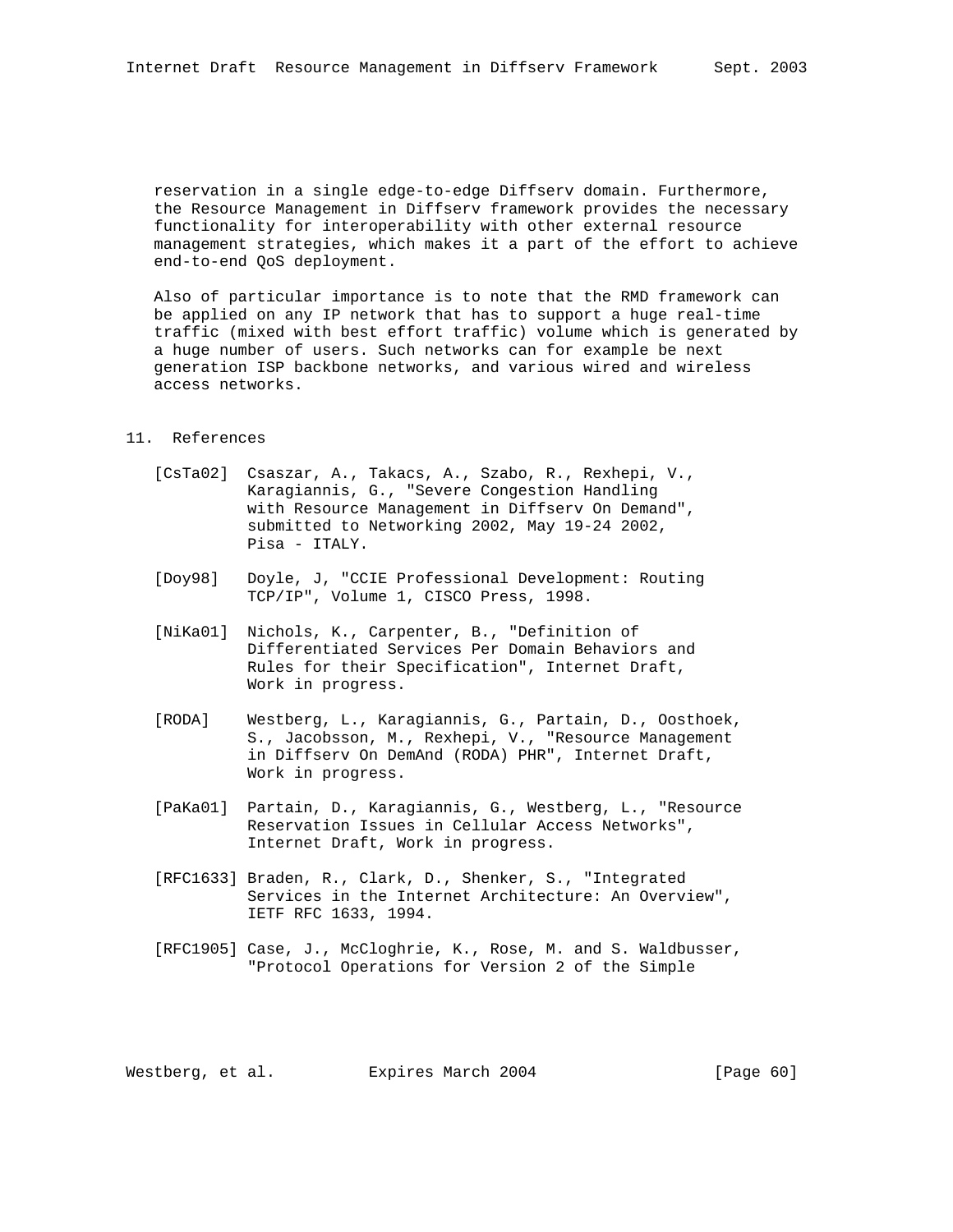Network Management Protocol (SNMPv2)", RFC 1905, 1996.

- [RFC2119] Bradner, S., "Key words for use in RFCs to Indicate Requirement Levels", BCP 14, RFC2119, March 1997.
- [RFC2205] Braden, R., Zhang, L., Berson, S., Herzog, A., Jamin, S., "Resource ReSerVation Protocol (RSVP) -- Version 1 Functional Specification", IETF RFC 2205, 1997.
- [RFC2474] Nichols, K., Blake, S., Baker, F. and D. Black, "Definition of the Differentiated Services Field (DS Field) in the IPv4 and IPv6 Headers", RFC 2474, December 1998.
- [RFC2475] Blake, S., Black, D., Carlson, M., Davies, E., Wang, Zh., Weiss, W., "An Architecture for Differentiated Services", IETF RFC 2475, 1998.
- [RFC2543] Handley, M., Schulzrinne, H., Schooler, E., Rosenberg, J., "SIP: Session Initiation Protocol", IETF RFC 2543, 1999.
- [RFC2597] Heinanen, J., Baker, F., Weiss, W., Wroclawski, J., "Assured Forwarding PHB group", IETF RFC 2597, 1999.
- [RFC2598] Jacobson, V., Nichols, K., Poduri, K., "An Expedited Forwarding PHB", IETF RFC 2598, 1999.
- [RFC2638] Nichols, K., Jacobson, V., Zhang, L., " A two-bit Differentiated Services Architecture for the Internet", IETF RFC 2638, 1999.
- [RFC2676] Apostolopoulos, G., Willians, D., Kamat, S., Guerin, R., Orda, A., Przygienda, T., "QoS Routing Mechanisms and OSPF Extensions", IETF Experimental RFC 2676, August 1999.
- [RFC2702] Awduche, D., Malcolm, J., Agogbua, J., O'Dell, M., McManus, J., "Requirements for Traffic Engineering Over MPLS", IETF Informational RFC 2702, Sept. 1999.
- [RFC2748] Durham, D., Boyle, J., Cohen, R., Herzog, S., Raja, R., Sastry, A., "The COPS (Common Open Policy Service)

Westberg, et al. Expires March 2004 [Page 61]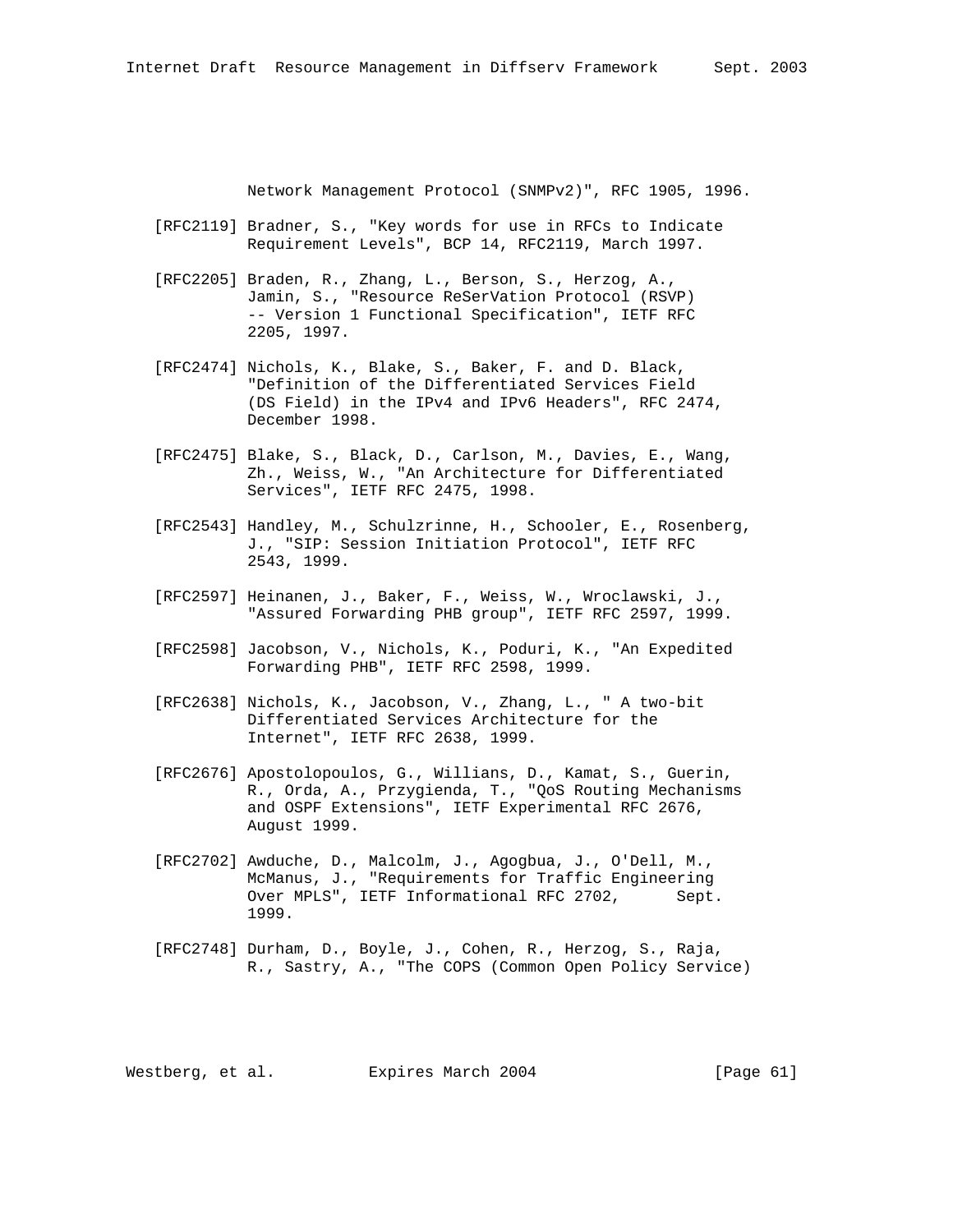Protocol" IETF RFC 2748, January 2000.

- [RFC2859] Fang, W., Seddigh, N., Nandy, B., "A Time Sliding Window Three Colour Marker (TSWTCM)", IETF Experimental RFC 2859, June 2000.
- [RFC2998] Bernet, Y., Yavatkar, R., Ford, P., baker, F., Zhang, L., Speer, M., Braden, R., Davie, B., "Felstaine, E., "Framework for Integrated Services operation over Diffserv Networks", IETF RFC 2998, 2000.
- [RFC3175] Baker, F., Iturralde, C. Le Faucher, F., Davie, B., "Aggregation of RSVP for IPv4 and IPv6 Reservations", IETF RFC 3175, 2001.
- [WeTu00] Westberg. L., Turanyi Z. R., Partain, D., "Load Control of Real-Time Traffic", Internet Draft, Work in progress.

## 12. Acknowledgements

 Special thanks to Geert Heijenk for reviewing this and providing useful input.

# 13. Authors' Addresses

 Lars Westberg Ericsson Research Torshamnsgatan 23 SE-164 80 Stockholm Sweden EMail: Lars.Westberg@era.ericsson.se

 Martin Jacobsson Ericsson EuroLab Netherlands B.V. Institutenweg 25 P.O.Box 645 7500 AP Enschede The Netherlands EMail: Martin.Jacobsson@eln.ericsson.se

 Georgios Karagiannis University of Twente

Westberg, et al. Expires March 2004 [Page 62]